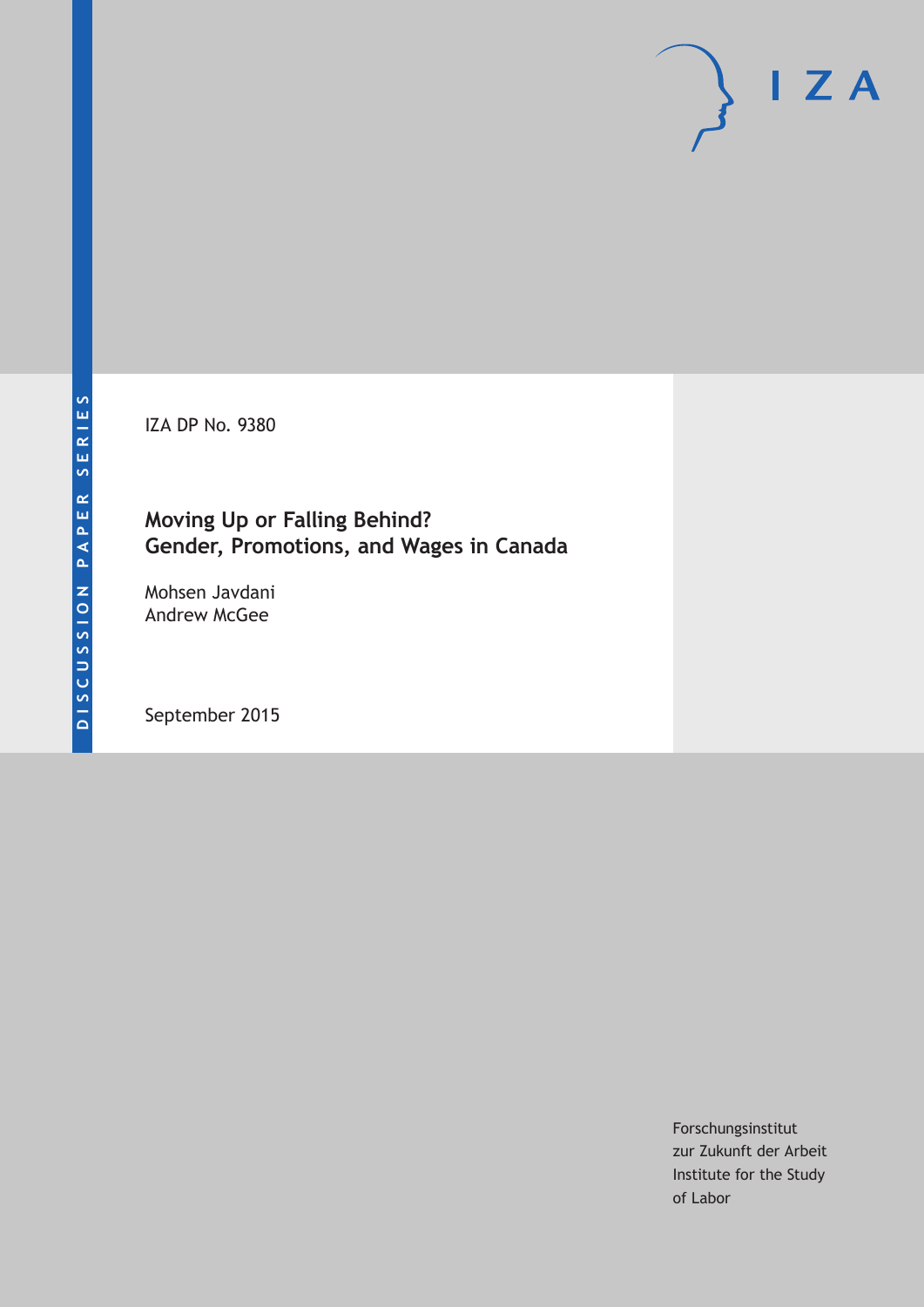# **Moving Up or Falling Behind? Gender, Promotions, and Wages in Canada**

### **Mohsen Javdani**

*University of British Columbia, Okanagan* 

### **Andrew McGee**

*Simon Fraser University and IZA* 

### Discussion Paper No. 9380 September 2015

IZA

P.O. Box 7240 53072 Bonn **Germany** 

Phone: +49-228-3894-0 Fax: +49-228-3894-180 E-mail: iza@iza.org

Any opinions expressed here are those of the author(s) and not those of IZA. Research published in this series may include views on policy, but the institute itself takes no institutional policy positions. The IZA research network is committed to the IZA Guiding Principles of Research Integrity.

The Institute for the Study of Labor (IZA) in Bonn is a local and virtual international research center and a place of communication between science, politics and business. IZA is an independent nonprofit organization supported by Deutsche Post Foundation. The center is associated with the University of Bonn and offers a stimulating research environment through its international network, workshops and conferences, data service, project support, research visits and doctoral program. IZA engages in (i) original and internationally competitive research in all fields of labor economics, (ii) development of policy concepts, and (iii) dissemination of research results and concepts to the interested public.

IZA Discussion Papers often represent preliminary work and are circulated to encourage discussion. Citation of such a paper should account for its provisional character. A revised version may be available directly from the author.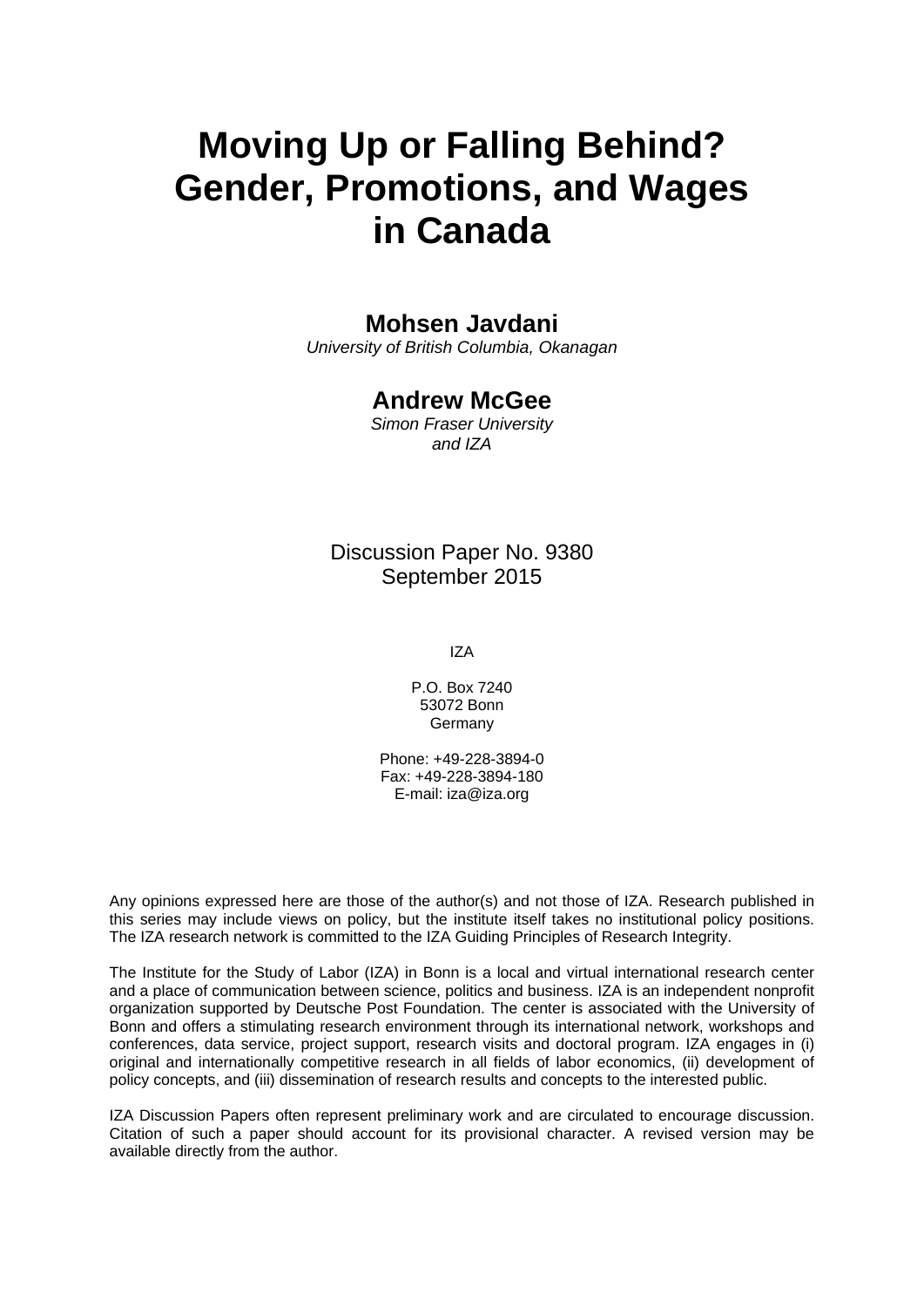IZA Discussion Paper No. 9380 September 2015

# **ABSTRACT**

# **Moving Up or Falling Behind? Gender, Promotions, and Wages in Canada**

We estimate gender differences in internal promotion experiences for a representative sample of Canadian workers using linked employer-employee data. We find that women in Canada are 3 percentage points less likely to be promoted and have received fewer promotions than similar men, but these differences stem almost entirely from gender differences in industry and occupation. By contrast, women experience an estimated 2.9 percent less wage growth in the year of a promotion than similar men even after controlling for industry, occupation, and firm effects – though a significant "family gap" exists among women as single women and women without children experience essentially the same wage returns to promotion as men.

JEL Classification: J16, J31, J62, J71

Keywords: promotions, gender wage gap

Corresponding author:

Andrew McGee Department of Economics Simon Fraser University 8888 University Drive Burnaby, BC V5A 1S6 Canada E-mail: amcgee@sfu.ca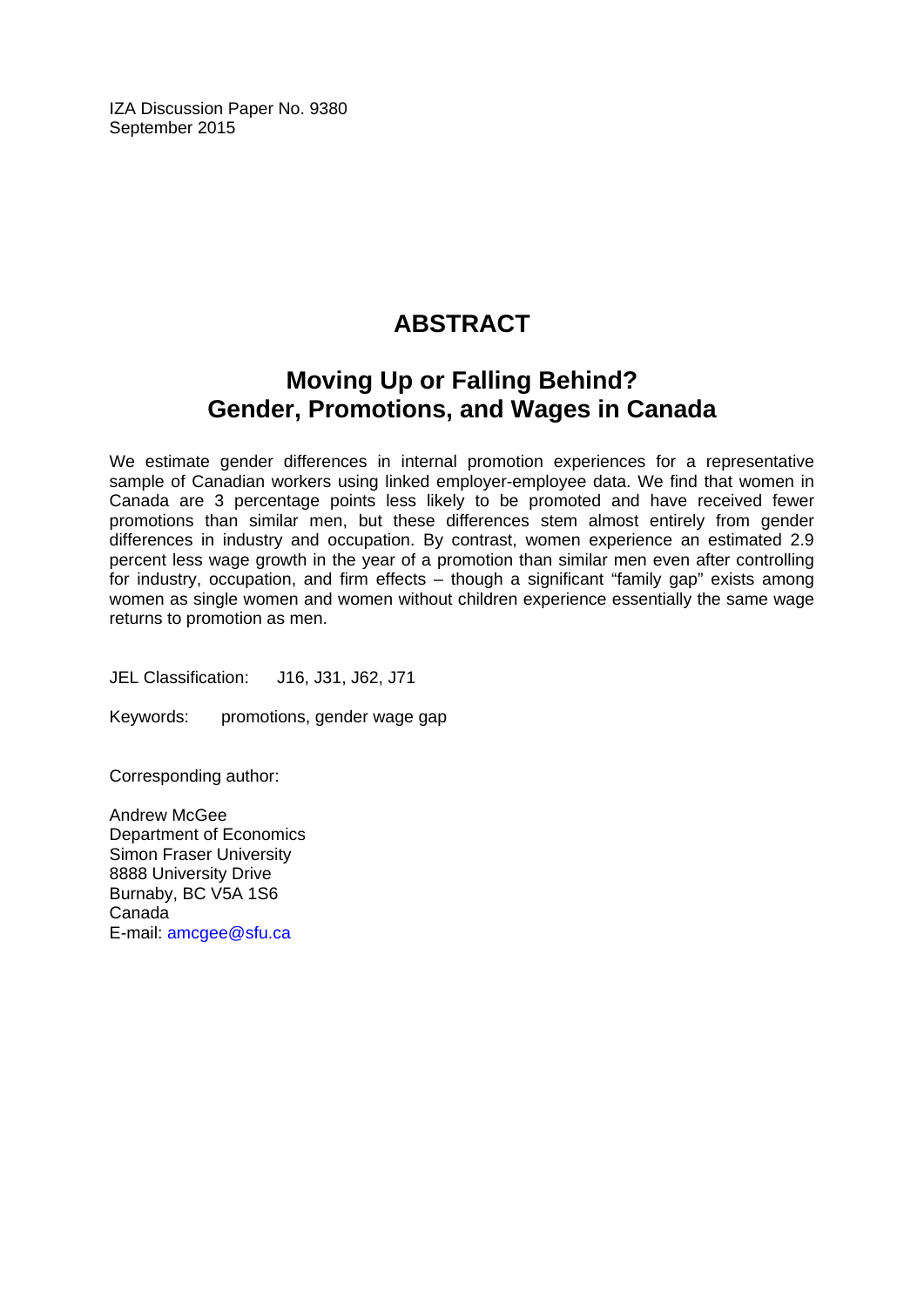#### **I. Introduction**

The difficulties women face in advancing to the highest levels of corporate leadership have been the subject of much discussion among both academics and business leaders (Bertrand and Hallock 2001, Matsa and Miller 2011, Smith et al. 2013, Sandberg 2013). Surprisingly little consensus, however, exists concerning gender differences in internal promotion experiences more generally. Some studies find that women are less likely to have been promoted than men (e.g., Olson and Becker 1983, McCue 1996, Cobb-Clark 2001, Ransom and Oaxaca 2005, Blau and DeVaro 2007, Johnston and Lee 2012), others the opposite (e.g., Gerhart and Milkovich 1989, Hersch and Viscusi 1996), while still others find no gender difference in promotion probabilities (e.g., Lewis 1986, Booth et al. 2003). Similarly, some studies find that women experience smaller wage returns to promotion than men (Hersch and Viscusi 1996, Booth et al. 2003, Johnston and Lee 2012), others the opposite (Cobb-Clark 2001), while still others find that women experience comparable wage gains (Olson and Becker 1983, Blau and DeVaro 2007).

 In this study, we provide the first estimates of gender differences in internal promotion experiences for a nationally representative sample of Canadian workers.<sup>1</sup> Using linked employeremployee data from the Workplace and Employee Survey (WES) from 2000 to 2004 allows us to account for firm-level differences that may be important if women tend to be employed in firms with flatter job ladders or offering lower wage returns to promotions in light of growing evidence of systematic inter-firm gender segregation in the labour market (e.g., Groshen 1991; Carrington and Troske 1995; Reilly and Wirjanto 1999; Bayard et al. 2003; Javdani 2015). Among workers who remain with their initial employers between WES interviews, we find that women are an

<sup>&</sup>lt;sup>1</sup> Yap and Konrad (2009) estimate gender differences in promotion experiences for Canadian workers from a single, national firm in the IT sector.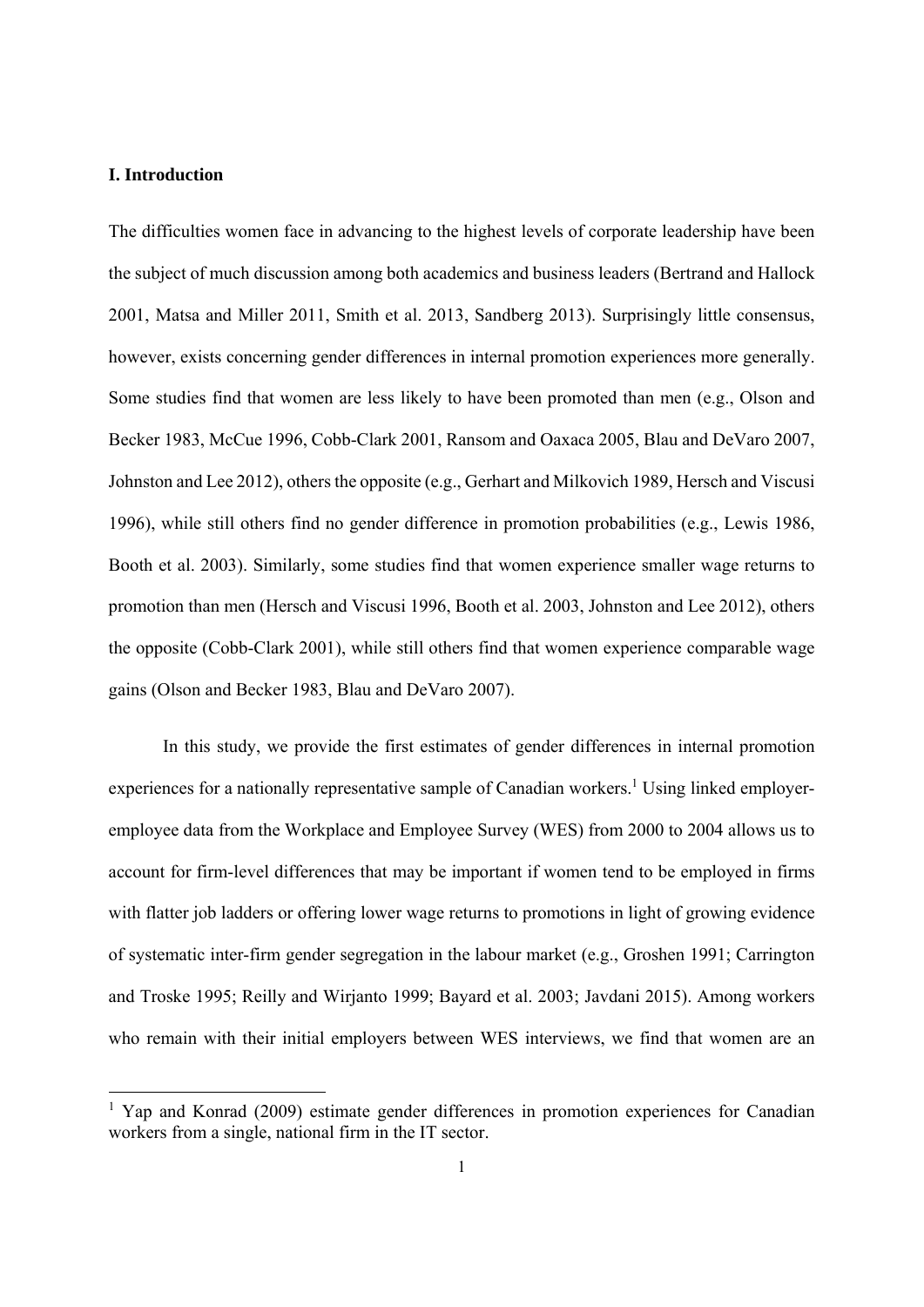estimated 3 percentage points less likely to have been promoted between interviews and have received 0.24 fewer promotions than similar men, but these gaps stem almost entirely from gender differences in the industries and occupations of employment. By contrast, women experience an estimated 2.9 percent less wage growth in the year of a promotion than similar men even after controlling for industry, occupation, and firm effects.

 Examining differences among women in promotion experiences, we find striking evidence of a "family gap" (Waldfogel 1998). Recent evidence from Norway suggests that women with families are less likely than other women to move up the career ladder (Kunze 2014). While we find no evidence that women with families are less likely to be promoted than similar women without families in Canada, we do find a "family gap" in women's wage returns to promotions: women with children and married women experience significantly less wage growth following promotions than childless and single women, who experience wage returns to promotion similar to those of men. Notably, the gender gap in wage growth following promotions is largest for women with families in the top quartile of the wage distribution, which suggests a possible mechanism through which the well-documented "glass ceiling" in earnings faced by women (e.g., Albrecht et al. 2003, Arulampalam et al. 2007, Javdani 2015) could emerge if the wages of high income women with families fall behind those of their male peers as they move up the corporate hierarchy via promotion.

 The "family gap" in women's wage returns to promotions might arise if firms discriminate against promoted women with families, if women with families pursue or are offered "smaller" promotions, or if women with families invest less in human capital on-the-job and are less productive once promoted as a consequence. While we cannot rule out discrimination, we find no evidence that women experience smaller wage returns to promotion because they receive "smaller"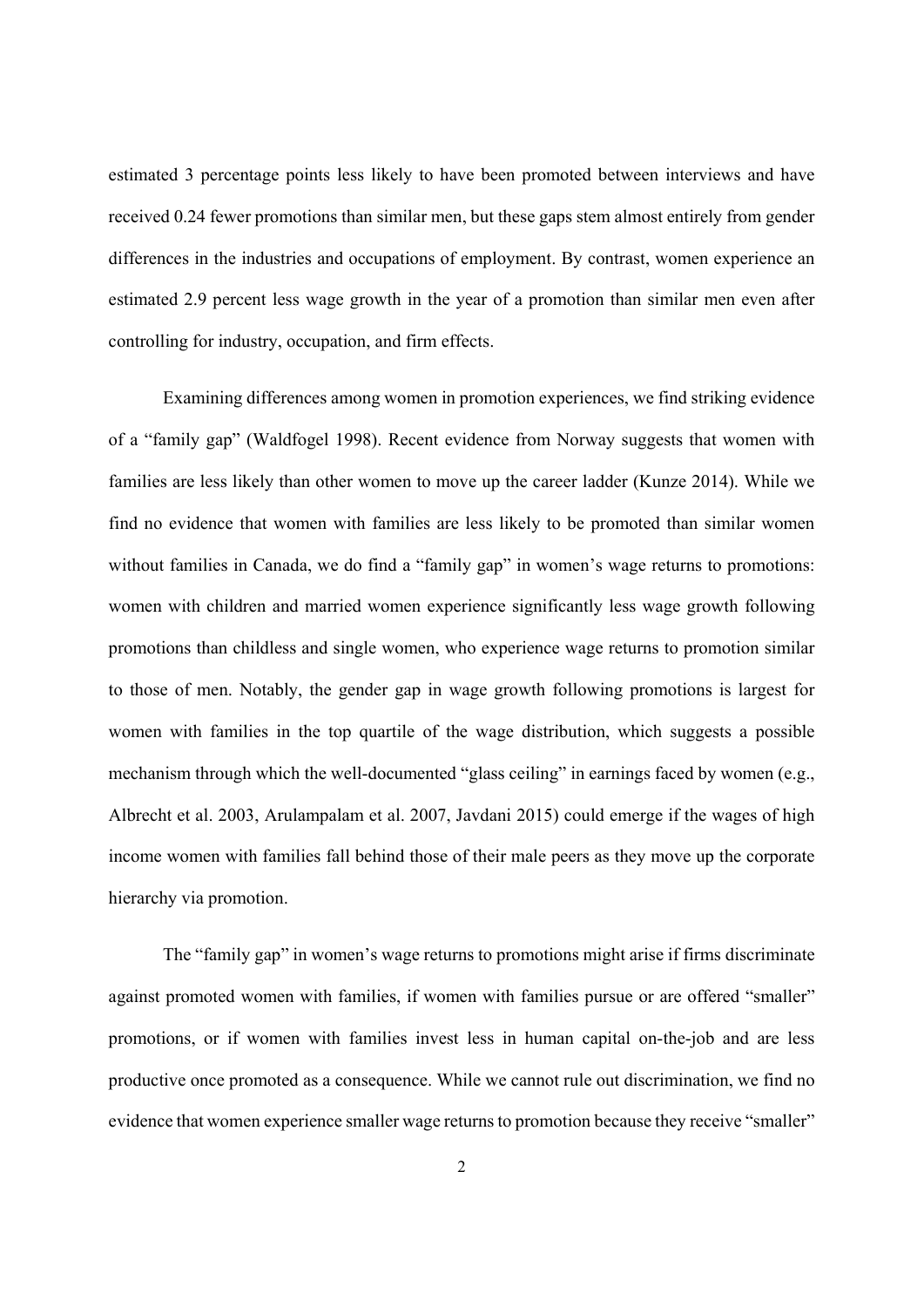promotions that entail smaller increases in hours and supervisory responsibility than similar men. Likewise, we find no evidence that the smaller wage returns to promotion experienced by women can be explained by women's participation in on-the-job training (OJT) or other career training.

 Women's wage growth following promotions may suffer if firms are not required to compete as hard to retain their services following promotions as they would for comparable men as in the "sticky floors" model (Booth et al. 2003). This might occur if women with families have less time to devote to job search or are less mobile due to family concerns. To indirectly examine this possibility, we explored transition patterns between interviews for workers in the WES and found that women were significantly more likely than men to remain with the same employer between interviews. Though not conclusive, women in the WES do appear to have been less mobile or to have had worse outside options than their male peers, which would be sufficient to generate the lower wage returns to promotions for women that we observe. That said, we found no differences in transition patterns between women with and without families conditional on their observed characteristics, indicating that the family gap in women's wage returns to promotion requires a more nuanced explanation than differences in mobility.

 The lack of consensus concerning gender differences in promotions in the existing literature is likely due in part to the use of non-representative samples from a single firm (e.g., Gerhart and Milkovich 1989, Hersch and Viscusi 1996, Ransom and Oaxaca 2005, Yap and Konrad 2009), a specific industry (e.g., Lewis 1986, Spurr 1990), or specific groups or cohorts of workers (e.g., Cobb-Clark 2001, Blau and DeVaro 2007, Addison et al. 2014). Among the studies using representative samples of workers, our findings are most similar to those of Booth et al. (2003), who find that after controlling for industry and occupation British women were no less likely to have been promoted but experienced smaller wage returns to promotion than men.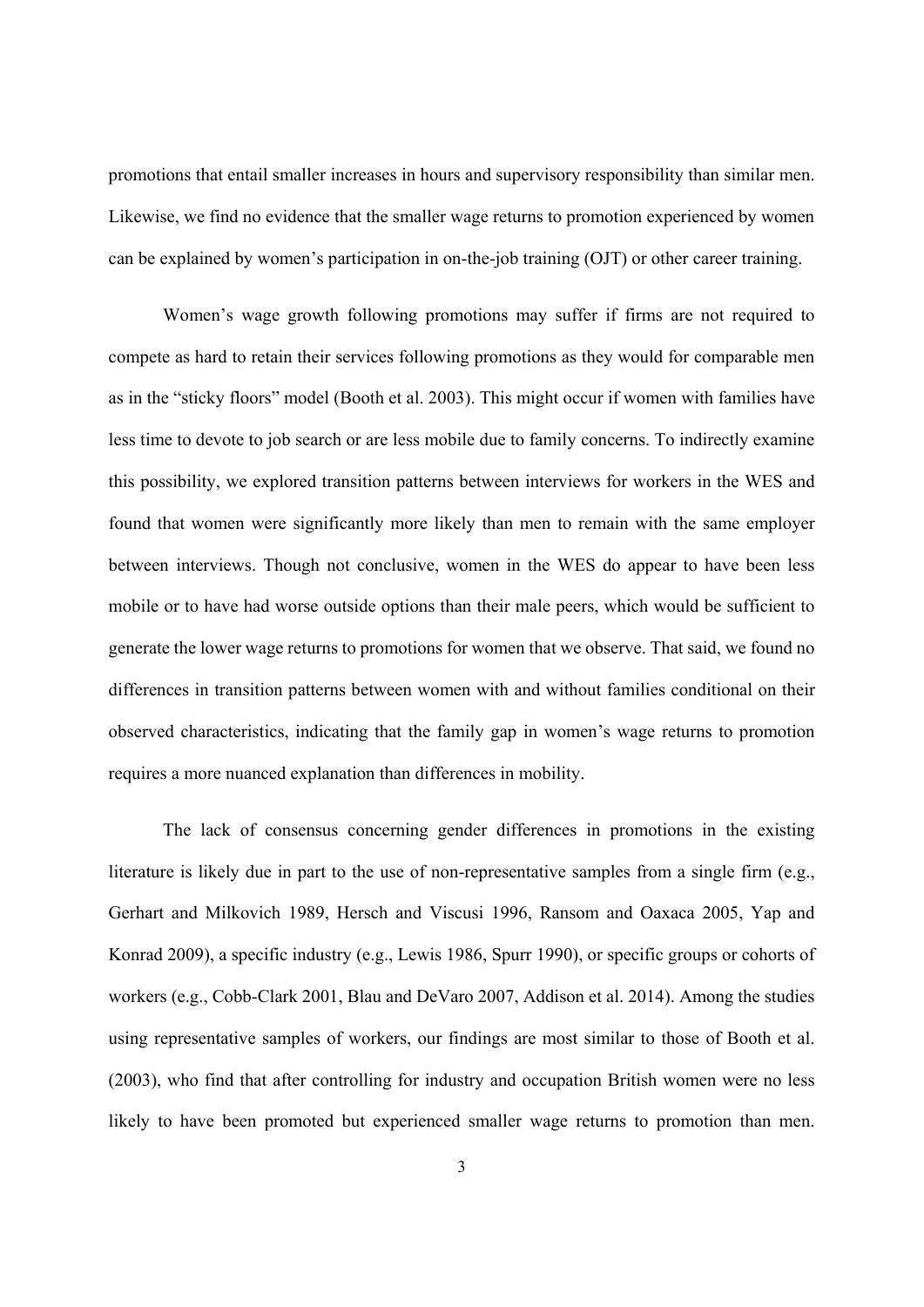Johnston and Lee (2010) also find that university-educated Australian women under 40 experienced smaller wage returns to promotions than similar men, but they also find that these women were less likely to be promoted than similar men even after controlling for industry and occupation.

 Differences between our findings and those of other studies may also reflect heterogeneity in gender differences in promotion experiences other than the "family gap" discussed above. To this end, we examined gender differences in promotion experiences within well-defined subpopulations. We find that the gender differences in the wage returns to promotions are most pronounced among workers with less than a bachelor's degree and workers in occupations which are not predominantly female. We find no statistically significant gender differences in the probability of promotion in any subpopulation after controlling for industry and occupation.

 McCue (1996) found that internal promotions accounted for between 12 and 18 percent of wage growth over each of the first four decades of the career for white women in the United States. Job separations—important contributors to wage growth for white men over the whole life cycle accounted for a similar portion of women's wage growth only over the first decade of the career. For women more so than men, internal promotions are a key driver of wage growth over the entire life-cycle. In internal labor markets in Canada, our findings suggest that while women are able to keep pace with men while moving up the corporate ladder, some promoted women—women with families—see their wages fall behind those of their male peers. Improving our understanding of how families affect women's ability to benefit from upward mobility in future research will help us to understand how internal labor markets contribute to the gender wage gap.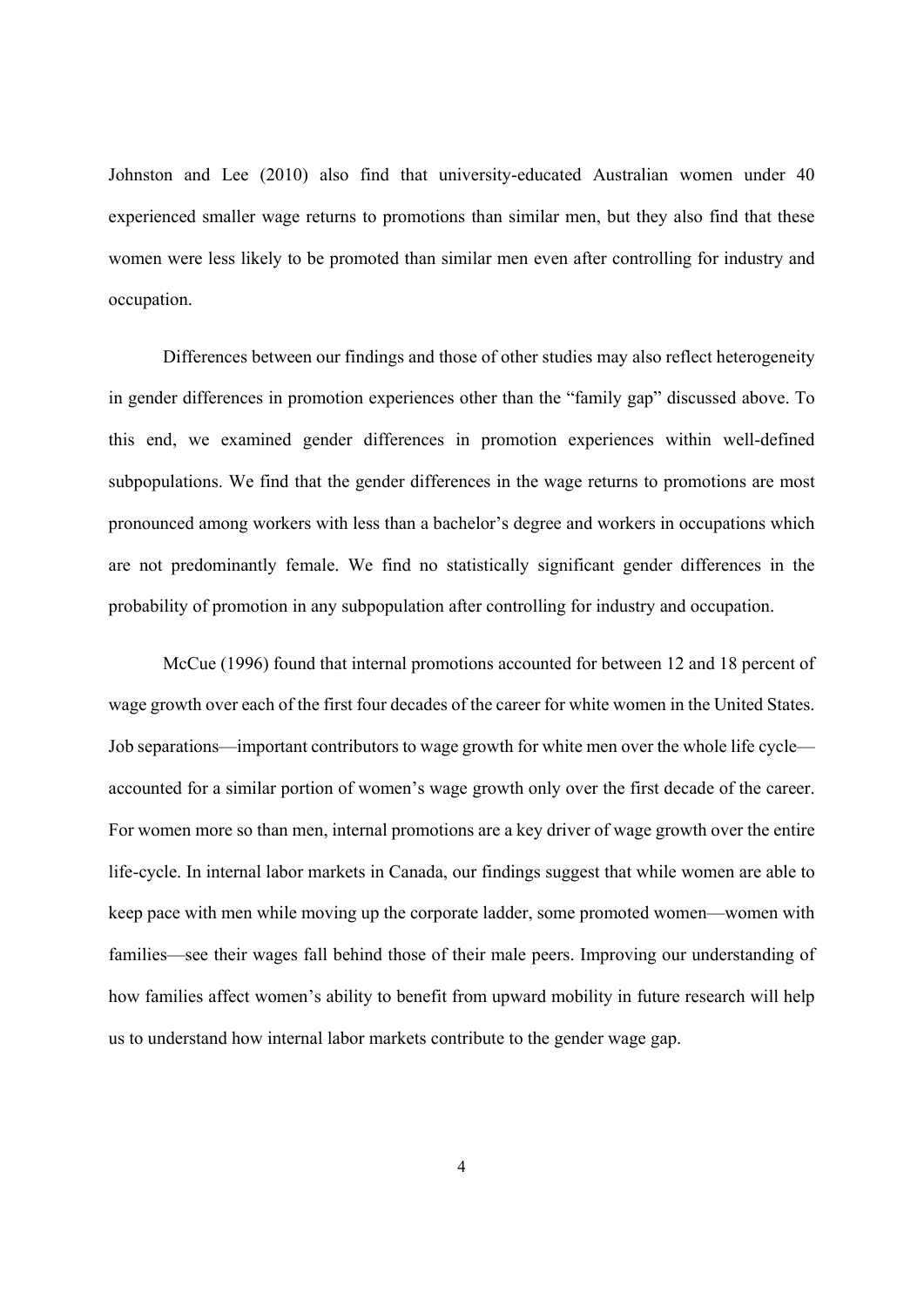#### **II. Data**

The WES was a longitudinal survey of approximately 6,000 Canadian employers and their employees between 1999 and  $2006<sup>2</sup>$ . The target population of employers consisted of all business locations in Canada with paid employees in March of the survey year.<sup>3</sup> In the 1999, 2001, 2003, and 2005 surveys, the sample of employers was refreshed with new employers from the Statistics Canada Business Register to maintain a representative cross-section of Canadian firms. A maximum of twenty-four employees were interviewed from each sampled firm in each odd year and re-interviewed the following year.<sup>4</sup> When properly weighted, the employee sample is representative of the Canadian workforce in the target population of employers; all of our analysis incorporates sample weights from Statistics Canada. Our main analysis is based on the pooled 2000, 2002, and 2004 cross-sections of employees who had been interviewed the year prior and had not changed employers in the interim. We restrict the sample to workers between the ages of 19 and 65 who worked more than 30 hours per week from firms that have at least two sampled workers. These restrictions result in a sample of 16,654 women and 24,192 men from 5,840 firms.

 The dependent variables in our study are an indicator for whether the worker was promoted between interviews, the number of times the worker had been promoted with the current employer, and the change in the worker's log-hourly wage between interviews. Changes in pay and

<sup>&</sup>lt;sup>2</sup> In 2006 only the employer part of the survey was administered.

<sup>&</sup>lt;sup>3</sup> Employers in the Yukon, Nunavut and Northwest Territories and employers operating in crop production, animal production, fishing, hunting, trapping, private households, religious organizations and public administration were excluded from the sample. Public administration, which includes establishments primarily engaged in the enactment and judicial interpretation of laws and their pursuant regulations and the administration of programs based on them, accounts for around 6.5 percent of employment in Canada (Statistics Canada, Table 281-0024).

<sup>&</sup>lt;sup>4</sup> The number of workers interviewed from each firm was proportional to firm's size except for workplaces with fewer than four employees in which all employees were surveyed.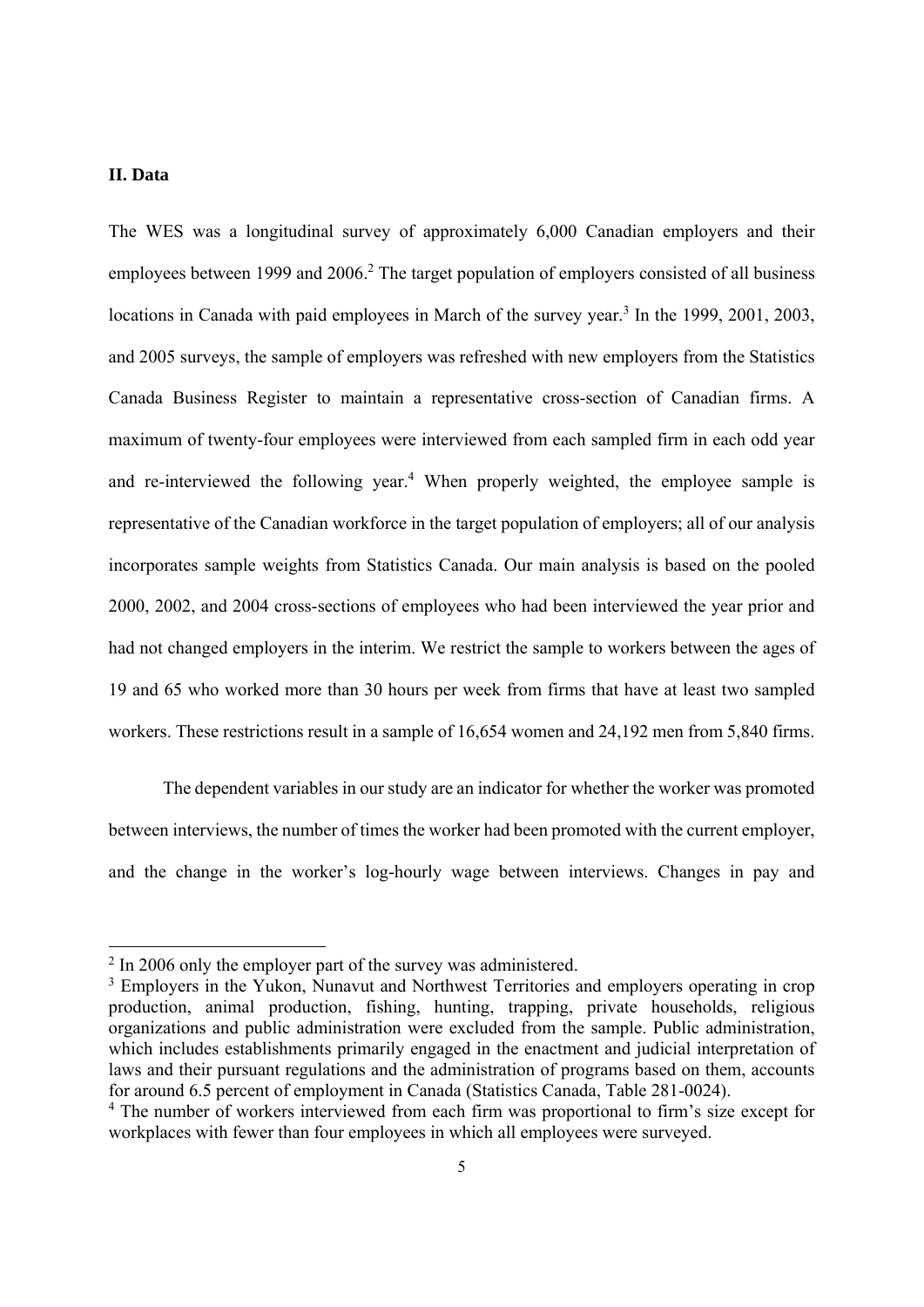responsibilities are generally thought to be the distinguishing features of promotions (Pergamit and Veum 1999), and our data identify promotions using precisely these two features. Specifically, workers were asked, "Have you ever been promoted while working for this employer? (By promotion we mean a change in duties/responsibilities that led to both an increase in pay and the complexity or responsibility of the job.)" Studies identifying promotions using changes in job titles or hierarchical levels (e.g., Booth et al. 2003, Cassidy et al. 2012, Kunze 2014) may inadvertently classify "lateral" moves in which job titles change as promotions or miss promotions within job titles or broadly defined hierarchical levels. If the date of the most recent promotion is after the date of the first interview, then the "promoted" indicator is set to 1 and 0 otherwise. If workers indicated that they had been promoted, they were asked the number of times they had been promoted by their current employer.

 In addition to employing firm fixed effects, we control for worker characteristics, industry of employment (14 categories), and broad occupational categories (6 categories). Among the worker characteristics are race and immigrant status (white Canadian, visible minority Canadian, white immigrant, visible minority immigrant), gender, language spoken at home (3 categories), highest level of schooling (8 categories), marital status (6 categories), number of dependent children (5 categories), age (9 categories), years of (actual) full-time labour market experience and its square, and whether the respondent's job is part of a collective bargaining agreement (CBA) or union.

 Table 1 provides summary statistics for men and women in our sample as a whole and by promotion status. Unconditionally, women in our sample fare worse than men where promotions are concerned. Only 24 percent of the women were promoted between interviews compared to 27 percent of the men, and women had received nearly 0.3 fewer promotions with their employers.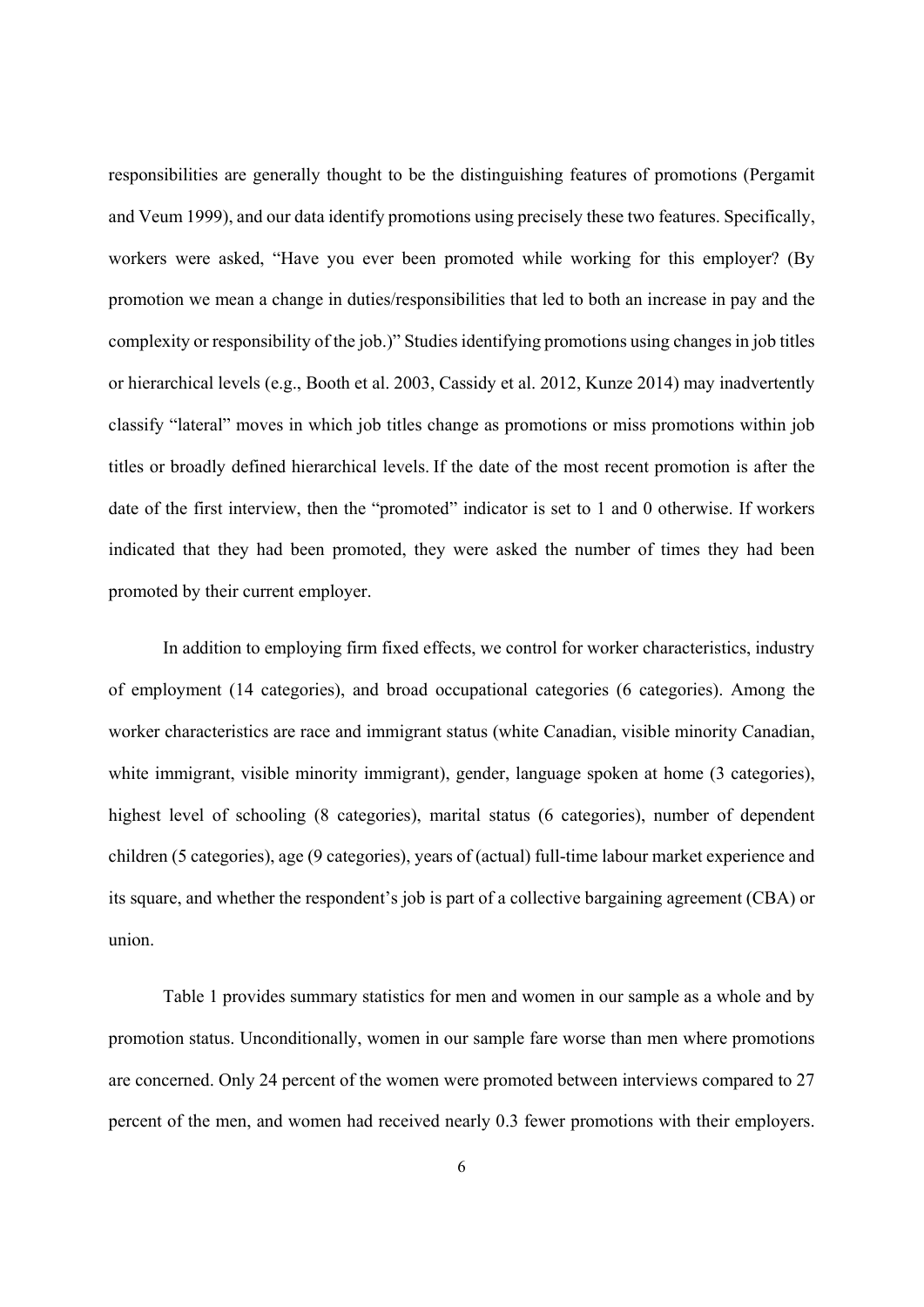Likewise, promoted women experienced wage growth on average of only 4.1 log points between interviews relative to 6.5 log points for promoted men.

 Women in our sample tended to have less experience, were less likely to have children, and were less likely to be high school dropouts than men—all characteristics related to the promotion outcomes we examine. Perhaps more importantly, our sample exhibits significant gender segregation by industry with 32 percent of women employed in the education and health care industries compared to only 11 percent of men, who were more likely than women to work in the manufacturing, construction, and transportation industries. Similar gender segregation in occupations is also apparent: 52 percent of men worked in a technical trade relative to only 33 percent of women, while 23 percent of women worked in clerical and administrative positions relative to only 6 percent of men. This gender segregation contributes to differences in promotion experiences if women work in positions with flatter job ladders, and this appears to be the case. For example, only 16 percent of workers in the education and health care industries were promoted between interviews compared to 27 percent of workers in all other industries. Given the overrepresentation of women in this industry, gender segregation along these lines alone is likely to give rise to significant differences in promotion experiences. In the next section, we consider whether differences in worker characteristics, industries, occupations, and firms explain the gender differences in promotion experiences.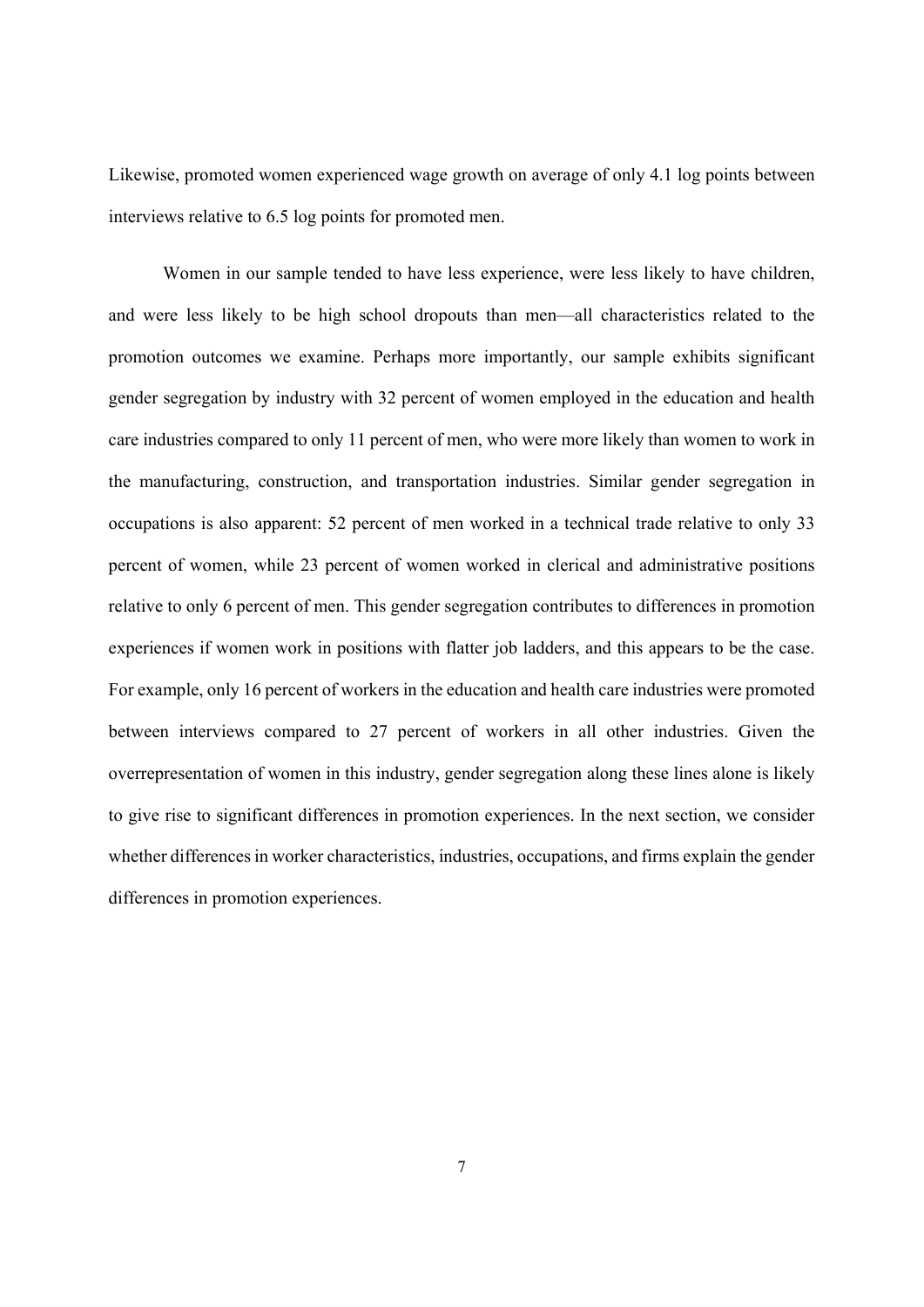#### **III. Findings**

#### **III.A Probability and number of promotions**

Following Olson and Becker (1983), we assume a worker is promoted when he/she is expected to be more productive in the new position than his/her peers while meeting some minimum productivity standard for the firm. We operationalize the model by estimating linear probability models of promotion (*Promote<sub>ik</sub>* = 0 or *Promote<sub>ik</sub>* = 1) of the form:

$$
Promote_{ik} = X_i \beta + \delta Female_i + \mu_k + \varepsilon_{ik}
$$
 (1)

where  $X_i$  are the observed productivity correlates of worker *i*;  $\mu_k$  is a firm effect capturing interfirm differences in promotion rates conditional on workers' characteristics; and  $\varepsilon_{ik}$  includes the unobserved productivity correlates of worker *i* as well as worker-firm unobservables such as the quality of the worker's next best peer.

The conditional gender difference in the probability of promotion,  $\delta$ , consists of the aggregated effects on the probability of promotion of unobserved differences between men and women and any statistical or taste-based discrimination on the part of firms. When the firm effects,  $\mu_k$ , are excluded from equation (1),  $\delta$  measures the conditional *economy-wide* gender difference in promotion probabilities, while it measures the conditional *within-firm* gender difference when firm effects are included. As such, the inclusion of firm effects allows us to distinguish between intra-firm barriers to advancement and gender segregation in hiring that may lead women to find employment in firms using flatter job ladders.<sup>5</sup>

<sup>&</sup>lt;sup>5</sup> DeVaro and Brookshire (2007), for example, show that promotions are less common in nonprofit firms in which women are disproportionately employed.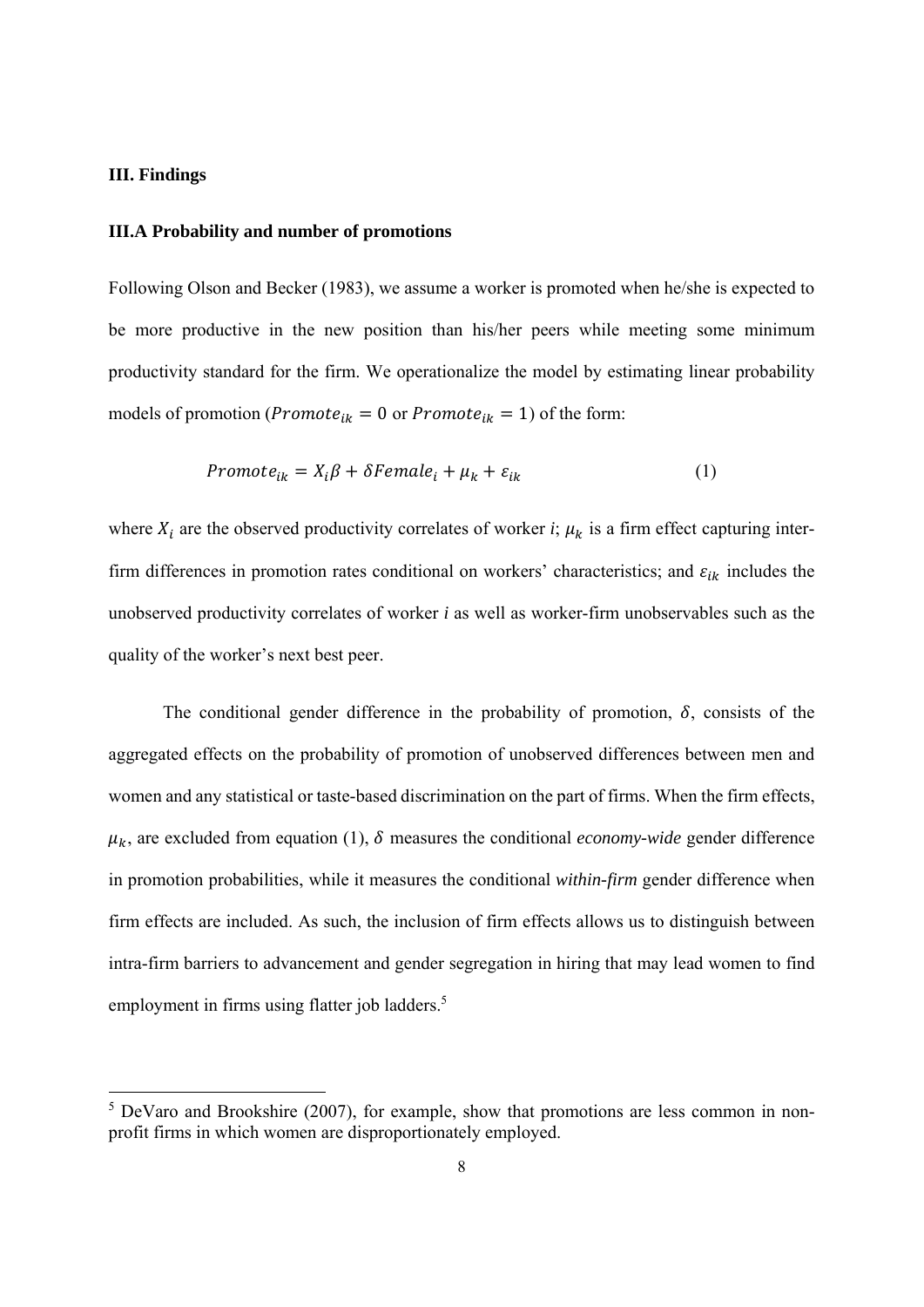Panel A of table 2 reports the estimated gender difference in the probability of promotion for specifications of (1) with different controls; appendix table 1 provides the coefficient estimates for the remaining controls in our preferred specifications. Unconditionally, women in our sample are 2.8 percentage points less likely to have been promoted in the last year than men. Controlling for worker characteristics in column 2, women are 3.1 percentage points less likely to have been promoted than men.

 Columns 3, 4 and 5 add controls for the worker's industry, occupation, and both industry and occupation, respectively, to the controls in column 2 to account for the possibility that women may be employed in industries or occupations with shorter job ladders and fewer opportunities for promotion. Controlling for the industry (occupation) in which a worker is employed, the estimated gender gap falls to 1.9 (2.2) percentage points. Controlling for both industry and occupation, women are 0.7 percentage points less likely to have been promoted than their male peers—a difference which is not statistically significant. Column 6 adds firm effects to the model in column 5, but the estimated gender gap in promotion probabilities (-0.008) is little changed. Collectively, the estimates in panel A suggest that the gender difference in the probability of promotion is driven by gender segregation in occupation and industry rather than systematic sorting into firms offering fewer opportunities for advancement.

 For the sake of comparison, Cobb-Clark (2001) finds that women in the United States in the NLSY79 in their twenties and early thirties were 3.8 percentage points less likely to have been promoted than their male peers. Addison et al. (2015) join Cobb-Clark (2001) in finding that young women in the NLSY79 were less likely to have been promoted than their male peers, but they find that this gap reversed itself at later stages in their careers. Like these studies, we find some evidence (though not statistically significant) that young women fare worse in terms of the probability of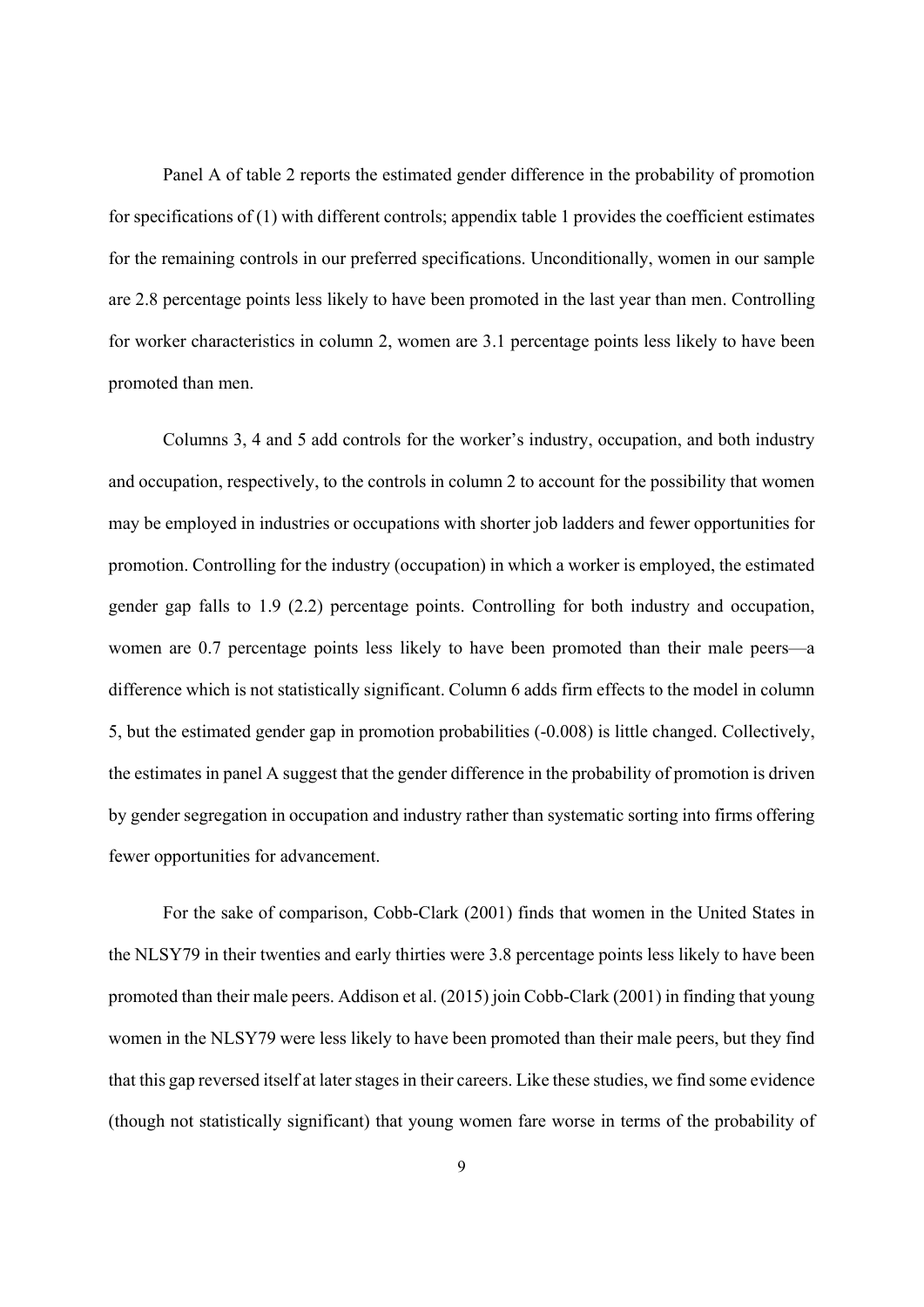promotion than older women. Johnston and Lee (2012) find that young, university-educated women (but not less educated women) in Australia were 3.7 percentage points less likely to have been promoted than their male peers. By contrast, we find that university-educated women in Canada are at least as likely as men to have been promoted, and that, if anything, less educated women are the ones who fare worse in terms of the probability of promotion. We discuss our findings with respect to age and education in section III.D. Finally, Booth et al. (2003) find that women in the United Kingdom are slightly more likely to have been promoted than men. While we join Booth et al. in finding limited evidence of a gender gap in promotion probabilities, we note that in their sample women were in fact more likely to have been promoted than men unconditionally. Further, their controls for industry and occupation have no effect on their estimates, which suggests either that industry and occupation gender segregation have very different effects on women's promotion experiences in Canada than in the United Kingdom or that the gender segregation patterns in the two countries are very different.

 The existing studies of gender differences in promotion experiences focus exclusively on gender differences in the probability of promotion, but differences in the probability of promotion may understate differences in the promotion experiences of men and women if the two groups are promoted with different frequency. We take up this issue in panel B of table 2 by estimating OLS models similar to that in (1) using the number of promotions received with the current employer as the dependent variable.<sup>6</sup> Unconditionally, women in our sample received 0.293 fewer promotions with their employer than their male peers. Controlling for worker characteristics in column 2, women received an estimated 0.244 fewer promotions than similar men. Controlling for

<sup>&</sup>lt;sup>6</sup> We estimate the probability and number of promotions models using OLS for the ease of incorporating firm effects, but probit and Poisson estimators result in estimated marginal effects for the probability and number of promotion models, respectively, similar to those in the tables.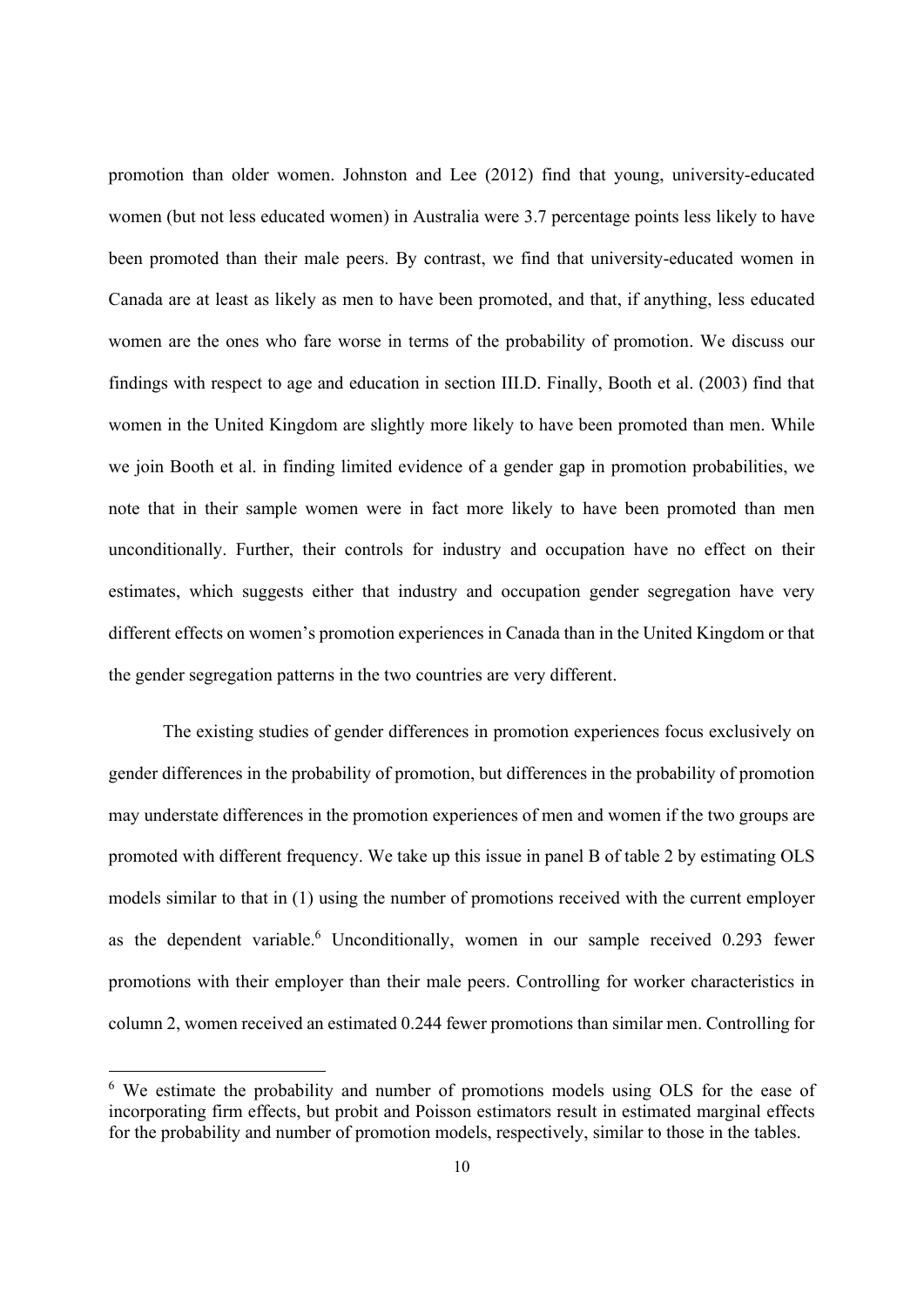industry (occupation), the gap falls to 0.161 (0.176) fewer promotions. Controlling for both industry and occupation with or without firm fixed effects, the gender difference in the number of promotions received is small (-0.089 or -0.074) relative to the mean number of promotions received in our sample (1.40 and 1.11 for men and women, respectively). Overall, our findings point to non-trivial gender differences in the probability and number of promotions that stem almost entirely from gender differences in industry and occupation.

#### **III.B Wage returns to promotions**

We estimate the log-wage growth model:

$$
\Delta w_{i,k} = \alpha_0 N P F_i + \alpha_1 P_i + \alpha_2 P F_i + X_i \Theta + \mu_k + e_i \tag{2}
$$

where  $\Delta w_{i,k}$  is the change in log-wages between interviews for worker *i* at firm *k*;  $NPF_i$  is an indicator for being a non-promoted female;  $P_i$  is an indicator for whether worker *i* was promoted between interviews;  $PF_i$  is an indicator for being a promoted female;  $\mu_k$  is a firm effect; and  $e_i$  is the error term. The wage growth associated with promotions not explained by observed characteristics ( $X_i$ ) is given by  $\alpha_1$  for men and  $\alpha_1 + \alpha_2$  for women. This wage growth may reflect the fact that promoted workers are more productive in their new positions, but it may also capture compensating differentials paid to promoted workers for increases in responsibilities and hours as well as premiums paid to promoted workers as part of incentive mechanisms built into compensation schemes.

 Panel C of table 2 reports estimates of the gender difference in the wage returns to promotion for different specifications of the model in  $(2)$ .<sup>7</sup> Unconditionally, women experienced

 $<sup>7</sup>$  A number of different specifications have been used in the literature to estimate the relationship</sup> between promotions and the change in log-wages. In addition to the models presented in table 2,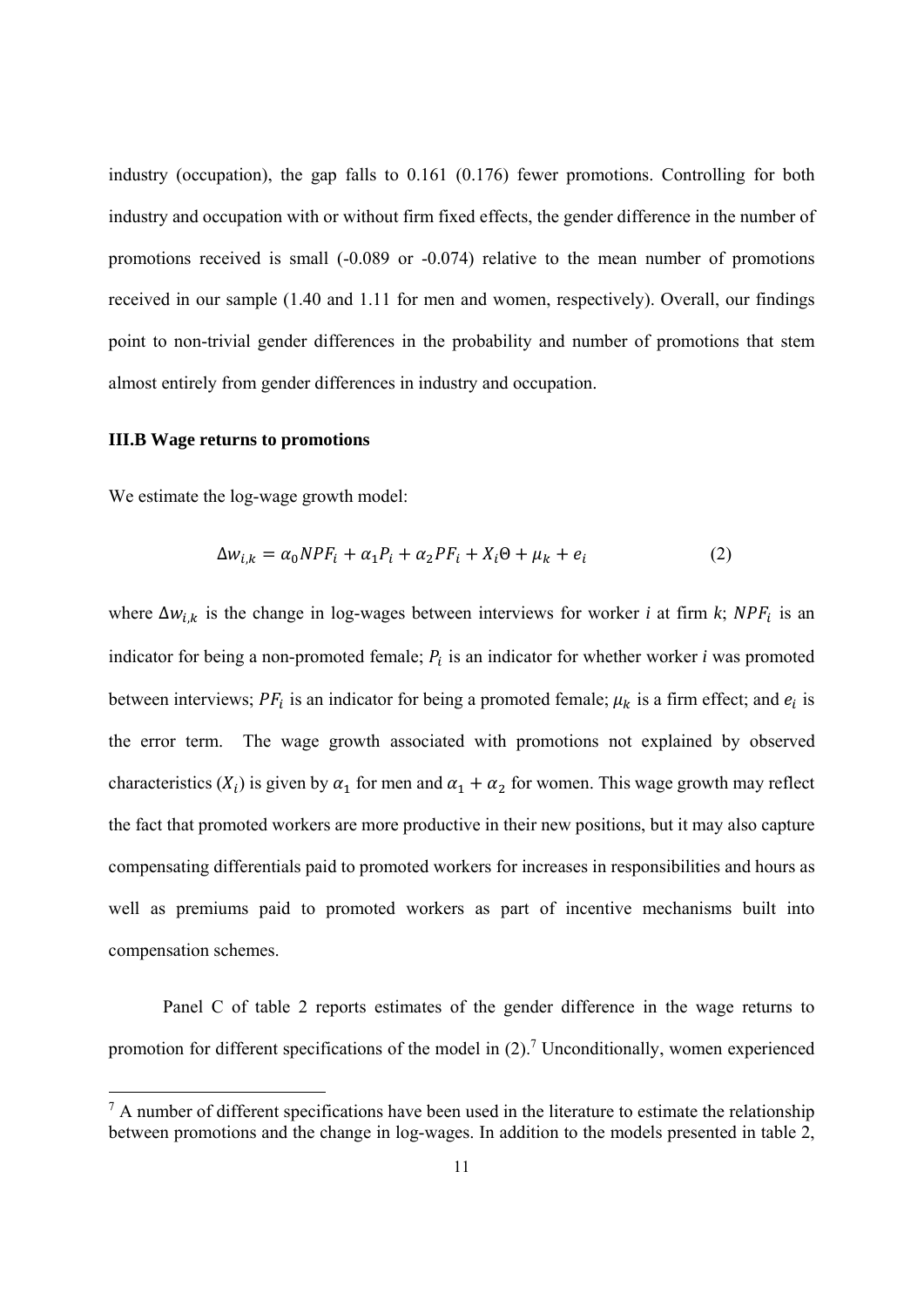an estimated 2.4 percent less wage growth in years in which they were promoted than promoted men. Controlling for worker characteristics, industry and occupation in columns 2 through 5 has little effect on this estimated gender gap in the returns to promotion: promoted women experienced an estimated 2.8 percent less wage growth between interviews than similar promoted men—whose wages increased by 2.5 percent—even with all of these controls in column 5.

 We add firm fixed effects in column 6 to investigate whether women sort into firms offering smaller unexplained wage returns to promotions—perhaps firms that pay smaller compensating differentials for the presumably harder work, longer hours, and greater responsibility that come with promotions. The inclusion of firm effects, however, explains none of the observed difference in the returns to promotion: promoted women experienced an estimated 2.9 percent less wage growth than similar promoted men in the same firm.

 The lower returns to promotions experienced by women may result from women pursuing promotions to less demanding positions or firms electing to promote women to less demanding positions in anticipation of lower productivity given the effort women exert in non-market activities (Becker 1985). Investigating whether women earn less than men after promotions because they are less productive would require firm-level data sets with measures of worker productivity as in Blau and DeVaro (2007). Our data do not include such measures, but they do allow us to investigate whether women are promoted to less demanding jobs. Workers were asked their usual hours per week, weeks worked per year, the number of employees that they supervise,

we also estimated models including changes in worker characteristics among the controls as in Cobb-Clark (2001) and allowing the returns to worker characteristics to depend on whether one was promoted given that the marginal productivities of skills may be different in the new position. In each of these specifications, however, the estimated gender differences in the wage returns to promotion unexplained by the controls were similar to those reported in table 2.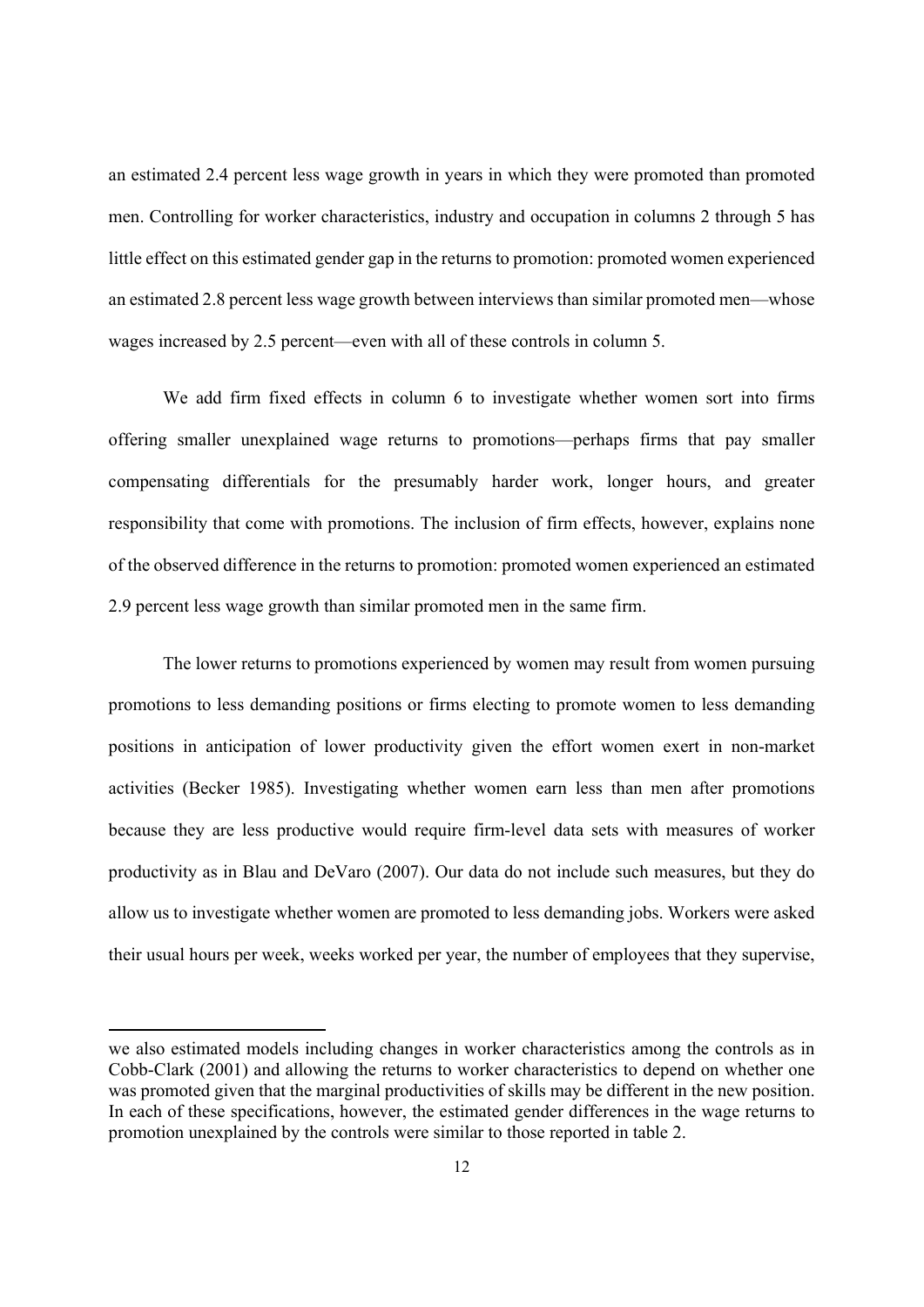and the number of unpaid overtime hours per week required of them in their current job. We take these job characteristics as proxies for the difficulty of the job and assume that "larger" promotions are associated with larger increases in time spent working and/or supervisory responsibility.

 The summary statistics in table 1 indicate that in our sample, promoted and non-promoted men work longer hours every week, supervise more workers, and work more hours of unpaid overtime each week than their female peers. Following promotions, however, women see larger (though not statistically significant) increases in hours per week, the number employees supervised, and hours per week of unpaid overtime than their promoted male peers. In column 7 of table 2, we add controls for hours and responsibilities and the changes in these variables between interviews to the model in column 6, but the estimated gender difference in the wage returns to promotion (-0.027) is little changed—suggesting that neither the hours and responsibilities required on a job nor the changes in hours and responsibilities resulting from a promotion can explain the wage growth penalty experienced by promoted women.

 Another possibility is that women might invest less mid-career in human capital and thus be less productive upon promotion. Table 1 also reports summary statistics for whether a worker participates in on-the-job training (OJT) between interviews, the number of days spent in OJT between interviews, whether the worker opted to not participate in OJT when such training was available through the employer, and whether the worker received career-related training not through the employer between interviews. We find no evidence that promoted women were less likely to participate in training than promoted men. While promoted men spent more time in OJT, more promoted women participate in such training. Column 8 of table 2 adds these controls for participation in training to the specification in column 6. The wage growth penalty faced by promoted women remains 2.9 percent, which suggests that promoted women do not experience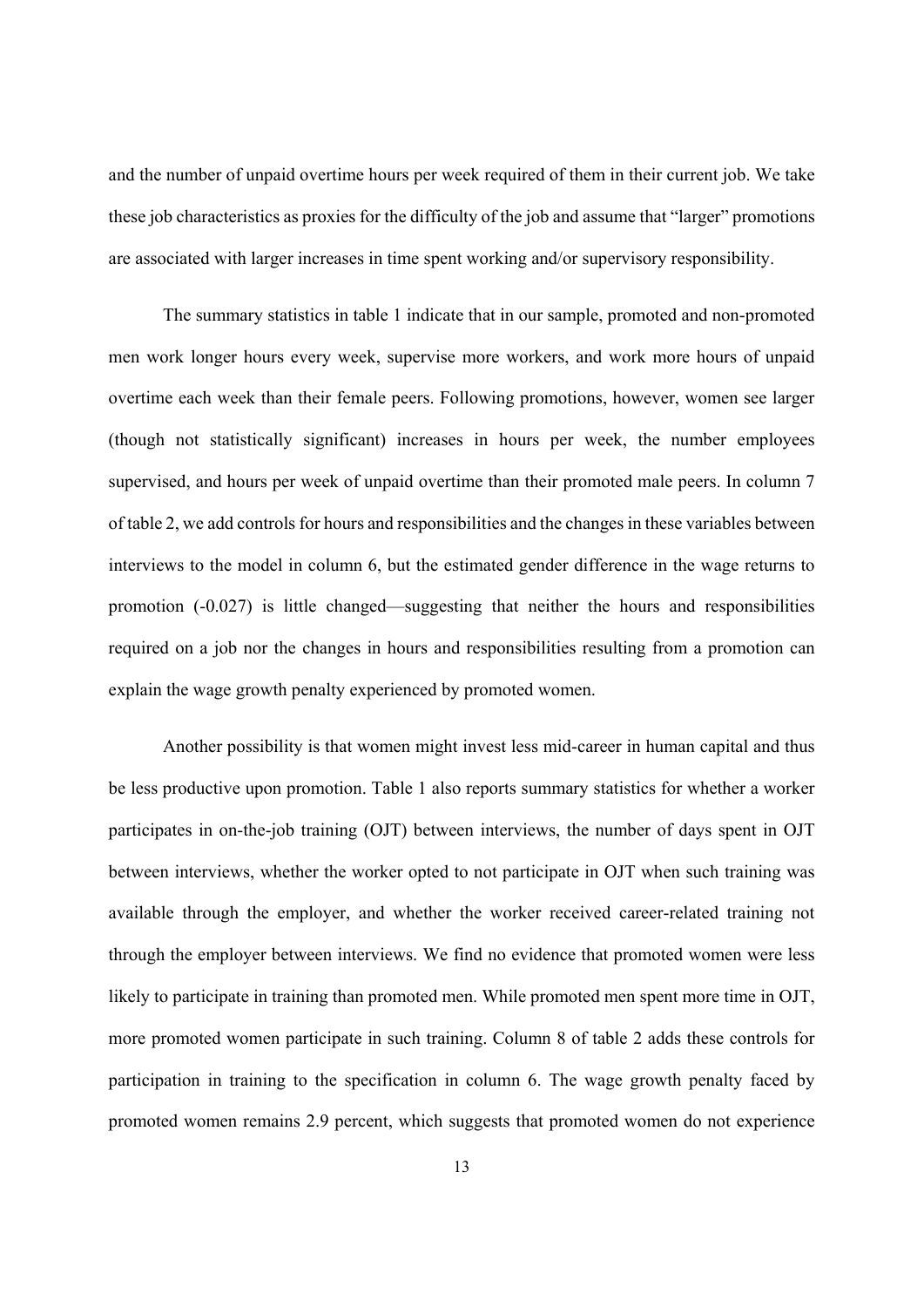slower wage growth than their male peers because of differences in (measured) mid-career human capital acquisition.

#### **III.C The "family gap" in promotion experiences**

A number of studies suggest an important role for families and fertility decisions in gender differences in wages in Canada more generally (Phipps et al. 2001) and in promotion outcomes specifically (e.g., Kunze 2014, Addison et al. 2015). In table 3, we consider whether the promotion experiences of married women and women with children differ from those of single women and women without children, respectively. Panel A of table 3 reports estimates of the gender differences in the probability, number and wage returns to promotion models in table 2 in which we replace the indicator for being female with indicators for being a single female and for being a married female, while panel B replaces the female indicator with indicators for being a woman with children and for being a childless woman. For all women regardless of marital status or the presence of children, controlling for industry and occupation explains a large fraction of the gender differences in the probability and number of promotions—although married women and women with children have still received an estimated 0.10 fewer promotions than similar men even after controlling for occupation and firm effects in column 6. Women do indeed appear to end up in industries and occupations with fewer opportunities for advancement—perhaps in exchange for the more flexible work schedules offered in nursing, teaching and administrative work or perhaps due to limited access to other careers due to discrimination as in the "crowding" hypothesis (Sorensen 1990)—but this sorting is not driven entirely by family considerations.

 A family gap in women's promotion experiences, however, is starkly evident when we consider the wage returns to promotion. Single women and women without children who are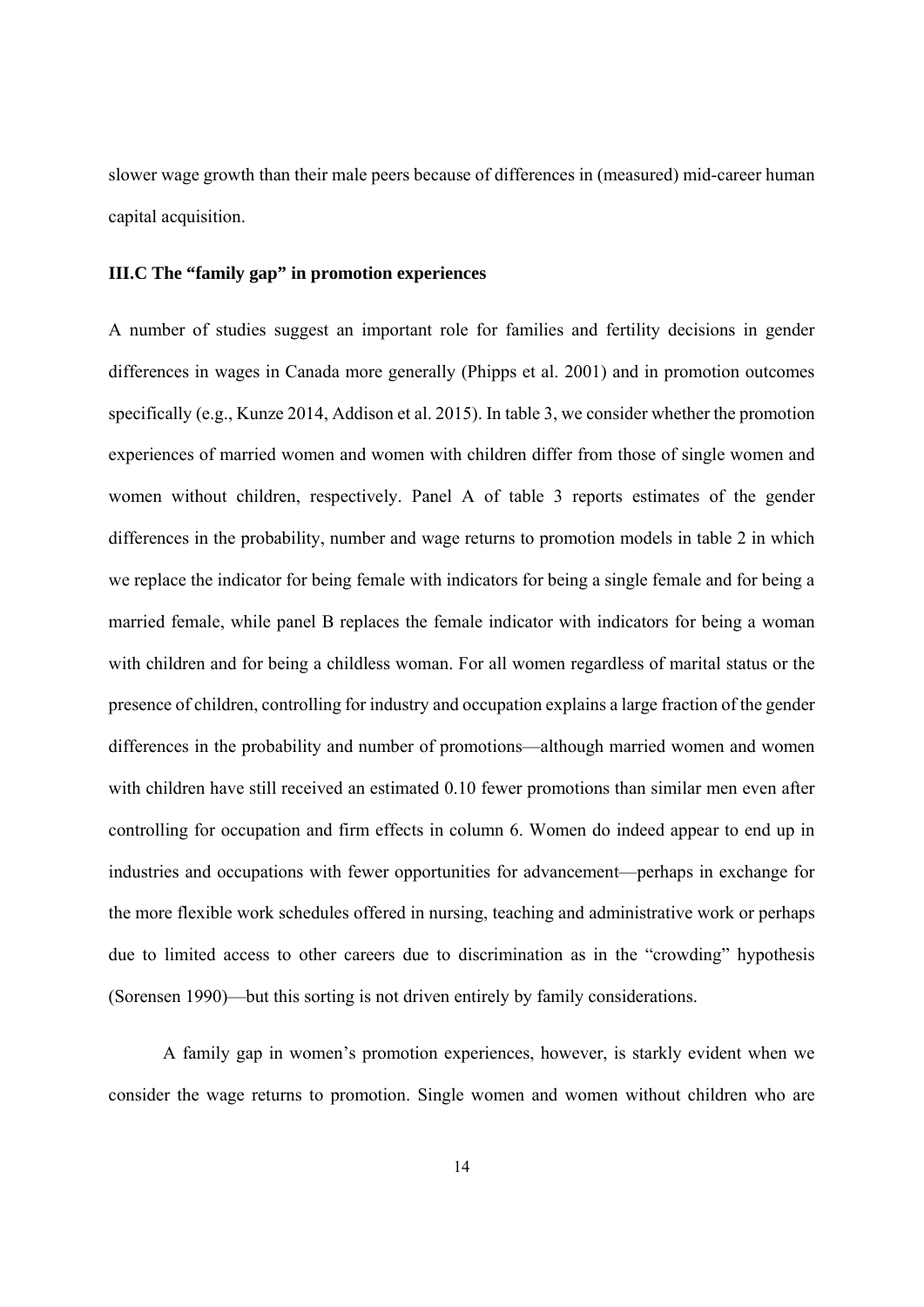promoted experience the same or—in the case of single women—possibly even higher wage returns to promotion than similar men controlling for occupation and firm effects in column 6. Married women and women with children who are promoted, however, experience an estimated 4.2 and 5.9 percent, respectively, less wage growth than similar promoted men between interviews.8 The gender difference in the wage returns to promotion reported in table 2 is driven entirely by women with families whose wages fall behind their male peers as they ascend the corporate ladder.

 The family gap in the wage returns to promotion may result from women with families taking on a greater share of domestic production, leaving them less productive in the workplace. Higher income women with families, however, may be able to substitute purchased inputs such as nannies and prepared meals for domestic production, in which case the family gap might be smaller among high income women. We examine this issue in table 4, which reports estimates of the gender difference in the wage returns to promotion by quartile of the overall income distribution (i.e., including both men and women) based on wages reported in the first year the worker was interviewed. We interact all covariates with indicators for the income quartile and again constrain the firm effects to be the same for all workers. Before considering how the family gap depends on income quartile, panel A reports the estimated wage returns to promotion by income quartile for women as a whole relative to similar men. While women in all quartiles of the income distribution experience smaller wage growth following a promotion than similar men in the same income quartile, the gender difference in wage returns as a percent of wage growth is largest for women

<sup>&</sup>lt;sup>8</sup> The gender differences in wage growth for women with and without families reported in table 3 are relative to all men as we observe no similar "family gap" among men with and without families. If anything, men with families in our data experience more wage growth following promotions than men without families. Allowing for a family gap among promoted men has little effect on the estimates reported in table 3.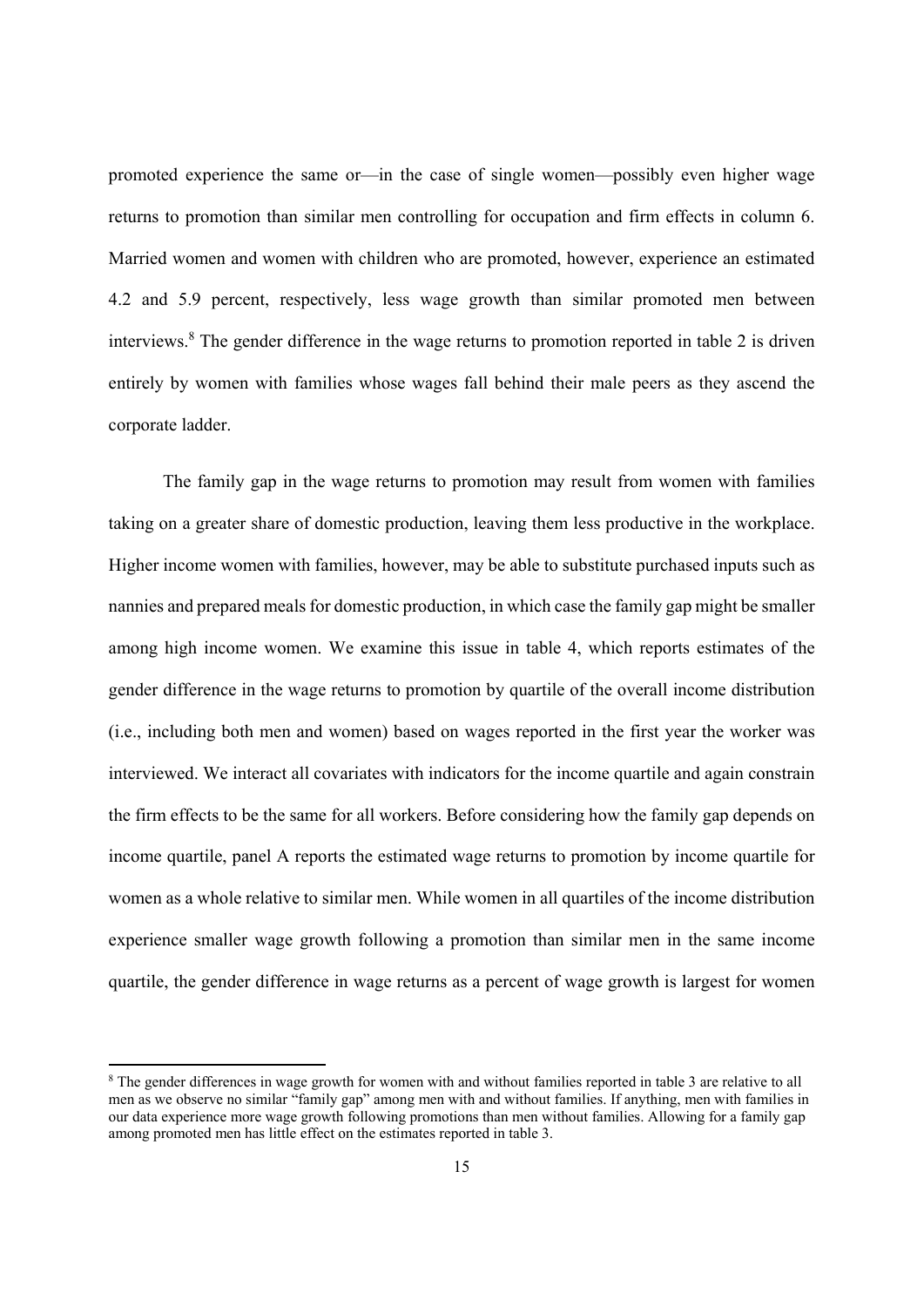in the top and bottom quartiles of the income distribution. Promoted women in the lowest (highest) quartile experience an estimated 8.1 (6.8) percent less wage growth between interviews than similar promoted men in the same occupation and firm.

 The bottom two panels of table 6 allow wage growth following a promotion to depend on the worker's income quartile and whether the worker is single or childless. All promoted women in the bottom half of the income distribution experience less wage growth following promotions than their male peers regardless of whether they have families. By contrast, single women and women without children in the top half of the income distribution experience wage growth following promotions comparable to their male peers, while married women and women with children in the top half of the income distribution experience significantly less wage growth following promotions than their male peers. Promoted women with children in the top quartile of the income distribution, for instance, experience 15.7 percent less wage growth following a promotion than similar men. Far from being able to compensate for domestic constraints with income, high income women are even less able to keep pace with their promoted male peers than other women, which is perhaps one mechanism through which the "glass ceiling" in earnings faced by women emerges.

 One potential explanation for the lower wage returns to promotions experienced by women with families is that firms are able to pay promoted women with families less than promoted men because these women have worse outside options as in the "sticky floors" model (Booth et al. 2003). Women with families might have less time to devote to networking and job search or their job mobility may be limited by a spouse's career or other family concerns. While we are unable to directly observe women's outside options, we are able to observe transitions for all workers in the WES employee sample in odd years regardless of whether they are in our final sample, which is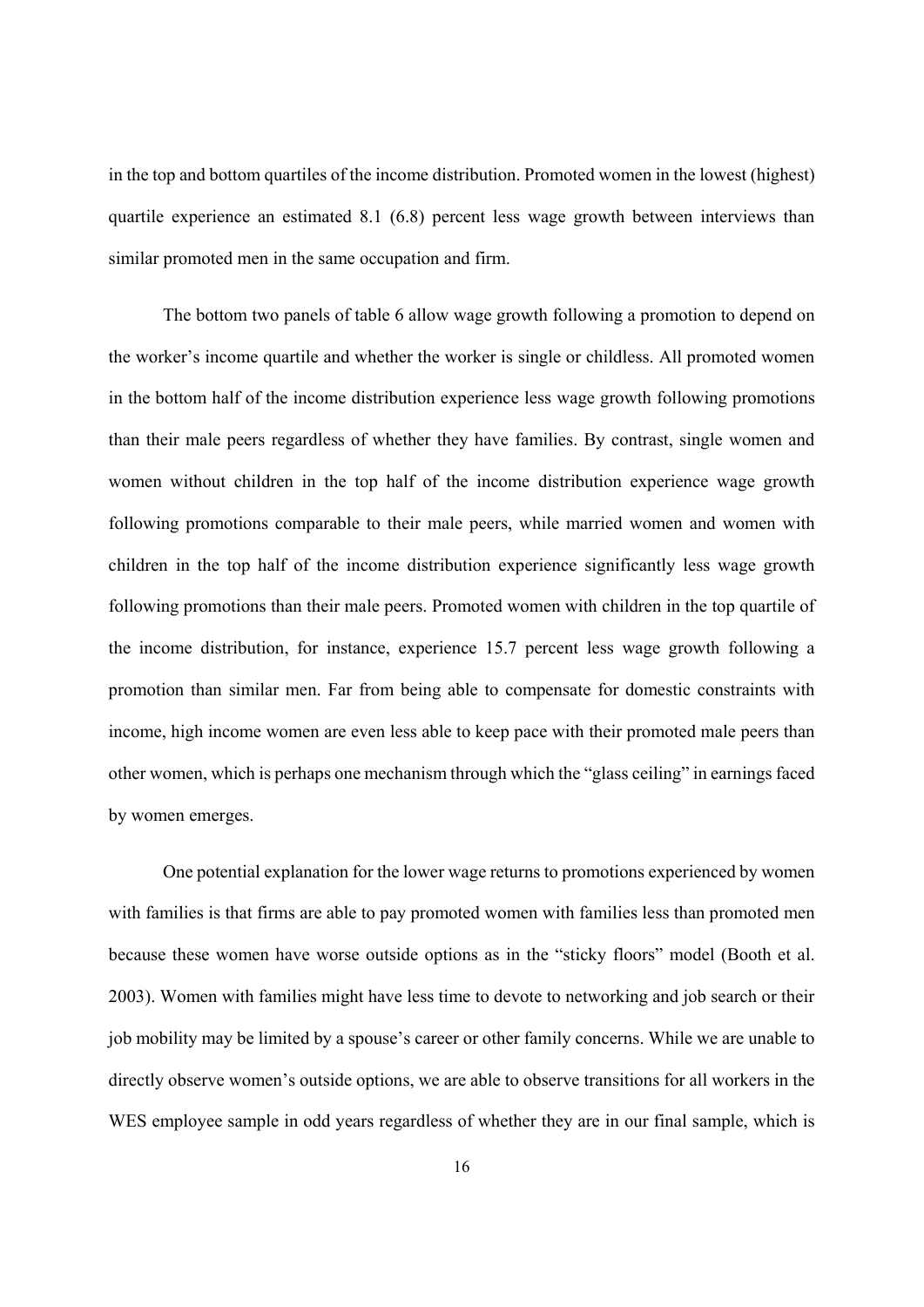restricted to workers employed with the same employer as in the first interview. In even years, respondents either remain with the odd-year employer, have moved to a new employer, have no employer, or are not interviewed. In the absence of search frictions, women should be just as mobile as similar men and thus have comparable outside options. The means in the top panel of table 5, however, suggest that this is not the case. More women in the WES (72.3 percent) than men (70.3 percent) remain with their employers between interviews. Men are more likely to report being with a new employer in the second interview and more likely to not be interviewed in the even year. We suspect that most of the non-interviews are likely workers who have left the original employer given that the WES would have had a relatively easy time locating workers who remained with their initial employers given that the employers themselves were also being surveyed. As such, we take the higher proportion of women remaining with their original employers and the higher proportions of men not interviewed or with new employers as prima facie evidence that women in the WES were less mobile than men.

 There are also some signs of a family gap in mobility patterns. Married women (women with children) were 8 (4.5) percentage points more likely to still be with their original employers in the even-year interview than single women (women without children) while also being 6.1 (3.4) percentage points less likely to not be interviewed in the even year. Similar patterns exist for men—suggesting that workers without families were substantially more mobile than those with families.

 These summary statistics, however, do not account for gender differences in worker characteristics. The bottom panel of table 5 reports average marginal effects on the probability of different transition outcomes from a multinomial logit model controlling for worker characteristics, occupations, and (initial) firm effects. Women were an estimated 3.5 percentage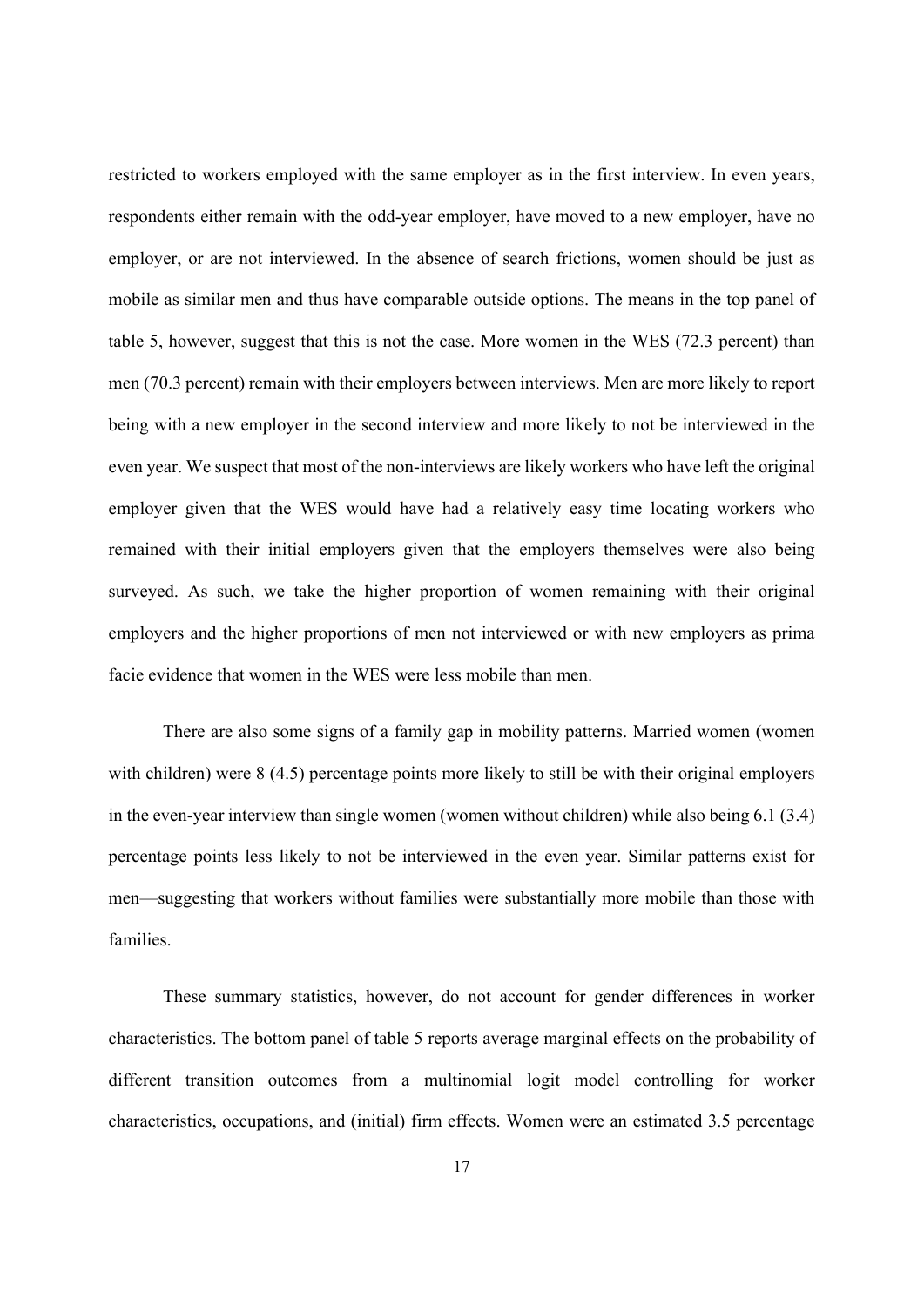points more likely than men to remain with their employers between interviews—largely because they are 3.1 percentage points less likely to not be interviewed. The evidence of a family gap in transition outcomes, however, is not so clear in the multinomial logit estimates. Single women and women without children were actually more likely than married women and women with children to remain their current employers and less likely to transition to new employers. On the other hand, married women and women with children were more likely to transition to unemployment than similar single women and women without children and less likely to transition to being noninterviewed. On the whole, our estimates suggest that women in the WES were indeed less mobile than men, but we do not find clear evidence of differences in mobility among women to explain the family gap in women's promotion experiences.

#### **III.D Gender differences by age, education, tenure, and predominantly female jobs**

In this section, we investigate gender differences in promotion experiences in different subsamples that might underlie some of the disparate results in the earlier literature. We make use of the fact that our sample is an order of magnitude larger than many samples used in the literature to explore heterogeneity in promotion experiences by whether a worker is employed in a predominantly female occupation, tenure, age, and education.

 Table 6 reports estimates from our preferred specifications of the probability of promotion, number of promotions, and log-wage growth regressions controlling for worker characteristics, occupations, and firm effects (column 6 of table 2) for a series of paired, mutually exclusive and collectively exhaustive subsamples. Each model is estimated for both subsamples simultaneously with interactions between the controls and an indicator for whether the worker belongs to one of the subsamples so that the firm effects are constrained to be the same in both subsamples.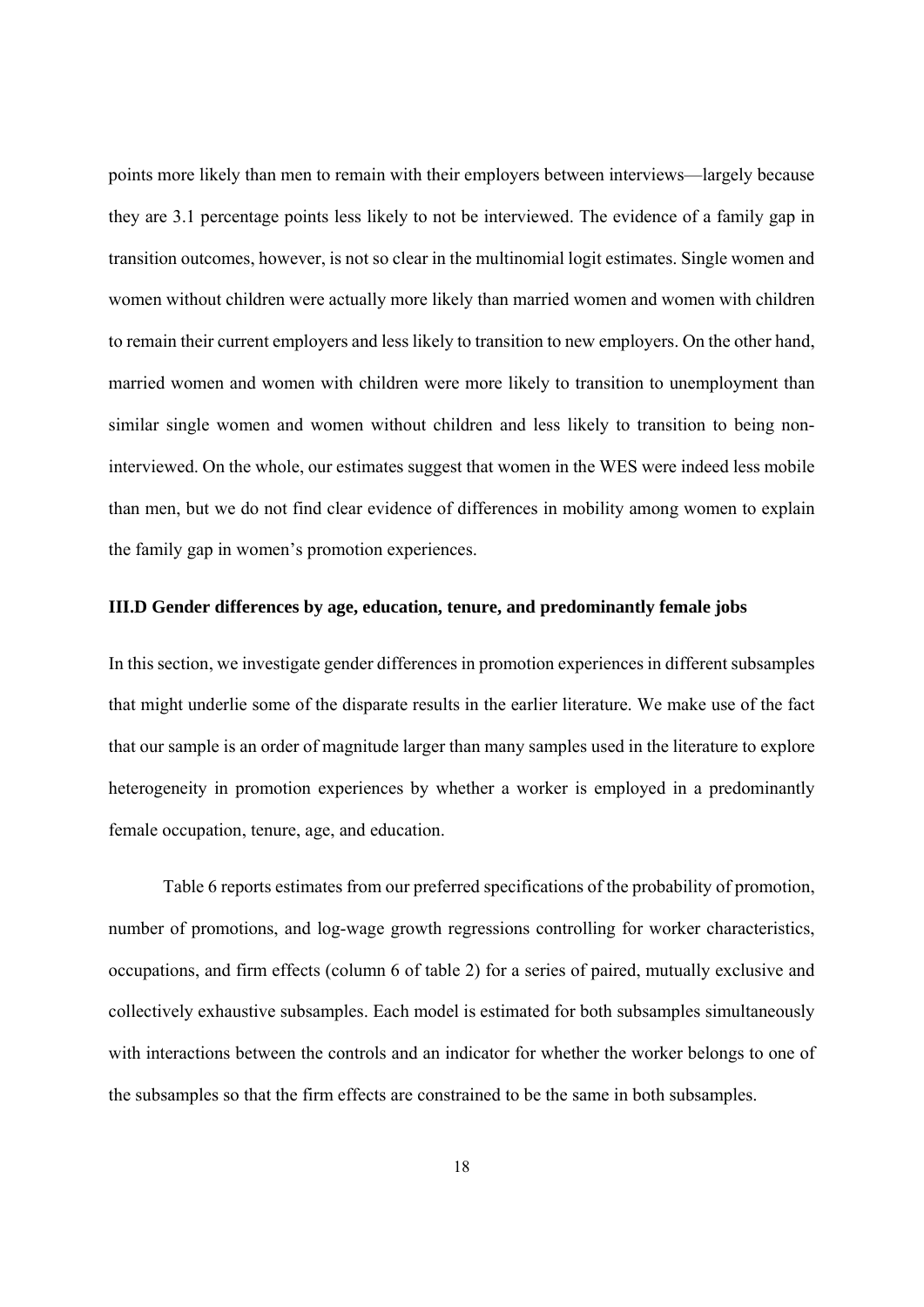The first set of estimates in table 6 considers whether women who work mostly with other women experience disadvantages relative to their male peers where promotions are concerned. Paulin and Mellor (1996) found that women working in occupations with more women were less likely to be promoted than women in other occupations using data from a single firm in the financial industry. We focus instead on how women in predominantly female occupations fare relative to men in these occupations and split the sample into workers in industry-occupation pairs in which more than 80 percent of the workers in the 2001 Census of Canada were women and all remaining workers. Women in these predominantly female industry-occupations are slightly (though not significantly) less likely to have been promoted than their male peers, have been promoted a similar number of times, and experience similar wage growth following promotions relative to their male peers.<sup>9</sup> The downside for these women is that promotions in predominantly female occupations are not associated with significant wage growth.<sup>10</sup>

 The next set of estimates considers whether women lose ground relative to men in terms of promotions at the outset of the employment relationship. Blau and DeVaro (2007) estimate gender differences in promotion experiences using a sample of the most recently hired workers in a representative set of establishments and find that recently-hired women are 2-3 percentage points less likely to be promoted but earn approximately the same amount from promotions as their male peers. The fourth panel of table 5 estimates gender differences in promotion experiences for workers with two years or less of tenure and those with more than two years of tenure. While

<sup>&</sup>lt;sup>9</sup> Addison et al. (2014) find that men in the NLSY79 in traditionally female jobs are more likely than women to be promoted without controlling for worker characteristics.

 $10$  We find that the wage growth penalty for promoted women is similar in predominantly female occupations and all other occupations using any threshold for "predominantly female" less than 80 percent—suggesting that only in professions in which almost all workers are women do women experience wage returns to promotions similar to their (few) male peers.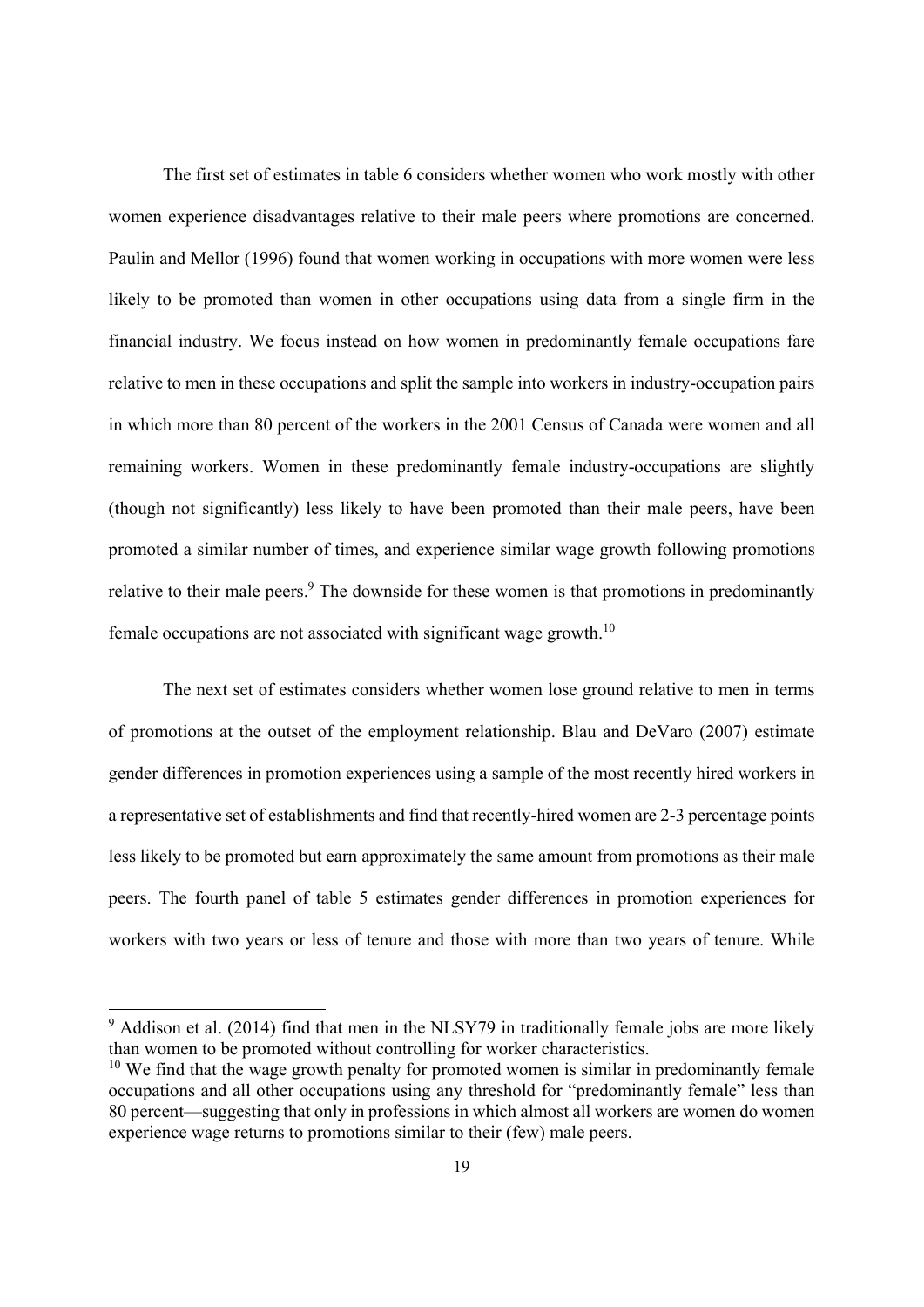differences in the samples used in our studies limit the conclusions one can draw from comparisons, we find that women with less than two years of tenure are more likely (though not significantly) to have been promoted but experience 2.2 percent less wage growth following promotions than similar men with less than two years of tenure—returns to promotion which are imprecisely estimated due to the relatively small number of such workers in our data but similar to our estimates for the sample as a whole.

 The next two sets of estimates examine whether the gender differences in promotion experiences among Canadian workers depend on the age and education of the workers, respectively. As mentioned previously, Cobb-Clark (2001) finds that women in the NLSY79 were less likely to have been promoted than similar men in their twenties and early thirties, while Addison et al. (2015) find that women in this cohort were more likely to be promoted later in their careers. Johnston and Lee (2012) find that among Australian workers with less than 20 years of experience and a bachelor's degree, women are an estimated 3.7 percentage points less likely to have been promoted and experience 5 percent less wage growth following promotions than men. They found no gender differences in promotion experiences among older workers and workers with less than a bachelor's degree. Splitting our sample into workers under and over age 40, we find that women under 40 are an imprecisely estimated 1.5 percentage points less likely to have been promoted and have been promoted 0.18 fewer times than similar young men. Women over 40, on the other hand, were no less likely to have been promoted and had been promoted a similar number of times with their employers relative to similar older men. Given that promotions are concentrated early in the career and the significant wage returns associated with these early promotions (McCue 1996), the differences in the promotions received early in the career may cause women's wages to fall behind their male peers never to recover as a result of this difference.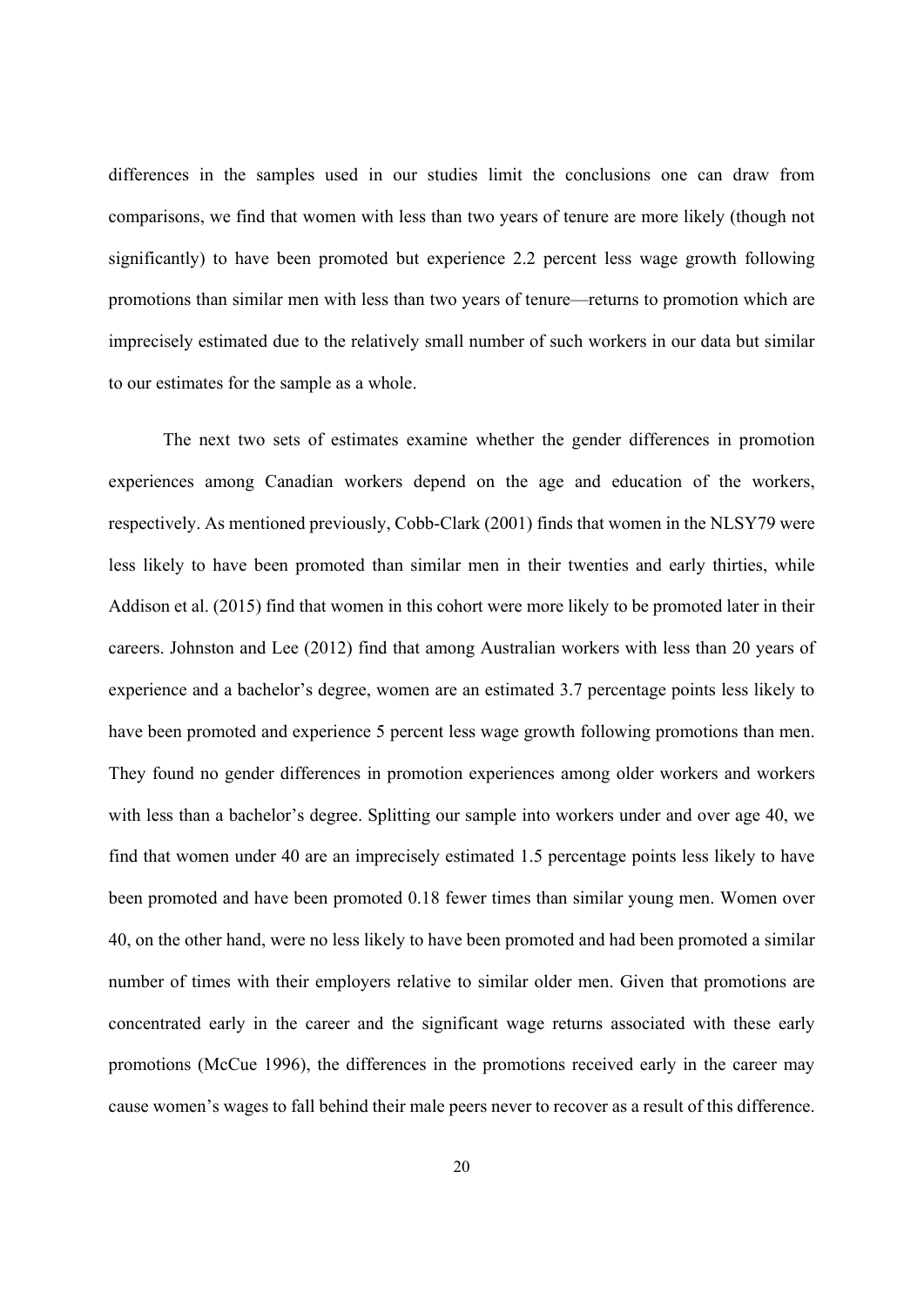Both younger and older promoted women in our sample, however, experience 2.9 percent less wage growth relative to similar promoted men between interviews.

 The final set of estimates examines how gender differences in promotion experiences depend on education. In contrast to Johnston and Lee (2010) who focus on university-educated workers because they observe no gender differences in promotion experiences among less educated workers in Australia, we find that women without bachelor's degrees are 1.6 percentage points less likely to have been promoted, have received 0.166 fewer promotions and experience 3.9 percent less wage growth than their male peers. Women in our sample with a bachelor's degree, by contrast, are just as likely to have been promoted, have been promoted a similar number of times, and experience similar wage gains to promotions relative to their male peers. The differences between our studies' findings suggest that the labor markets in Australia and Canada for educated and less educated workers function very differently where promotions and gender are concerned.

#### **IV. Conclusion**

Using a large, nationally representative dataset of firms and their employees in Canada with a welldefined measure of promotions, we find that on average women in Canada are less likely to have been promoted and are promoted fewer times than similar men, but this gender difference stems almost entirely from women working in industries and occupations with flatter job ladders and fewer opportunities for promotion. Even after controlling for industry and occupation, however, women in Canada experience an estimated 2.9 percent less wage growth following a promotion than similar men, but substantial heterogeneity exists among women in the wage returns to promotion. Specifically, we find a "family gap" in the wage returns to promotion experienced by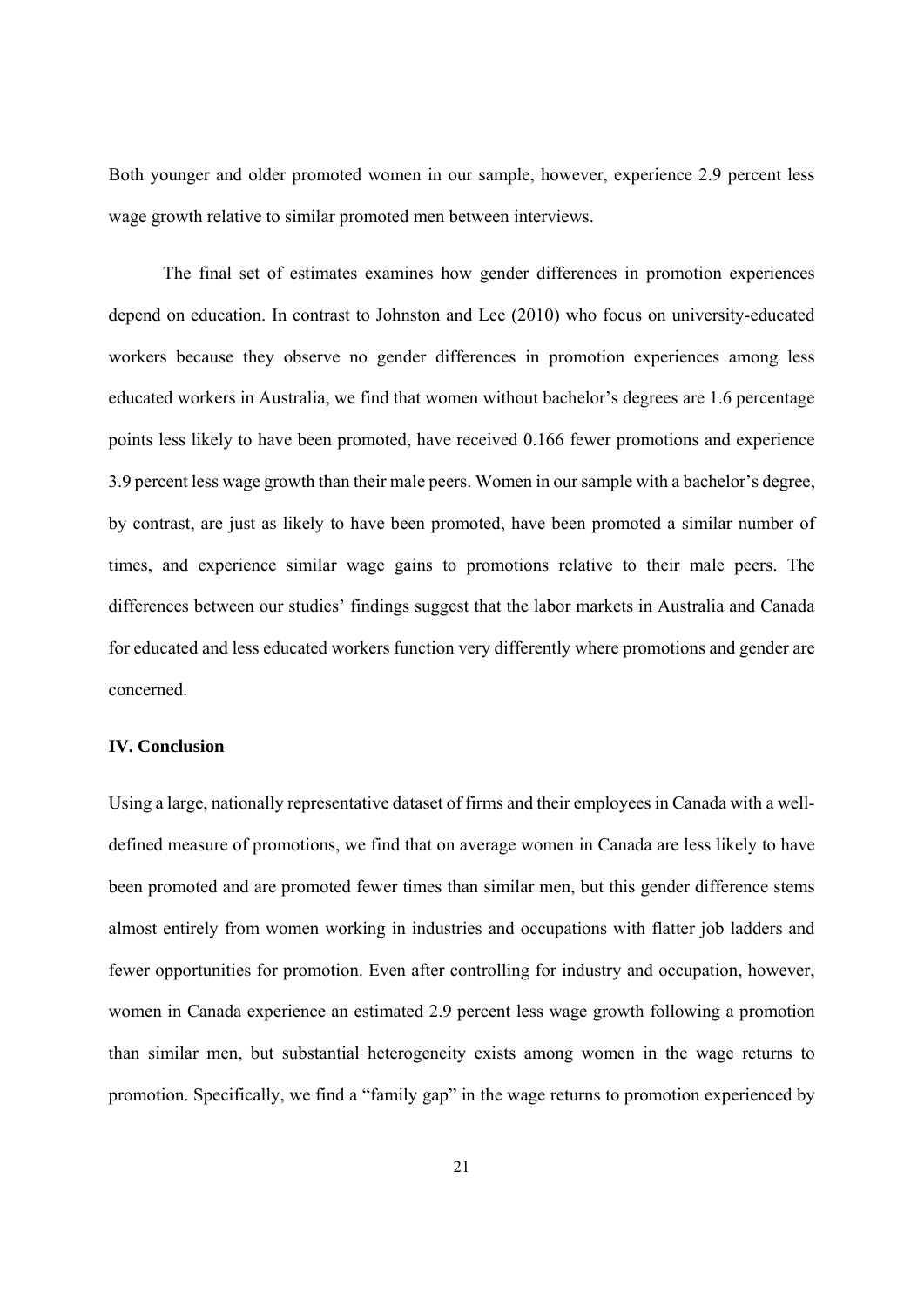women with single women and childless women experiencing wage returns to promotion almost identical to those of their male peers while women with families see their wages fall behind their male peers as they are promoted.

 Exploring the reasons behind women's lower wage returns to promotion, we find no evidence that these lower returns can be explained by either the "size" of promotions as measured by the increases in hours and supervisory responsibilities that they entail nor by women's participation in on-the-job training. Another possible explanation is that if the burden of domestic production is split unequally, women with families may be less productive when promoted if they devote significant time and energy to non-work related tasks. We find, however, that the family gap in women's wage returns to promotion is most pronounced among high income women who are presumably most able to substitute income for time and energy in domestic production. Still another possibility is that promoted women have worse outside options by virtue of being less mobile than their male peers. While we do find that women appear to be less mobile in the sense that they are more likely to remain with their employer between interviews, we find no evidence conditional on worker characteristics—that women with families are less mobile than women without families. Thus differences in mobility would not appear to explain the family gap that we observe.

 The wage growth penalty following promotions faced by women with families may well be rooted in behavioral factors. Women with families may, for whatever reason, be reluctant to "lean in" and fully engage in demanding careers (Sandberg 2013). Likewise, promoted women may be less willing to negotiate over raises than men (Babcock & Laschever 2003). Women with families may be particularly unwilling to try to leverage their success into higher earnings if the expectation is that negotiating for higher wages must be accompanied by greater exertion on the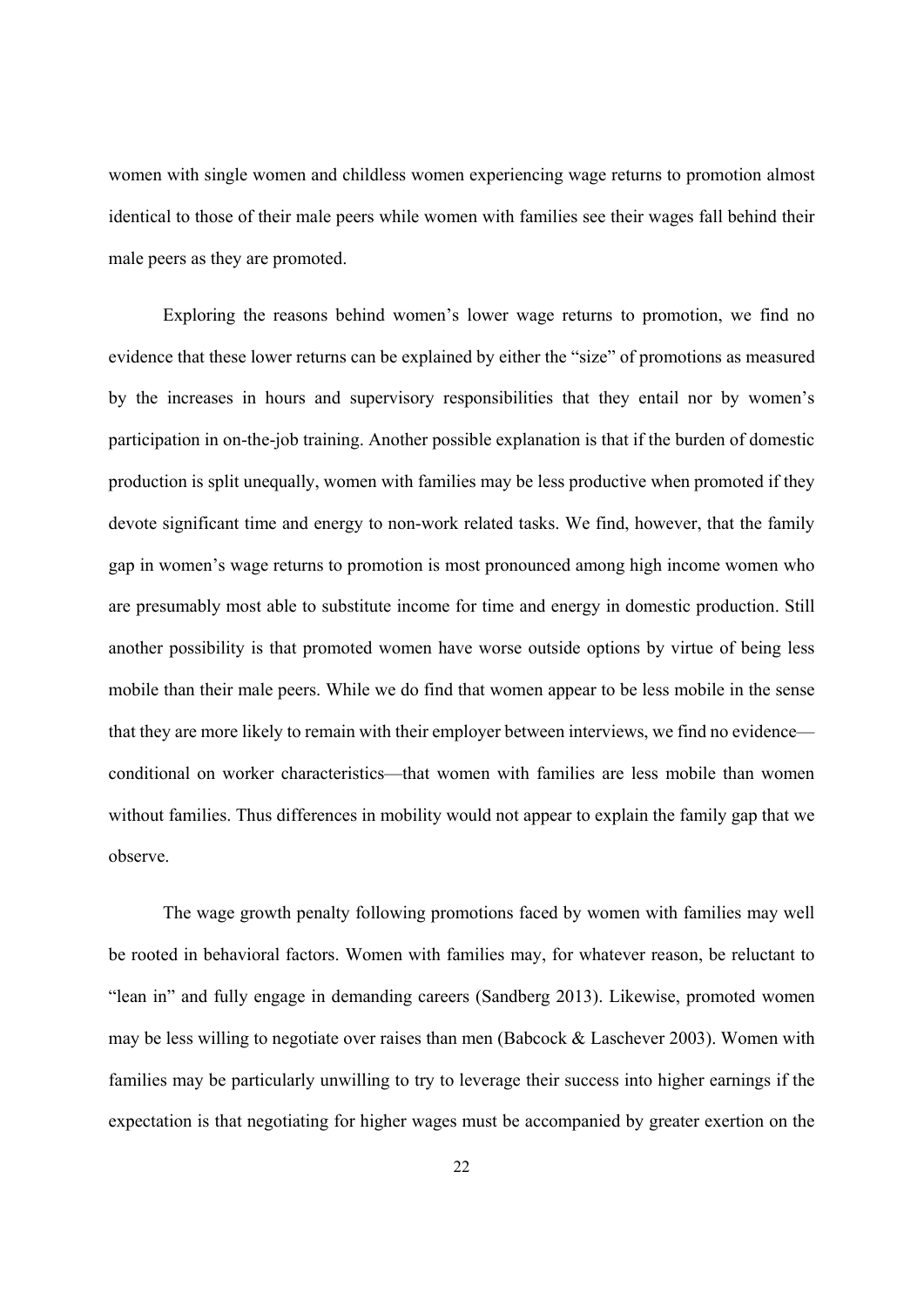job. We are unable to address these potential explanations with our data, but this highlights an important role for studies using data from a single, non-representative firm. If such data sets have proxies for effort or engagement and the means by which salaries are determined, they could be used to shed light on the extent to which these behavioral explanations contribute to the gender gap in the wage returns to promotions. We leave this for future research.

 Finally, our findings highlight the importance of gender differences in outcomes in internal labor markets. Gender equity policies aimed at gender differences in wage levels must take into account the fact that such differences may emerge over time through gender differences in wage growth via intrafirm upward mobility. The fact that women with families still struggle in internal labor markets even in a country with generous maternity and parental benefits underscores the need to improve our understanding of internal labor markets and women's difficulties in them.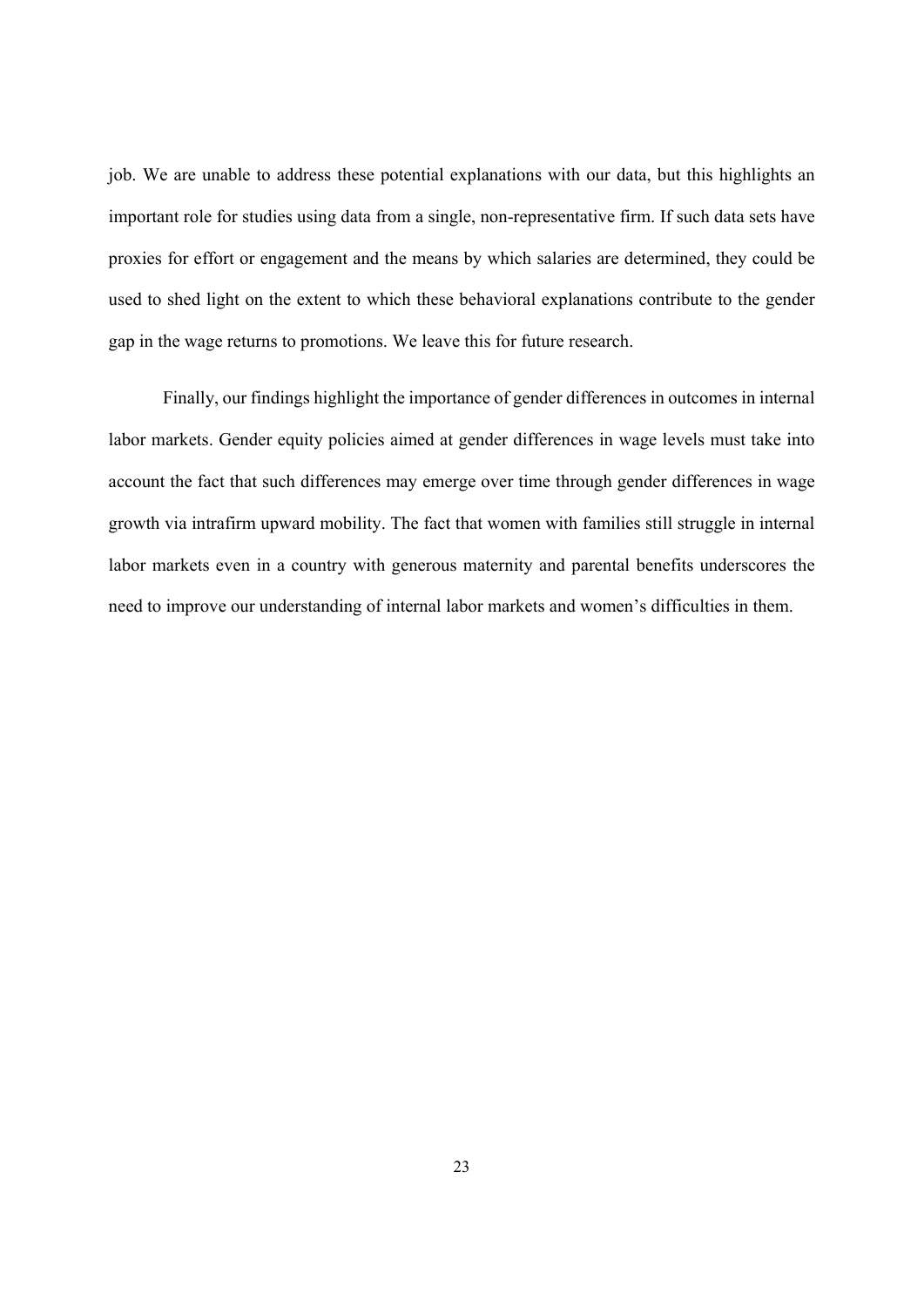#### **References**

- Addison, John, Orgul Ozturk and Si Wang. 2014. "Job Promotion in Mid-Career: Gender, 'Crowding,' and Recession." *Monthly Labor Review*, forthcoming.
- Addison, John, Orgul Ozturk and Si Wang. 2015. "The Role of Gender in Promotion and Pay over a Career." *Journal of Human Capital*, 8(3), 280-317.
- Albrecht, James, Anders Bjorklund, and Susan Vroman. 2003. "Is There a Glass Ceiling in Sweden?" *Journal of Labor Economics*, 21, 145–77.
- Arulampalam, Wiji, Alison L. Booth, and Mark L. Bryan. 2007. "Is There a Glass Ceiling over Europe? Exploring the Gender Pay Gap Across the Wages Distribution." *Industrial & Labor Relations Review,* 60(2), 163–186.
- Babcock, Linda and Sara Laschever. 2003. *Women Don't Ask: Negotiation and the Gender Divide.*  Princeton, NJ: Princeton University Press.
- Bayard, Kimberly, Judith Hellerstein, David Neumark, and Kenneth Troske. 2003. "New Evidence on Sex Segregation and Sex Differences in Wages from Matched Employee-Employer Data." *Journal of Labor Economics*, 21(4), 887-922.
- Becker, Gary. 1985. "Human Capital, Effort, and the Sexual Division of Labor." *Journal of Labor Economics*, 3, 33-58.
- Bertrand, Marianne and Kevin Hallock. 2001. "The gender gap in top corporate jobs." *Industrial and Labor Relations Review*, 55, 3-21.
- Blau, Francine and Jed DeVaro. 2007. "New evidence on gender differences in promotion rates: An empirical analysis of a sample of new hires." *Industrial Relations*, 46(3), 511-550
- Booth, Alison, Marco Francesconi, and Jeff Frank. 2003. "A sticky floors model of promotion, pay, and gender." *European Economic Review*, 47, 295-322.
- Carrington, William J. and Kenneth R. Troske. 1995. "Gender Segregation in Small Firms." *Journal of Human Resources*, 30(3), 503-33.
- Cassidy, Hugh, Jed DeVaro, and Antti Kauhanen. 2012. "The Signaling Role of Promotions: New Evidence from European Firms." Working paper.
- Cobb-Clark, Deborah. 2001. "Getting ahead: The determinants of and payoffs to internal promotion for young U.S. men and women." In Worker Well-being in a Changing Labor Market, Research in Labor Economics, edited by Solomon W. Polacheck, 20:339-372.
- DeVaro, Jed and Dana Brookshire. 2007. "Promotions and incentives in nonprofit and for-profit organizations." *Industrial and Labor Relations Review*, 60, 311-339.
- Gerhart, Barry and George Milkovich. 1989. "Salaries, Salary Growth, and Promotions of Men and Women in a Large, Private Firm." In Pay Equity: Empirical Inquiries, edited by Robert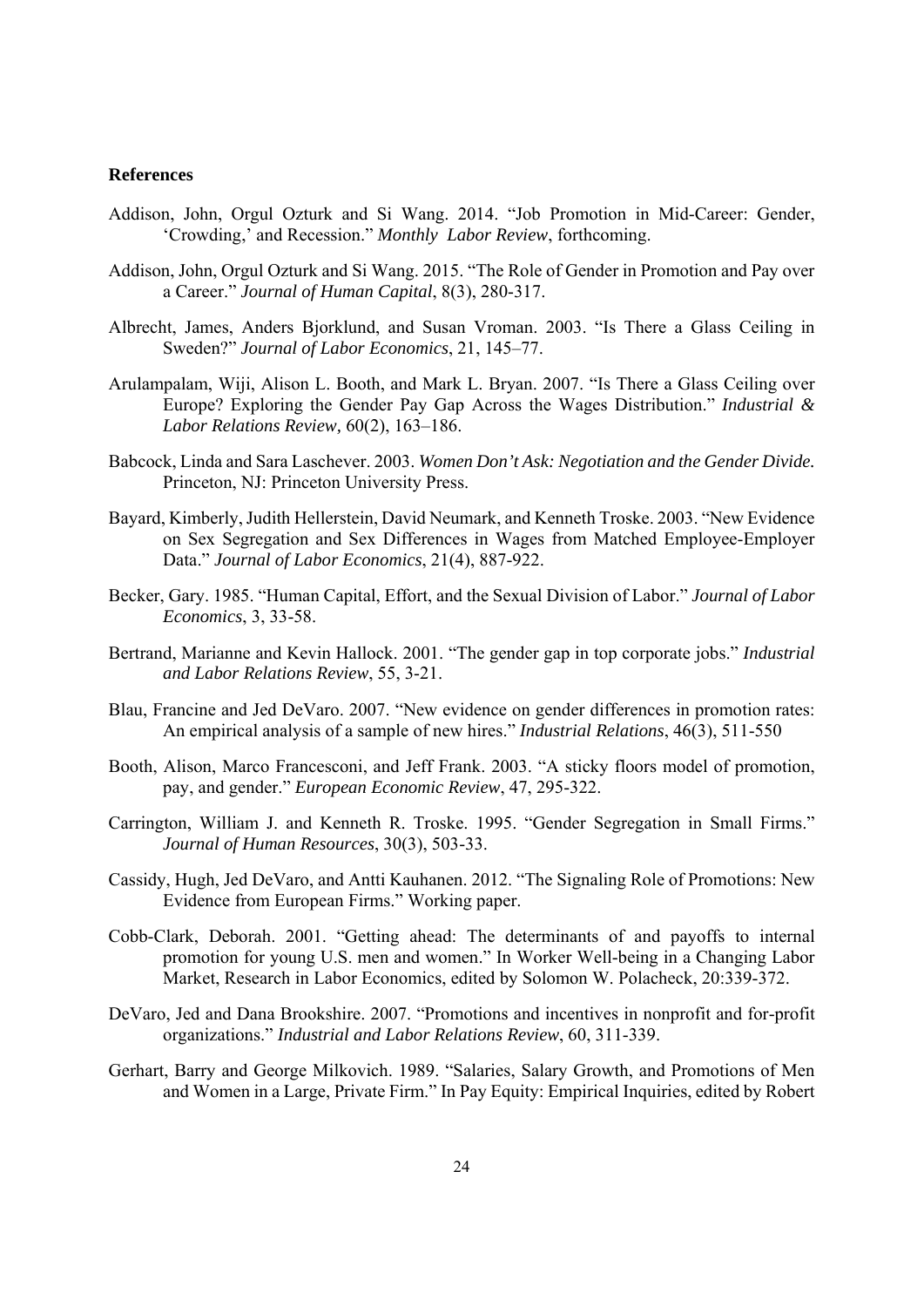T. Michael, Heidi I. Hartmann, and Brigid O'Farrell, pp. 23-43. Washington, DC: National Academy Press.

- Groshen, Erica. 1991. "The Structure of the Female/Male Wage Differential: Is it who you are, what you do, or where you work?" *Journal of Human Resources*, 26(3), 457-472.
- Hersch, Joni and W. Kip Viscusi. 1996. "Gender Differences in Promotions and Wages." *Industrial Relations*, 35(4), 461-472.
- Javdani, Mohsen. 2015. "Glass Ceilings or Glass Doors? The Role of Firms in Male-Female Wage Disparities." forthcoming in the *Canadian Journal of Economics*.
- Johnston, David and Wang-Sheng Lee. 2012. "Climbing the Job Ladder: New Evidence of Gender Inequity." *Industrial Relations*, 51: 129–151.
- Kunze, Astrid. 2014. "The Family Gap in Career Progression." IZA Discussion Paper No. 8478.
- Lazear, Edward and Sherwin Rosen. 1990. "Male-Female Wage Differentials in Job Ladders." *Journal of Labor Economics*, 8(1), 106-123.
- Lewis, Gregory. 1986. "Gender and Promotions: Promotion Chances of White Men and Women in Federal White-Collar Employment." *Journal of Human Resources*, 21(3), 406-419.
- Matsa, David and Amalia Miller. 2011. "Chipping Away at the Glass Ceiling: Gender Spillovers in Corporate Leadership." *American Economic Review Papers and Proceedings,* 101 (2), 635–639.
- McCue, Kristin. 1996. "Promotions and Wage Growth." *Journal of Labor Economics*, 14, 175– 209.
- Olson, Craig and Brian Becker. 1983. "Sex Discrimination in the Promotion Process." *Industrial and Labor Relations Review*, 36(4), 276-295.
- Paulin, Elizabeth and Jennifer Mellor. 1996. "Gender, Race, and Promotions within a Private-Sector Firm." *Industrial Relations*, 35(2), 276-295.
- Pergamit, Michael R. and Jonathan R. Veum. 1999. "What is a Promotion?" *Industrial and Labor Relations Review*, 52(4), 581-601.
- Phipps, Shelly, Peter Burton, and Lynn Lethbridge. 2001. "In and out of Labour Market: Longterm income consequences of Child-related interruptions to women's paid work." *Canadian Journal of Economics*, 34(2), 411-429.
- Ransom, Michael and Ronald Oaxaca. 2005. "Intrafirm Mobility and Sex Differences in Pay." *Industrial and Labor Relations Review*, 58(2), 219-237.
- Reilly, Kevin T. and Tony S. Wirjanto. 1999. "Does More Mean Less? The Male/Female Wage Gap and the Proportion of Females at the Establishment Level." *Canadian Journal of Economics*, 32(4), 906-929.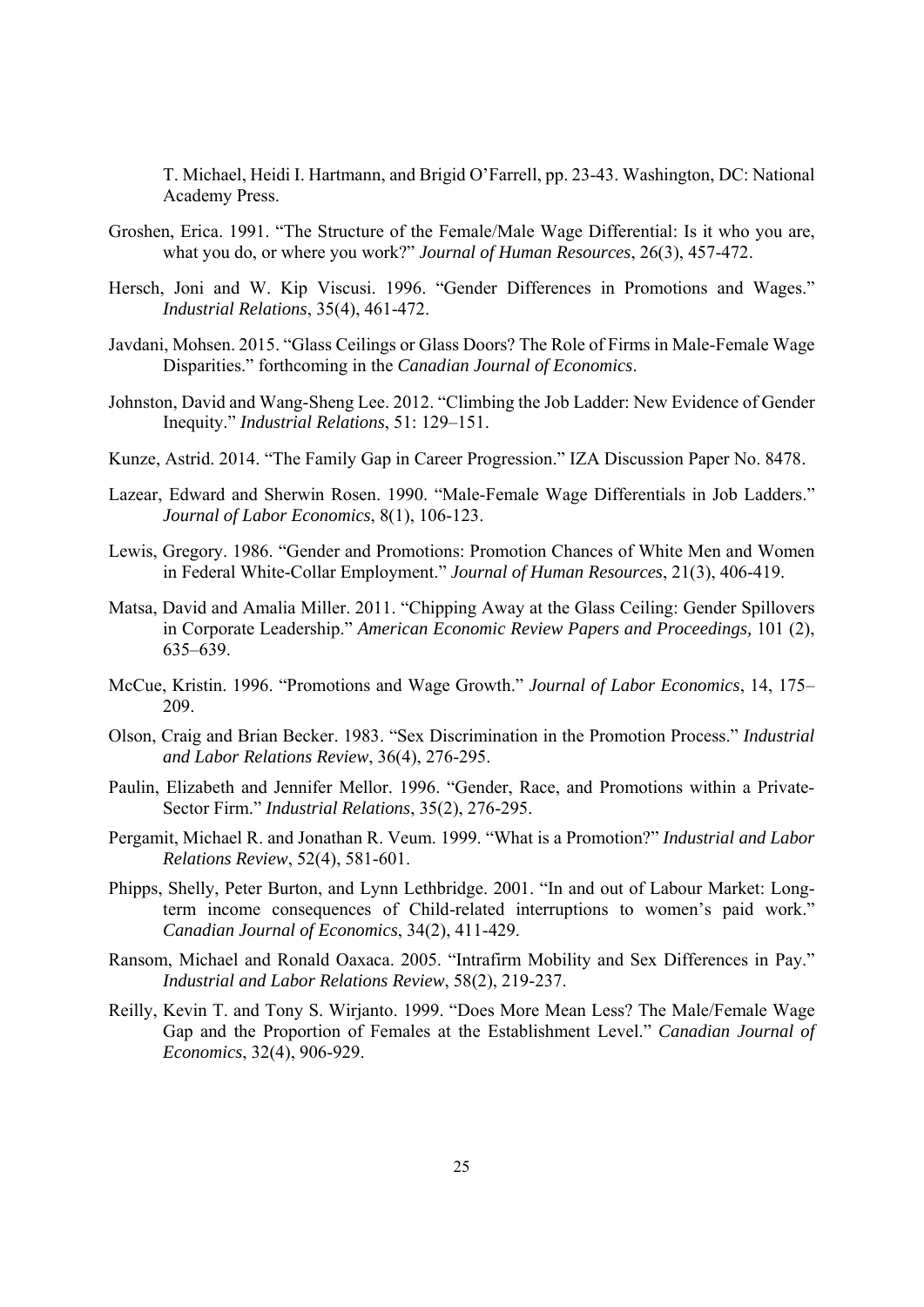Sandberg, Sheryl. 2013. *Lean In: Women, Work, and the Will to Lead*. New York: Random House.

- Smith, Nina, Valdemar Smith, and Mette Verner. 2013. "Why are so Few Females Promoted into CEO and Vice President Positions? Danish Empirical Evidence, 1997-2007." *Industrial and Labor Relations Review*, 66(2), 2013.
- Sorensen, Elaine. 1990. "The Crowding Hypothesis and Comparable Worth." *Journal of Human Resources*, 25(1), 55-89.
- Spurr, Stephen. 1990. "Sex Discrimination in the Legal Profession: A Study of Promotion." *Industrial and Labor Relations Review*, 43(4), 406-417.
- Waldfogel, Jane. 1998. "Understanding the 'Family Gap' in Pay for Women with Children." *Journal of Economic Perspectives*, 12 (Winter), 137-156.
- Yap, Margaret and Alison Konrad. 2009. "Gender and Racial Differentials in Promotions: Is there a Sticky Floor, a Mid-Level Bottleneck, or a Glass Ceiling?" *Relations Industrielles /Industrial Relations*, 64(4), 593-619.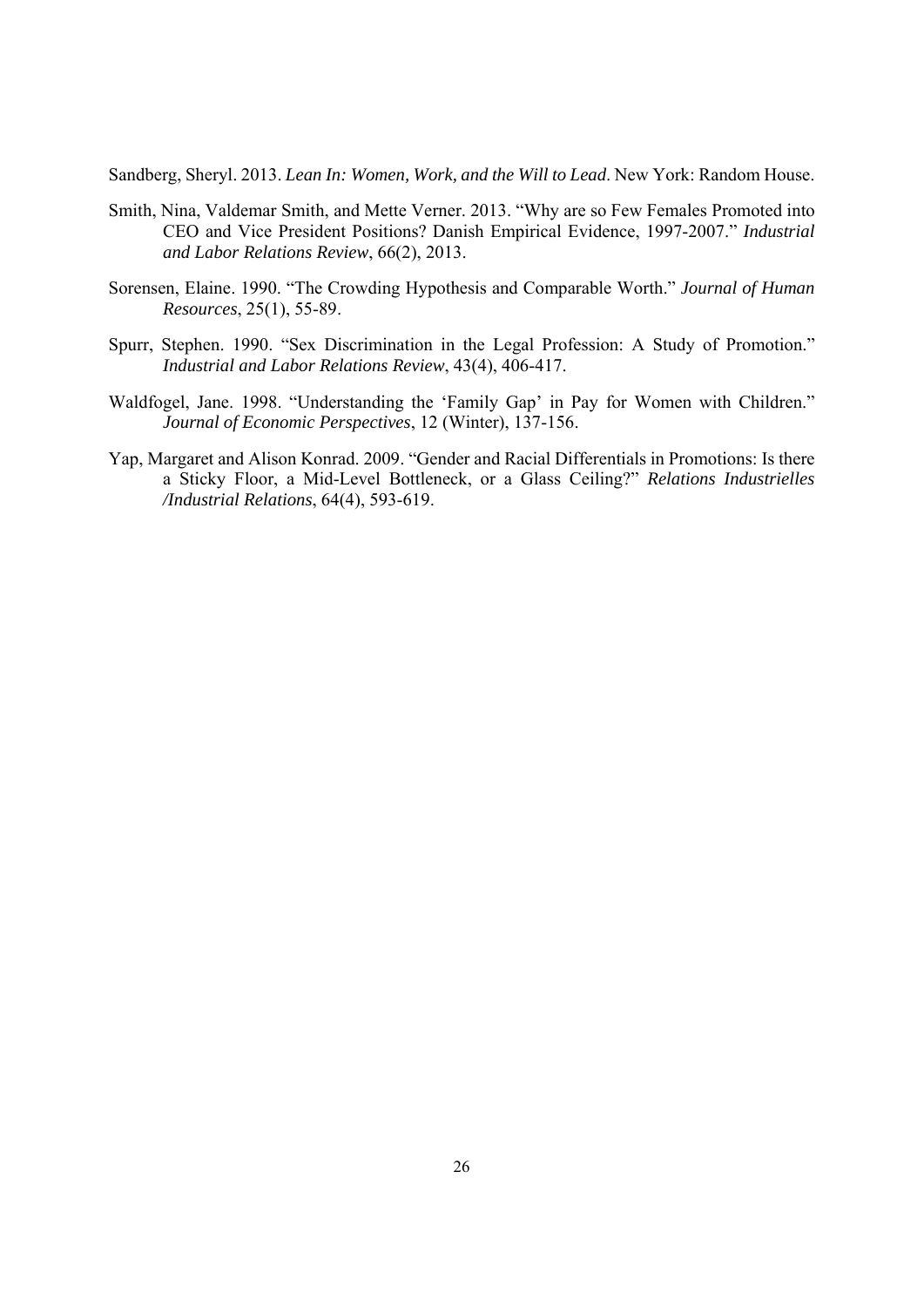#### **Table 1: Summary statistics**

|                                  |              | Men              |              | Women   |                  |          |  |
|----------------------------------|--------------|------------------|--------------|---------|------------------|----------|--|
| Variable                         | All          | Non-promoted     | Promoted     | All     | Non-promoted     | Promoted |  |
| Promoted in past year            | 0.27         | $\boldsymbol{0}$ | 1            | 0.24    | $\boldsymbol{0}$ | 1        |  |
| Number of promotions with        | 1.40         | 0.82             | 2.98         | 1.11    | 0.67             | 2.49     |  |
| employer                         | (2.13)       | (1.61)           | (2.54)       | (1.66)  | (1.30)           | (1.89)   |  |
| Change in log-hourly wage        | 0.042        | 0.034            | 0.065        | 0.032   | 0.029            | 0.041    |  |
| between interviews               | (0.204)      | (0.202)          | (0.205)      | (0.188) | (0.170)          | (0.237)  |  |
|                                  |              |                  |              |         |                  |          |  |
|                                  | 0.77         | 0.77             |              | 0.78    | 0.77             | 0.81     |  |
| White, Canadian-born             |              | 0.02             | 0.78<br>0.02 | 0.02    | 0.02             | 0.02     |  |
| Visible minority, Canadian-born  | 0.02<br>0.11 |                  |              |         |                  |          |  |
| White immigrant                  |              | 0.11             | 0.11         | 0.10    | 0.10             | 0.10     |  |
| Visible minority immigrant       | 0.08         | 0.09             | 0.07         | 0.08    | 0.09             | 0.06     |  |
| Language at home English         | 0.67         | 0.66             | 0.71         | 0.70    | 0.68             | 0.76     |  |
| Language at home French          | 0.25         | 0.26             | 0.22         | 0.22    | 0.23             | 0.18     |  |
| Language at home other           | 0.08         | 0.09             | 0.07         | 0.08    | 0.09             | 0.06     |  |
| Education:                       |              |                  |              |         |                  |          |  |
| MA, PhD or MD                    | 0.05         | 0.05             | 0.05         | 0.04    | 0.04             | 0.05     |  |
| Other graduate degree            | 0.02         | 0.02             | 0.02         | 0.02    | 0.02             | 0.02     |  |
| Bachelor's degree                | 0.14         | 0.13             | 0.16         | 0.13    | 0.13             | 0.14     |  |
| Some university                  | 0.08         | 0.08             | 0.10         | 0.09    | 0.09             | 0.10     |  |
| College or vocational diploma    | 0.16         | 0.16             | 0.16         | 0.24    | 0.23             | 0.26     |  |
| Some college/vocational training | 0.27         | 0.27             | 0.25         | 0.22    | 0.22             | 0.24     |  |
| High school graduate             | 0.16         | 0.16             | 0.17         | 0.17    | 0.17             | 0.15     |  |
| Less than high school            | 0.12         | 0.13             | 0.09         | 0.07    | 0.08             | 0.05     |  |
| Marital status:                  |              |                  |              |         |                  |          |  |
| Married                          | 0.64         | 0.66             | 0.60         | 0.56    | 0.57             | 0.53     |  |
| Common law                       | 0.13         | 0.13             | 0.14         | 0.14    | 0.13             | 0.16     |  |
| Separated                        | 0.03         | 0.03             | 0.02         | 0.03    | 0.03             | 0.03     |  |
| Divorced                         | 0.04         | 0.04             | 0.03         | 0.09    | 0.09             | 0.08     |  |
| Widowed                          | 0.00         | 0.00             | 0.00         | 0.01    | 0.02             | 0.01     |  |
| Single                           | 0.16         | 0.14             | 0.21         | 0.17    | 0.16             | 0.20     |  |
| Number of children:              |              |                  |              |         |                  |          |  |
| None                             | 0.46         | 0.45             | 0.49         | 0.53    | 0.53             | 0.52     |  |
| One                              | 0.18         | 0.18             | 0.17         | 0.19    | 0.19             | 0.19     |  |
| Two                              | 0.26         | 0.27             | 0.25         | 0.22    | 0.22             | 0.21     |  |
| Three                            | 0.08         | 0.09             | 0.07         | 0.05    | 0.05             | 0.05     |  |
| Four or more                     | 0.02         | 0.02             | 0.02         | 0.01    | 0.01             | 0.01     |  |
| Age:                             |              |                  |              |         |                  |          |  |
| 19-24                            | 0.03         | 0.02             | 0.06         | 0.05    | 0.04             | 0.08     |  |
| 25-29                            | 0.09         | 0.07             | 0.14         | 0.09    | 0.08             | 0.13     |  |
|                                  | 0.13         | 0.13             |              | 0.11    | 0.10             |          |  |
| 30-34                            |              |                  | 0.14         |         |                  | 0.15     |  |
| 35-39                            | 0.16         | 0.16             | 0.18         | 0.15    | 0.15             | 0.17     |  |
| 40-44                            | 0.17         | 0.17             | 0.17         | 0.19    | 0.19             | 0.18     |  |
| 45-49                            | 0.15         | 0.16             | 0.12         | 0.17    | 0.17             | 0.16     |  |
| 50-54                            | 0.13         | 0.15             | 0.09         | 0.13    | 0.15             | 0.08     |  |
| 55-59                            | 0.08         | 0.09             | 0.06         | 0.08    | 0.09             | 0.05     |  |
| 60-64                            | 0.04         | 0.04             | $0.02\,$     | 0.03    | 0.04             | 0.01     |  |
| Years of work experience         | 20.27        | 21.06            | 18.10        | 17.63   | 18.16            | 15.97    |  |
|                                  | (10.48)      | (10.46)          | (10.23)      | (9.72)  | (9.76)           | (9.39)   |  |
| Job part of a CBA or union       | 0.28         | 0.31             | 0.20         | 0.28    | 0.31             | 0.18     |  |
| Number of observations           | 24,192       | 17,835           | 6,357        | 16,654  | 12,382           | 4,272    |  |

Note: Standard deviations in parentheses. All summary statistics use sample weights provided by Statistics Canada.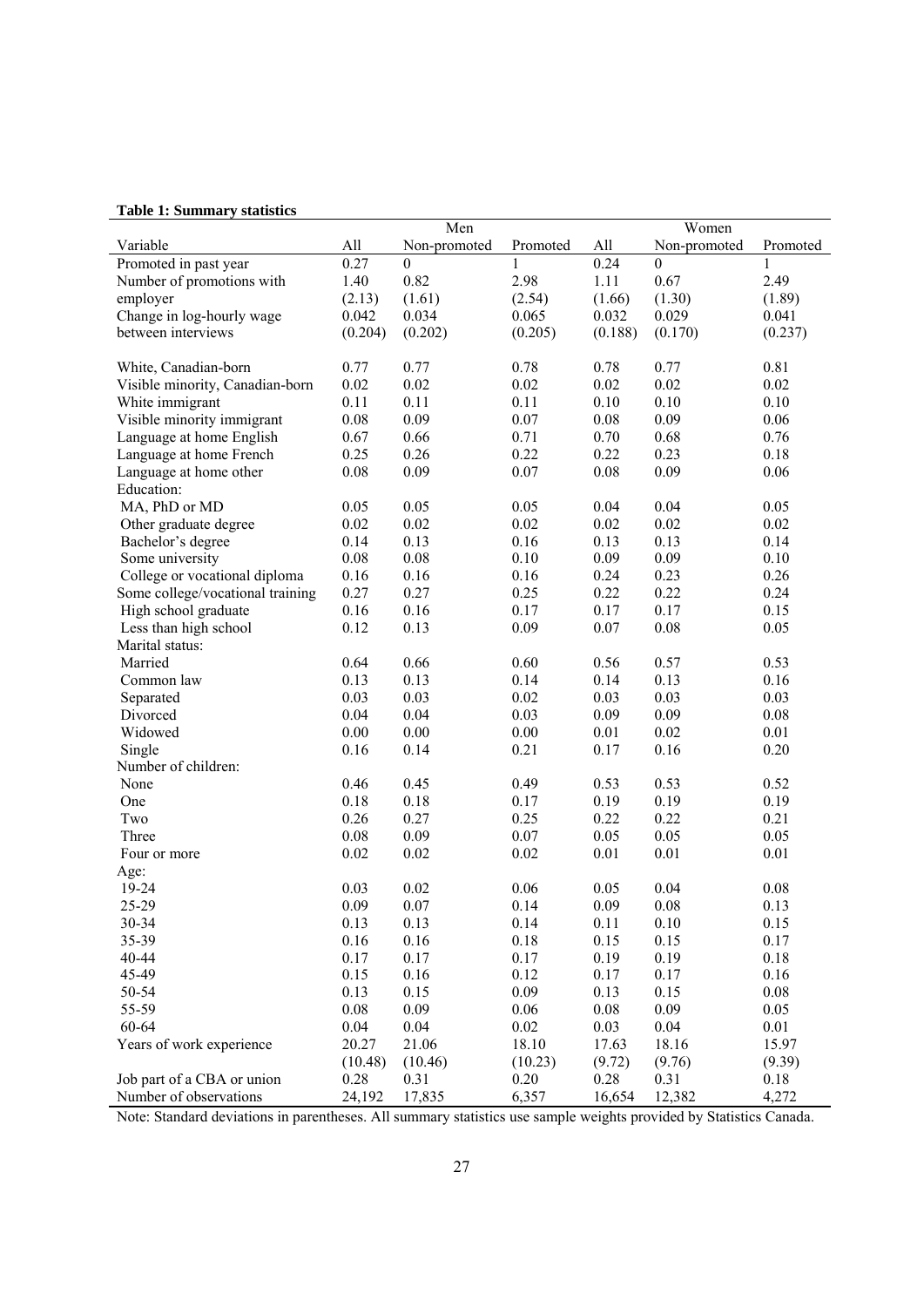#### **Table 1 continued: Summary statistics**

|                                            | Men     |              |          | Women   |              |          |  |
|--------------------------------------------|---------|--------------|----------|---------|--------------|----------|--|
| Variable                                   | All     | Non-promoted | Promoted | All     | Non-promoted | Promoted |  |
| Industry                                   |         |              |          |         |              |          |  |
| Resources                                  | 0.03    | 0.03         | 0.03     | 0.01    | 0.01         | 0.02     |  |
| Labor-intensive tertiary                   |         |              |          |         |              |          |  |
| manufacturing                              | 0.06    | 0.06         | 0.06     | 0.05    | 0.05         | 0.04     |  |
| Secondary product                          |         |              |          |         |              |          |  |
| manufacturing                              | 0.06    | 0.06         | 0.07     | 0.03    | 0.03         | 0.03     |  |
| Capital-intensive tertiary                 |         |              |          |         |              |          |  |
| manufacturing                              | 0.08    | 0.08         | 0.08     | 0.04    | 0.04         | 0.04     |  |
| Construction                               | 0.07    | 0.07         | 0.08     | 0.02    | 0.02         | 0.01     |  |
| Transportation                             | 0.15    | 0.15         | 0.15     | 0.08    | 0.08         | 0.09     |  |
| Communication and other                    |         |              |          |         |              |          |  |
| utilities                                  | 0.03    | 0.03         | 0.03     | 0.01    | 0.01         | 0.02     |  |
| Retail                                     | 0.16    | 0.16         | 0.16     | 0.20    | 0.19         | 0.22     |  |
| Finance and insurance                      | 0.03    | 0.03         | 0.04     | 0.07    | 0.07         | 0.11     |  |
| Real estate                                | 0.02    | 0.02         | 0.02     | 0.01    | 0.01         | $0.02\,$ |  |
| Business services                          | 0.10    | 0.09         | 0.12     | 0.11    | 0.10         | 0.13     |  |
| Education and health services              | 0.11    | 0.12         | 0.07     | 0.32    | 0.35         | 0.22     |  |
| Information and cultural                   |         |              |          |         |              |          |  |
| industries                                 | 0.04    | 0.03         | 0.05     | 0.03    | 0.03         | 0.05     |  |
| Primary product manufacturing              | 0.06    | 0.06         | 0.06     | 0.02    | 0.02         | 0.02     |  |
| Occupation                                 |         |              |          |         |              |          |  |
| Managers                                   | 0.19    | 0.18         | 0.22     | 0.12    | 0.10         | 0.17     |  |
| Professionals                              | 0.15    | 0.14         | 0.17     | 0.21    | 0.21         | 0.19     |  |
| Technical trade                            | 0.52    | 0.53         | 0.49     | 0.33    | 0.33         | 0.34     |  |
| Marketing & sales                          | 0.02    | 0.03         | 0.02     | 0.07    | 0.07         | 0.05     |  |
| Clerical & administrative                  | 0.06    | 0.07         | 0.05     | 0.23    | 0.23         | 0.21     |  |
| Usual hours per week worked                | 41.07   | 41.06        | 41.09    | 37.95   | 37.69        | 38.75    |  |
|                                            | (5.77)  | (6.01)       | (5.08)   | (4.29)  | (4.09)       | (7.49)   |  |
| Weeks worked per year                      | 51.12   | 51.04        | 51.33    | 51.27   | 51.21        | 51.47    |  |
|                                            | (3.82)  | (4.03)       | (3.18)   | (3.52)  | (3.69)       | (2.91)   |  |
| Number of employees supervised             | 8.95    | 7.33         | 13.37    | 4.92    | 3.41         | 9.69     |  |
|                                            | (46.38) | (37.85)      | (63.91)  | (71.32) | (18.94)      | (141.36) |  |
| Unpaid overtime hours per week             | 2.45    | 2.25         | 3.00     | 1.90    | 1.63         | 2.75     |  |
|                                            | (5.34)  | (5.20)       | (5.66)   | (4.30)  | (3.97)       | (5.11)   |  |
| $\Delta$ in usual hours per week worked    | 0.17    | 0.21         | 0.05     | 0.63    | 0.62         | 0.67     |  |
|                                            | (5.42)  | (5.49)       | (5.24)   | (4.93)  | (5.00)       | (4.69)   |  |
| $\Delta$ in weeks worked per year          | $-0.04$ | $-0.04$      | $-0.02$  | 0.04    | 0.06         | $-0.04$  |  |
|                                            | (3.54)  | (3.66)       | (3.21)   | (3.08)  | (3.16)       | (2.82)   |  |
| $\Delta$ in number of employees supervised | $-0.74$ | $-1.28$      | 0.74     | 1.01    | $-0.23$      | 4.94     |  |
|                                            | (67.73) | (69.59)      | (62.35)  | (71.99) | (22.84)      | (141.00) |  |
| $\Delta$ in unpaid overtime hours per week | 0.03    | $-0.06$      | 0.28     | 0.11    | $-0.04$      | 0.60     |  |
|                                            | (5.64)  | (5.50)       | (6.00)   | (4.20)  | (4.02)       | (4.69)   |  |
| On-the-job training (OJT)                  | 0.27    | 0.24         | 0.34     | 0.31    | 0.29         | 0.39     |  |
| Days of OJT in the previous year           | 1.79    | 1.39         | 2.91     | 1.54    | 1.26         | 2.42     |  |
|                                            | (9.99)  | (8.97)       | (12.29)  | (7.84)  | (6.46)       | (11.09)  |  |
| Declined OJT through employer              | 0.12    | 0.11         | 0.15     | 0.13    | 0.13         | 0.14     |  |
| Training not through employer              | 0.06    | 0.05         | 0.06     | 0.07    | 0.07         | 0.06     |  |
|                                            |         |              |          |         |              |          |  |
| Number of observations                     | 24,192  | 17,835       | 6,357    | 16,654  | 12,382       | 4,272    |  |

Note: Standard deviations in parentheses. All summary statistics use sample weights provided by Statistics Canada.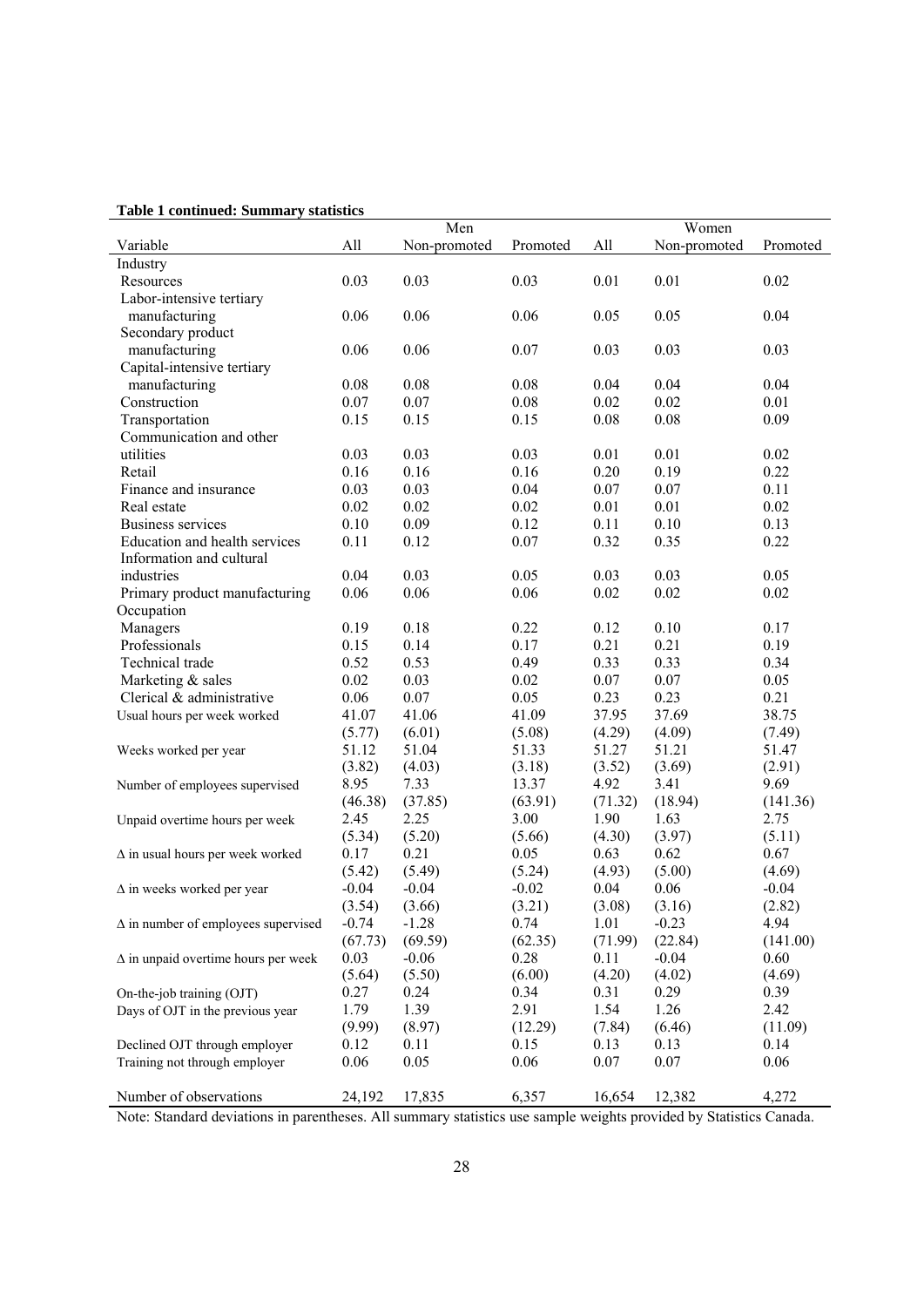| Variable                               | (1)                                                                              | (2)         | (3)         | (4)         | (5)                                                     | (6)        | (7)        | (8)        |  |  |
|----------------------------------------|----------------------------------------------------------------------------------|-------------|-------------|-------------|---------------------------------------------------------|------------|------------|------------|--|--|
|                                        |                                                                                  |             |             |             |                                                         |            |            |            |  |  |
| Panel A:                               |                                                                                  |             |             |             | Dependent variable: Whether promoted between interviews |            |            |            |  |  |
| 1 if female                            | $-0.028***$                                                                      | $-0.031***$ | $-0.019*$   | $-0.022**$  | $-0.007$                                                | $-0.008$   |            |            |  |  |
|                                        | (0.010)                                                                          | (0.010)     | (0.011)     | (0.011)     | (0.011)                                                 | (0.013)    |            |            |  |  |
| Panel B:                               | Dependent variable: Number of times promoted with current employer in year $t+1$ |             |             |             |                                                         |            |            |            |  |  |
| 1 if female                            | $-0.293***$                                                                      | $-0.244***$ | $-0.161***$ | $-0.176***$ | $-0.074*$                                               | $-0.089*$  |            |            |  |  |
|                                        | (0.038)                                                                          | (0.039)     | (0.041)     | (0.039)     | (0.040)                                                 | (0.049)    |            |            |  |  |
|                                        |                                                                                  |             |             |             |                                                         |            |            |            |  |  |
| Panel C:                               |                                                                                  |             |             |             | Dependent variable: Log-wage growth between interviews  |            |            |            |  |  |
| 1 if female and promoted               | $-0.024*$                                                                        | $-0.027**$  | $-0.028**$  | $-0.028**$  | $-0.028**$                                              | $-0.029*$  | $-0.027*$  | $-0.029*$  |  |  |
|                                        | (0.014)                                                                          | (0.013)     | (0.013)     | (0.014)     | (0.013)                                                 | (0.015)    | (0.015)    | (0.015)    |  |  |
| 1 if female and not promoted           | $-0.005$                                                                         | $-0.009*$   | $-0.010**$  | $-0.011**$  | $-0.011**$                                              | $-0.016**$ | $-0.016**$ | $-0.016**$ |  |  |
|                                        | (0.005)                                                                          | (0.005)     | (0.005)     | (0.005)     | (0.005)                                                 | (0.007)    | (0.007)    | (0.007)    |  |  |
| 1 if promoted                          | $0.031***$                                                                       | $0.027***$  | $0.026***$  | $0.026***$  | $0.025***$                                              | $0.028***$ | $0.027***$ | $0.027***$ |  |  |
|                                        | (0.006)                                                                          | (0.006)     | (0.006)     | (0.006)     | (0.006)                                                 | (0.007)    | (0.007)    | (0.007)    |  |  |
| Controls:                              |                                                                                  |             |             |             |                                                         |            |            |            |  |  |
| Worker characteristics                 |                                                                                  | X           | Χ           | Χ           | X                                                       | Χ          | X          | Χ          |  |  |
| Industry                               |                                                                                  |             | Χ           |             | x                                                       |            |            |            |  |  |
|                                        |                                                                                  |             |             | Χ           | Χ                                                       | Χ          | X          | Χ          |  |  |
| Occupation                             |                                                                                  |             |             |             |                                                         | X          |            |            |  |  |
| Firm fixed effects                     |                                                                                  |             |             |             |                                                         |            | X          | Χ          |  |  |
| Hours $&$ supervisory responsibilities |                                                                                  |             |             |             |                                                         |            | X          |            |  |  |
| Participation in training              |                                                                                  |             |             |             |                                                         |            |            | Χ          |  |  |

**Table 2: Marginal effects of gender on promotion outcomes and log-wage growth** 

\* - significant at the 10% level, \*\* - significant at the 5% level, \*\*\* - significant at the 1% level

Note: The standard errors in parentheses are robust to clustering at the firm level. The sample consists of observations from 40,846 workers. The worker-level characteristics include indicators for visible minority and immigrant status, education level, marital status, number of children, age, whether the job is part of a union or falls under a collective bargaining agreement, and years of experience (the variables described in table 1). The industry controls include 14 indicators for different industries, and the occupation controls include five indicators for broad occupational categories. The hours and supervisory responsibilities controls include usual hours worked per week, weeks worked per year, the number of employees supervised, and hours of unpaid overtime per week in year *t+1* as well as the changes in these variables between interviews. The participation in training controls include indicators for whether the worker received on-the-job training in the previous year, whether the worker elected not to participate in OJT, whether the worker received training not through the employer and the number of days spent in on-the-job training in the previous year.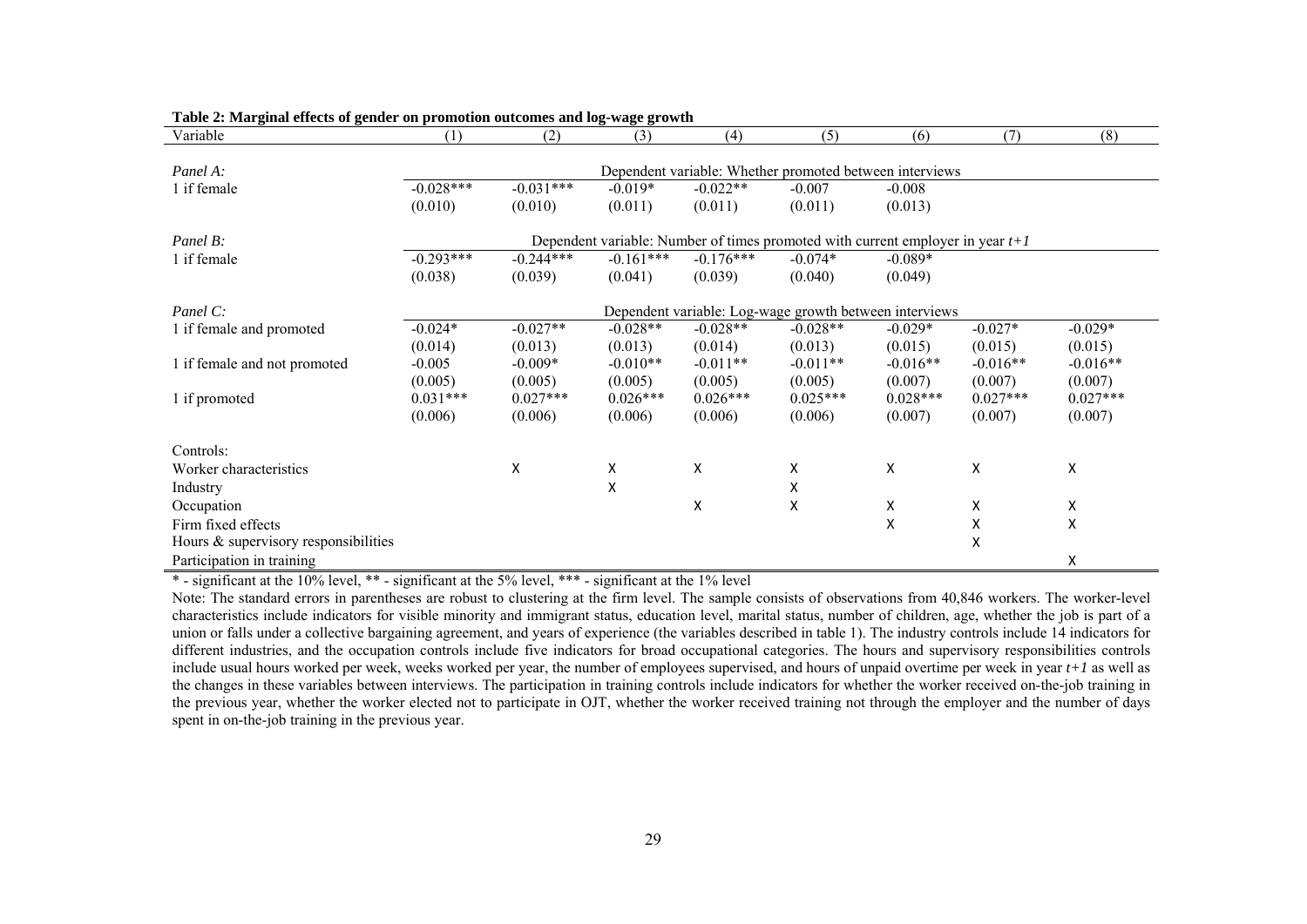|                                      | (1)         | (2)         | (3)                                                                   | (4)         | (5)                | (6)                |
|--------------------------------------|-------------|-------------|-----------------------------------------------------------------------|-------------|--------------------|--------------------|
| Panel A:                             |             |             | Dependent variable: Whether promoted between interviews               |             |                    |                    |
| 1 if married female                  | $-0.033***$ | $-0.025**$  | $-0.013$                                                              | $-0.016$    | $-0.001$           | $-0.002$           |
|                                      | (0.010)     | (0.010)     | (0.011)                                                               | (0.010)     | (0.011)            | (0.013)            |
| 1 if single female                   | $-0.007$    | $-0.047**$  | $-0.037$                                                              | $-0.041*$   | $-0.028$           | $-0.029$           |
|                                      | (0.023)     | (0.023)     | (0.023)                                                               | (0.023)     | (0.024)            | (0.023)            |
|                                      |             |             |                                                                       |             |                    |                    |
|                                      |             |             | Dependent variable: Number of times promoted with current employer in |             |                    |                    |
|                                      |             |             | $t+1$                                                                 |             |                    |                    |
| 1 if married female                  | $-0.298***$ | $-0.251***$ | $-0.166***$                                                           | $-0.178***$ | $-0.074*$          | $-0.101**$         |
|                                      | (0.039)     | (0.040)     | (0.042)                                                               | (0.041)     | (0.042)            | (0.050)            |
| 1 if single female                   | $-0.274***$ | $-0.205***$ | $-0.131*$                                                             | $-0.158**$  | $-0.067$           | $-0.041$           |
|                                      | (0.071)     | (0.076)     | (0.076)                                                               | (0.073)     | (0.071)            | (0.083)            |
|                                      |             |             |                                                                       |             |                    |                    |
|                                      |             |             | Dependent variable: Log-wage growth between interviews                |             |                    |                    |
|                                      | $0.025*$    | 0.025       | 0.025                                                                 | 0.024       | 0.025              | 0.017              |
| 1 if single female $&$ promoted      |             |             |                                                                       |             |                    |                    |
|                                      | (0.015)     | (0.016)     | (0.016)<br>$-0.042***$                                                | (0.016)     | (0.016)            | (0.017)            |
| 1 if married female & promoted       | $-0.038**$  | $-0.041***$ |                                                                       | $-0.043***$ | $-0.043***$        | $-0.042**$         |
|                                      | (0.017)     | (0.015)     | (0.015)                                                               | (0.016)     | (0.016)            | (0.017)            |
| 1 if single female $\&$ not promoted | 0.003       | 0.004       | 0.003                                                                 | 0.001       | 0.001              | $-0.013$           |
|                                      | (0.007)     | (0.009)     | (0.009)                                                               | (0.010)     | (0.010)            | (0.013)            |
| 1 if married female & not            |             |             |                                                                       |             |                    |                    |
| promoted                             | $-0.006$    | $-0.011**$  | $-0.013**$                                                            | $-0.014***$ | $-0.014***$        | $-0.017**$         |
|                                      | (0.005)     | (0.005)     | (0.005)                                                               | (0.005)     | (0.005)            | (0.007)            |
|                                      |             |             |                                                                       |             |                    |                    |
| Panel B:                             |             |             | Dependent variable: Whether promoted between interviews               |             |                    |                    |
| 1 if female with children            | $-0.026**$  | $-0.023*$   | $-0.010$                                                              | $-0.015$    | 0.001              | $-0.001$           |
|                                      | (0.012)     | (0.012)     | (0.013)                                                               | (0.013)     | (0.013)            | (0.015)            |
| 1 if childless female                | $-0.030**$  | $-0.036***$ | $-0.024*$                                                             | $-0.027**$  | $-0.013$           | $-0.013$           |
|                                      | (0.013)     | (0.012)     | (0.013)                                                               | (0.013)     | (0.013)            | (0.014)            |
|                                      |             |             |                                                                       |             |                    |                    |
|                                      |             |             | Dependent variable: Number of times promoted with current employer in |             |                    |                    |
|                                      |             |             | $t+1$                                                                 |             |                    |                    |
| 1 if female with children            | $-0.268***$ | $-0.236***$ | $-0.149***$                                                           | $-0.172***$ | $-0.066$           | $-0.098*$          |
|                                      | (0.046)     | (0.048)     | (0.049)                                                               | (0.047)     | (0.049)            | (0.058)            |
| 1 if childless female                | $-0.315***$ | $-0.248***$ | $-0.169***$                                                           | $-0.176***$ | $-0.078*$          | $-0.081$           |
|                                      | (0.046)     | (0.046)     | (0.048)                                                               | (0.045)     | (0.047)            | (0.053)            |
|                                      |             |             |                                                                       |             |                    |                    |
|                                      |             |             | Dependent variable: Log-wage growth between interviews                |             |                    |                    |
| 1 if childless female & promoted     | 0.003       | 0.002       | 0.0002                                                                | $-0.0001$   | $-0.0003$          | $-0.001$           |
|                                      | (0.010)     | (0.010)     | (0.010)                                                               | (0.010)     | (0.010)            | (0.011)            |
| 1 if female with children $&$        | $-0.053**$  | $-0.057**$  | $-0.057**$                                                            | $-0.059**$  | $-0.058**$         | $-0.059**$         |
| promoted                             | (0.025)     | (0.023)     | (0.023)                                                               | (0.024)     | (0.023)            | (0.025)            |
| 1 if childless female & not          |             |             |                                                                       |             |                    |                    |
| promoted                             | $-0.003$    | $-0.003$    | $-0.004$                                                              | $-0.005$    | $-0.005$           | $-0.015*$          |
|                                      | (0.005)     | (0.006)     | (0.007)                                                               | (0.006)     | (0.007)            | (0.008)            |
| 1 if female with children & not      | $-0.006$    | $-0.013**$  | $-0.015**$                                                            | $-0.016**$  | $-0.016**$         | $-0.016*$          |
| promoted                             | (0.006)     | (0.006)     | (0.006)                                                               | (0.006)     | (0.006)            | (0.009)            |
|                                      |             |             |                                                                       |             |                    |                    |
|                                      |             |             |                                                                       |             |                    |                    |
| Controls:                            |             |             |                                                                       |             |                    |                    |
| Worker characteristics               |             | X           | Χ                                                                     | X           | X                  | X                  |
| Industry                             |             |             | X                                                                     |             | $\pmb{\mathsf{X}}$ |                    |
| Occupation                           |             |             |                                                                       | Χ           | X                  | $\pmb{\mathsf{X}}$ |
| Firm fixed effects                   |             |             |                                                                       |             |                    | Χ                  |

**Table 3: The "family gap" in promotion experiences**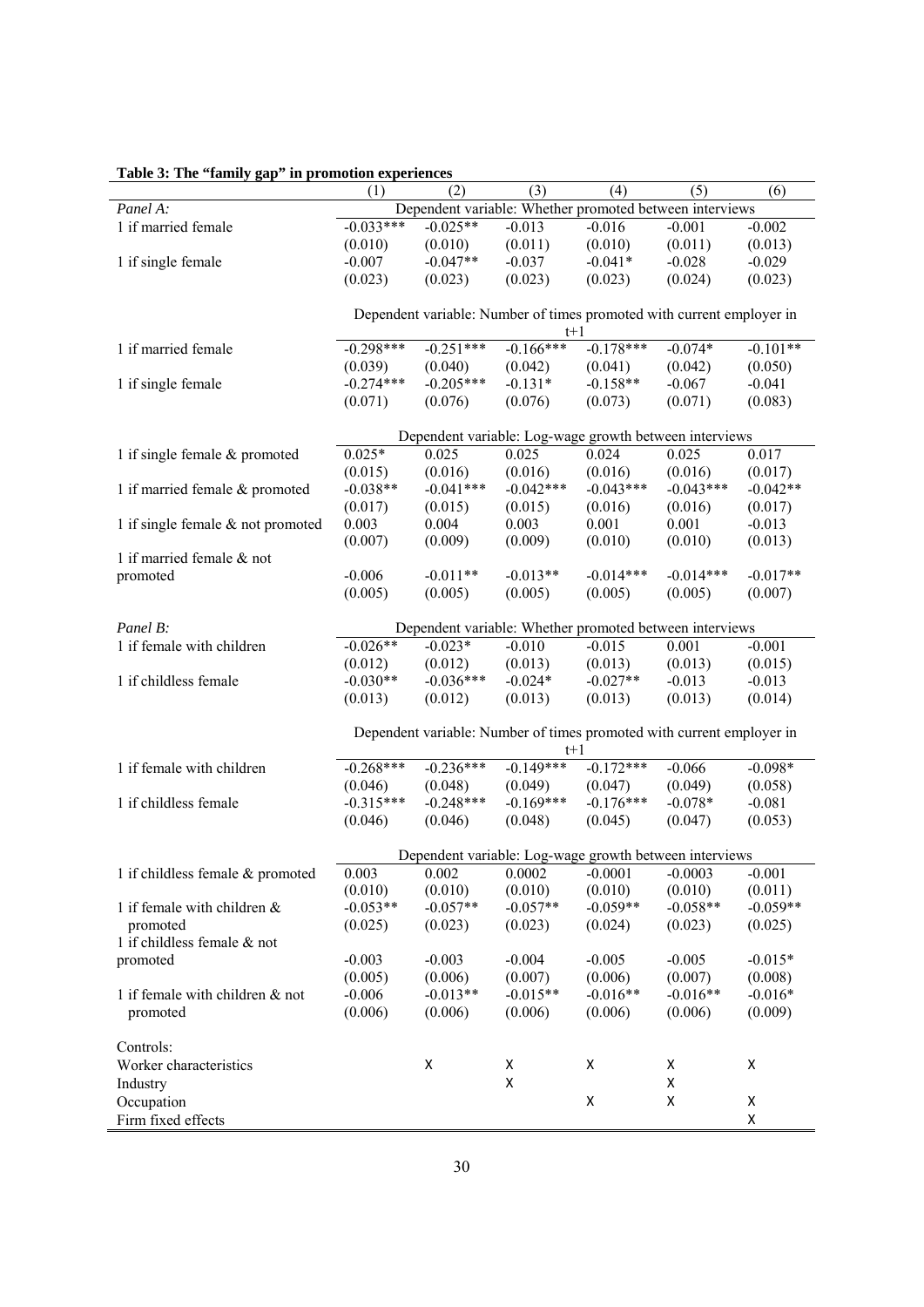\* - significant at the 10% level, \*\* - significant at the 5% level, \*\*\* - significant at the 1% level Note: The standard errors in parentheses are robust to clustering at the firm level. The sample consists of observations from 40,846 workers. The controls are as described in the note to table 2.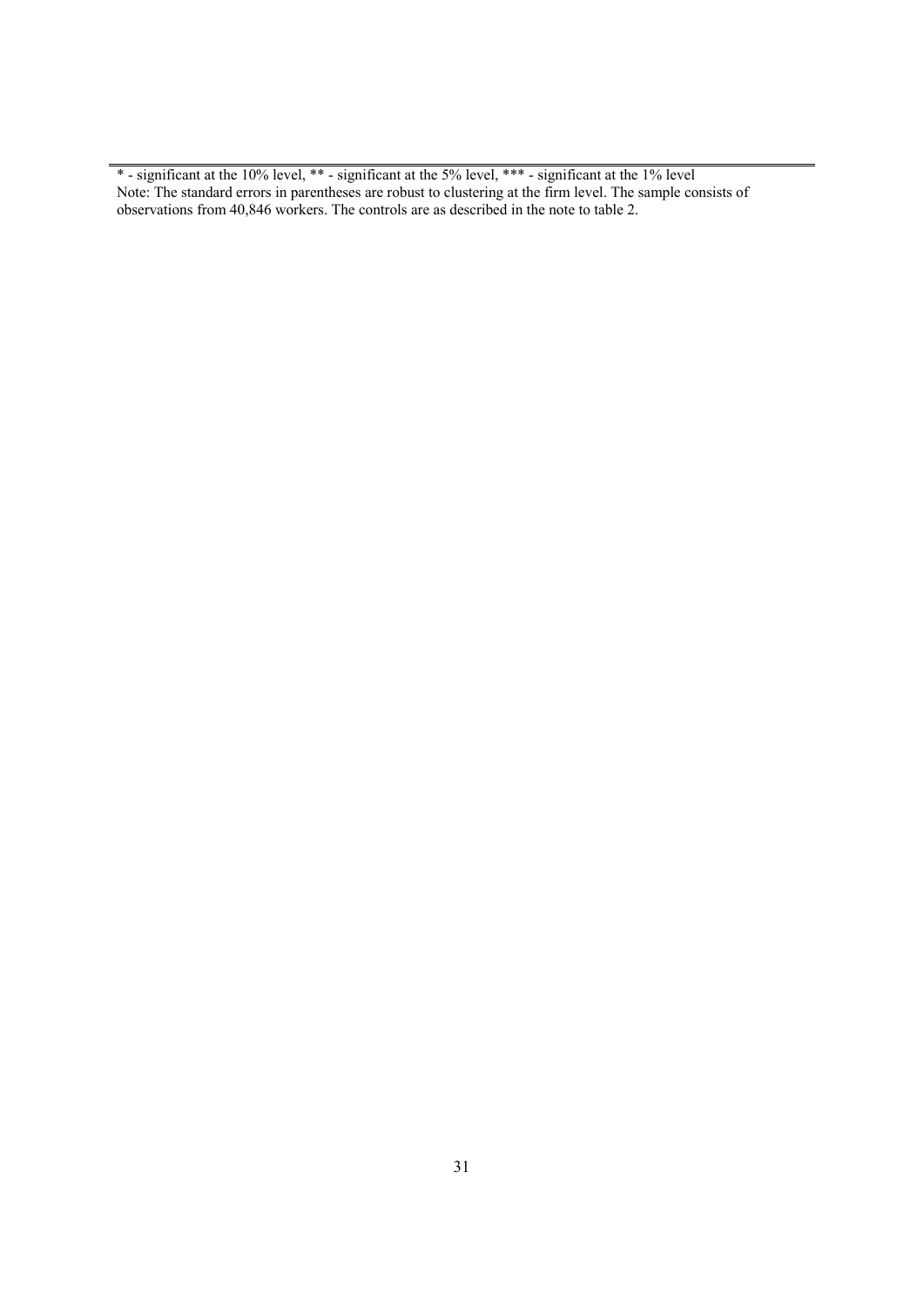|                                    | (1)         | (2)           | (3)                         | (4)          | (5)         |
|------------------------------------|-------------|---------------|-----------------------------|--------------|-------------|
|                                    |             | <b>Bottom</b> | Lower                       | Upper middle | Top         |
| Variable                           | Full sample | quartile      | middle                      | quartile     | quartile    |
|                                    |             |               | quartile                    |              |             |
| Panel A:                           |             |               | All workers                 |              |             |
| 1 if female and promoted           | $-0.029*$   | $-0.081***$   | $-0.044***$                 | $-0.033**$   | $-0.068*$   |
|                                    | (0.015)     | (0.019)       | (0.015)                     | (0.014)      | (0.040)     |
| 1 if female and not promoted       | $-0.016**$  | $-0.036***$   | $-0.028***$                 | $-0.047***$  | $-0.034***$ |
|                                    | (0.007)     | (0.013)       | (0.009)                     | (0.010)      | (0.011)     |
| 1 if promoted                      | $0.028***$  | $0.066***$    | 0.015                       | 0.007        | 0.018       |
|                                    | (0.007)     | (0.016)       | (0.013)                     | (0.010)      | (0.013)     |
|                                    |             |               |                             |              |             |
| Panel B:                           |             |               | By marital status           |              |             |
| 1 if single female $&$ promoted    | 0.017       | $-0.046$      | $-0.016$                    | 0.023        | 0.041       |
|                                    | (0.017)     | (0.028)       | (0.031)                     | (0.030)      | (0.027)     |
| 1 if married female & promoted     | $-0.042**$  | $-0.095***$   | $-0.053***$                 | $-0.048***$  | $-0.090*$   |
|                                    | (0.017)     | (0.020)       | (0.016)                     | (0.014)      | (0.046)     |
| 1 if single female & not promoted  | $-0.012$    | $-0.042**$    | $-0.019$                    | $-0.020$     | 0.011       |
|                                    | (0.012)     | (0.018)       | (0.015)                     | (0.020)      | (0.023)     |
| 1 if married female & not promoted | $-0.016**$  | $-0.036***$   | $-0.033***$                 | $-0.051***$  | $-0.039***$ |
|                                    | (0.007)     | (0.012)       | (0.009)                     | (0.011)      | (0.011)     |
|                                    |             |               |                             |              |             |
| Panel C:                           |             |               | By the presence of children |              |             |
| 1 if childless female & promoted   | $-0.001$    | $-0.066***$   | $-0.046**$                  | 0.007        | 0.019       |
|                                    | (0.011)     | (0.020)       | (0.019)                     | (0.020)      | (0.017)     |
| 1 if female with children $\&$     |             |               |                             |              |             |
| promoted                           | $-0.059**$  | $-0.099***$   | $-0.047***$                 | $-0.071***$  | $-0.157**$  |
|                                    | (0.025)     | (0.022)       | (0.017)                     | (0.021)      | (0.071)     |
| 1 if childless female $\&$ not     |             |               |                             |              |             |
| promoted                           | $-0.015**$  | $-0.035***$   | $-0.028***$                 | $-0.046***$  | $-0.039***$ |
|                                    | (0.007)     | (0.013)       | (0.010)                     | (0.012)      | (0.015)     |
| 1 if female with children & not    | $-0.015*$   | $-0.038***$   | $-0.030***$                 | $-0.047***$  | $-0.028**$  |
| promoted                           | (0.008)     | (0.015)       | (0.010)                     | (0.012)      | (0.012)     |

#### **Table 4: Estimated wage returns to promotion by gender and income quartile**

\* - significant at the 10% level, \*\* - significant at the 5% level, \*\*\* - significant at the 1% level

Note: The standard errors in parentheses are robust to clustering at the firm level. The sample consists of observations from 40,846 workers. The first column repeats the estimates from column 6 of table 2 in panel A and column 6 of table 3 in panels B and C. The controls correspond to those in column 6 of table 2 with worker characteristics, indicators for broad occupations, and firm fixed effects. Columns 2-5 interact all controls with indicators for the worker's income quartile in year *t*; the firm effects are constrained to be the same across all income quartiles.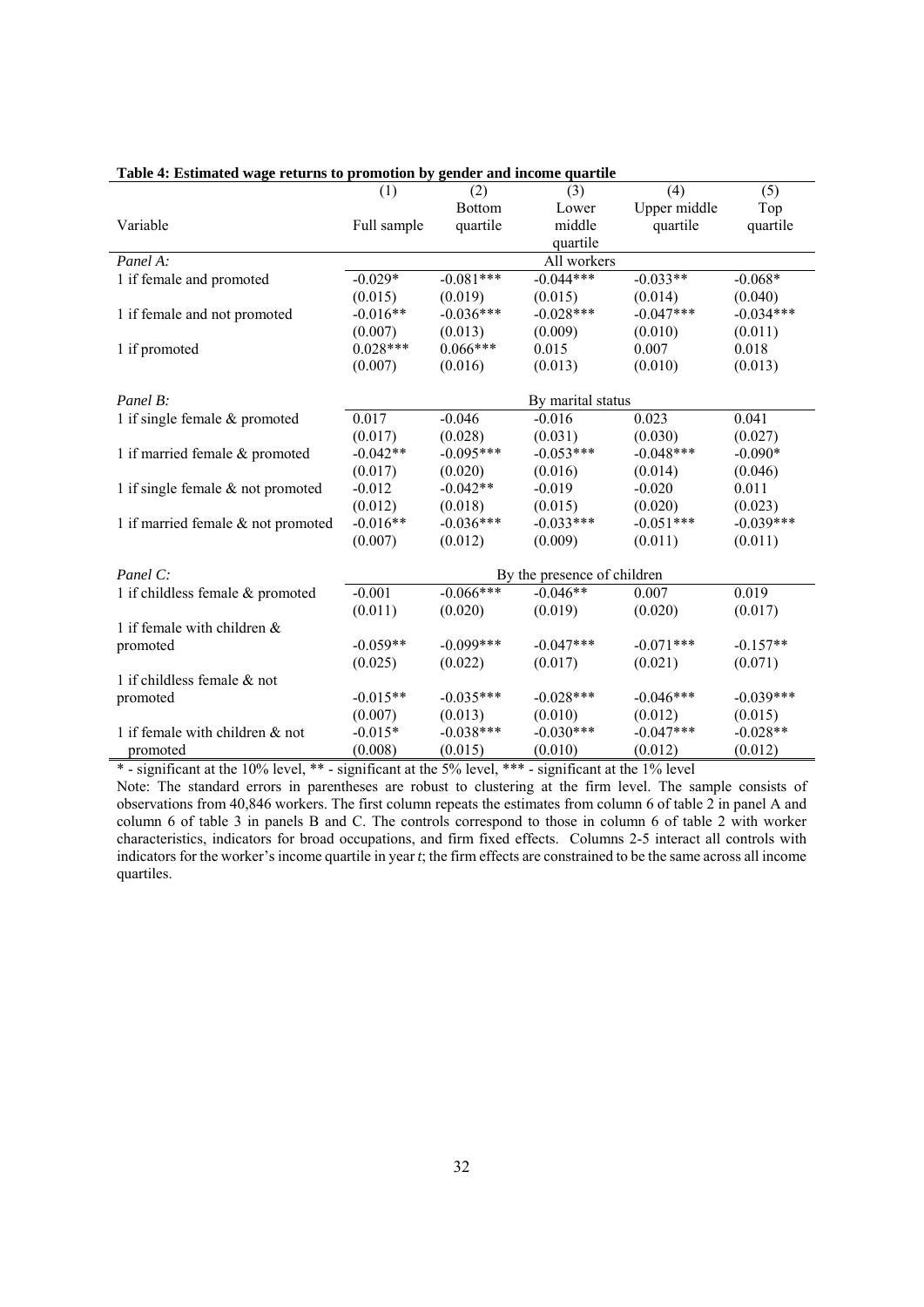|                        | (1)               | (2)                                         | (3)                          | (4)                                                                |
|------------------------|-------------------|---------------------------------------------|------------------------------|--------------------------------------------------------------------|
|                        | Remained with     | New employer                                | No employer                  | Not interviewed                                                    |
|                        | employer in $t+1$ | $in t+1$                                    | in $t+1$                     | in $t+1$                                                           |
| Panel A:               |                   | Proportion of sample group in each category |                              |                                                                    |
| Women                  | 0.723             | 0.052                                       | 0.053                        | 0.172                                                              |
| Men                    | 0.703             | 0.054                                       | 0.044                        | 0.199                                                              |
|                        |                   |                                             |                              |                                                                    |
| Single women           | 0.661             | 0.069                                       | 0.051                        | 0.219                                                              |
| Married women          | 0.741             | 0.047                                       | 0.054                        | 0.158                                                              |
| Single men             | 0.609             | 0.086                                       | 0.059                        | 0.246                                                              |
| Married men            | 0.731             | 0.045                                       | 0.039                        | 0.185                                                              |
|                        |                   |                                             |                              |                                                                    |
| Women without children | 0.702             | 0.057                                       | 0.053                        | 0.188                                                              |
| Women with children    | 0.747             | 0.047                                       | 0.052                        | 0.154                                                              |
| Men without children   | 0.662             | 0.065                                       | 0.056                        | 0.217                                                              |
| Men with children      | 0.743             | 0.044                                       | 0.032                        | 0.181                                                              |
|                        |                   |                                             |                              |                                                                    |
|                        |                   |                                             |                              | Average marginal effects of group membership on the probability of |
| Panel B:               |                   | each outcome relative to reference group    |                              |                                                                    |
|                        |                   |                                             | Reference group: men         |                                                                    |
| Women                  | $0.035***$        | $-0.008*$                                   | 0.004                        | $-0.031***$                                                        |
|                        | (0.009)           | (0.004)                                     | (0.005)                      | (0.008)                                                            |
|                        |                   |                                             |                              |                                                                    |
|                        |                   |                                             | Reference group: married men |                                                                    |
| Single women           | $0.047***$        | $-0.016**$                                  | $-0.011$                     | $-0.020$                                                           |
|                        | (0.017)           | (0.008)                                     | (0.008)                      | (0.015)                                                            |
| Married women          | $0.030***$        | $-0.003$                                    | 0.008                        | $-0.035***$                                                        |
|                        | (0.010)           | (0.005)                                     | (0.005)                      | (0.009)                                                            |
| Single men             | 0.020             | 0.007                                       | $-0.015$                     | $-0.012$                                                           |
|                        | (0.022)           | (0.013)                                     | (0.014)                      | (0.019)                                                            |
|                        |                   |                                             |                              |                                                                    |
|                        |                   | Reference group: men with children          |                              |                                                                    |
| Women without children | $0.044***$        | $-0.010*$                                   | $-0.006$                     | $-0.028***$                                                        |
|                        | (0.012)           | (0.006)                                     | (0.005)                      | (0.010)                                                            |
| Women with children    | $0.022*$          | $-0.004$                                    | $0.018**$                    | $-0.036***$                                                        |
|                        | (0.013)           | (0.006)                                     | (0.007)                      | (0.011)                                                            |
| Men without children   | $-0.025**$        | 0.007                                       | 0.008                        | 0.011                                                              |
|                        | (0.013)           | (0.007)                                     | (0.007)                      | (0.011)                                                            |

#### **Table 5: Analysis of transition patterns between interviews**

\* - significant at the 10% level, \*\* - significant at the 5% level, \*\*\* - significant at the 1% level Note: The standard errors in parentheses are robust to clustering at the firm level. The sample consists of observations from 61,923 workers. The lower panel reports average marginal effects from a multinomial logit model of transitions between interviews controlling for worker characteristics, industry, and occupation in year *t+1*.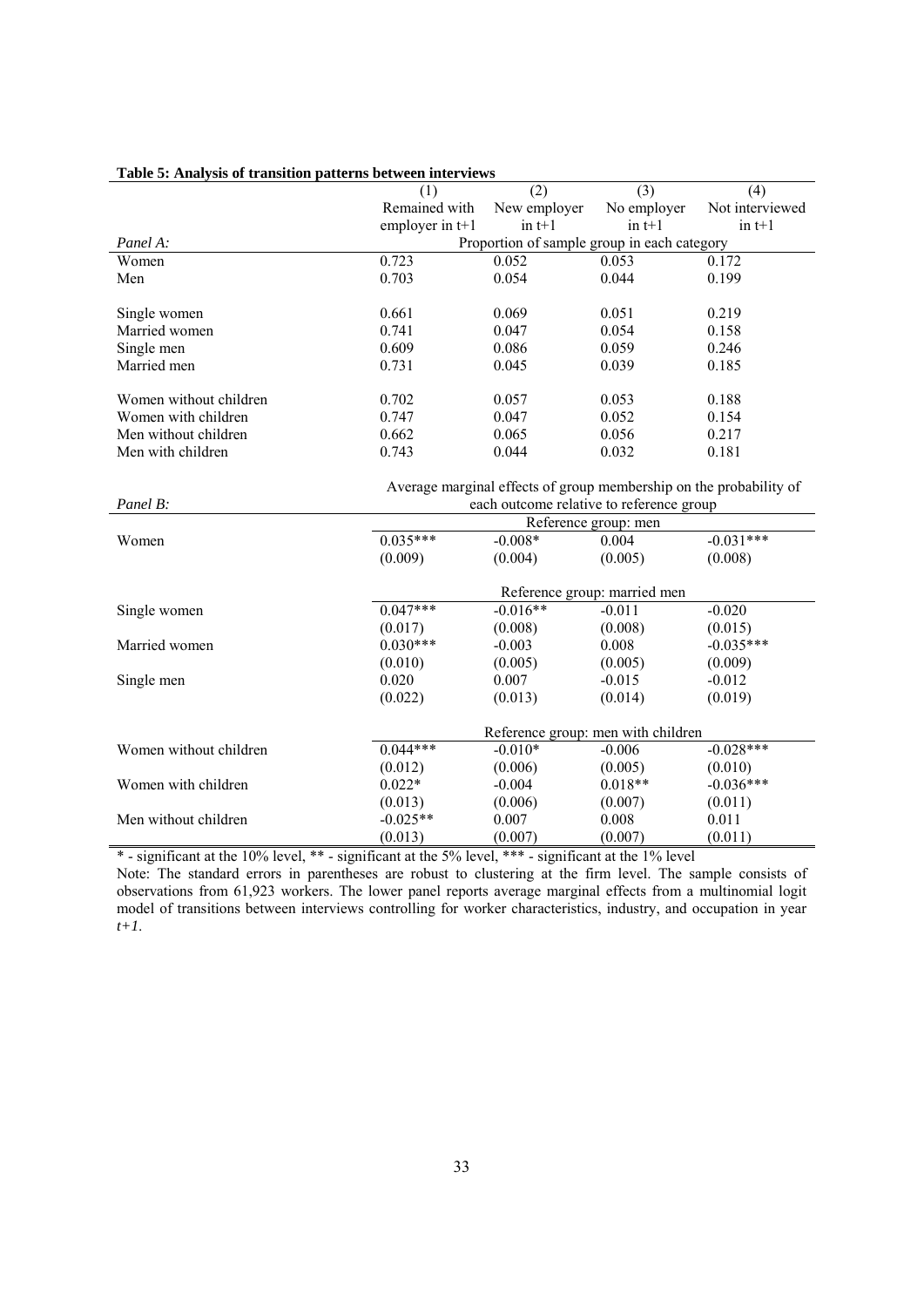|                                           | (1)         | (2)         | (3)                 | (4)             | (5)              |
|-------------------------------------------|-------------|-------------|---------------------|-----------------|------------------|
|                                           |             |             | Dependent variable: |                 |                  |
|                                           |             | Number of   |                     |                 |                  |
|                                           | Whether     | times       |                     |                 |                  |
|                                           | promoted    | promoted    |                     | Log-wage growth |                  |
|                                           |             |             | 1 if female         | $1$ if          | 1 if female $\&$ |
| Variable                                  | 1 if female | 1 if female | & promoted          | promoted        | not promoted     |
| Workers in predominantly female           | $-0.023$    | $-0.087$    | $-0.007$            | $-0.013$        | $-0.026$         |
| occupations                               | (0.028)     | (0.111)     | (0.025)             | (0.055)         | (0.016)          |
| Workers in non-predominantly female       | $-0.004$    | $-0.092*$   | $-0.032*$           | $0.030***$      | $-0.016**$       |
| occupations                               | (0.014)     | (0.052)     | (0.018)             | (0.007)         | (0.008)          |
|                                           | 0.028       | 0.020       | $-0.022$            | 0.034           | $-0.031**$       |
| Workers with two years or less of tenure  |             |             |                     |                 |                  |
|                                           | (0.041)     | (0.114)     | (0.023)             | (0.049)         | (0.016)          |
| Workers with more than two years of       | $-0.011$    | $-0.101**$  | $-0.031*$           | $0.027***$      | $-0.014*$        |
| tenure                                    | (0.013)     | (0.050)     | (0.017)             | (0.007)         | (0.007)          |
| Workers 40 and younger                    | $-0.015$    | $-0.180**$  | $-0.029*$           | $0.044***$      | $-0.017$         |
|                                           | (0.023)     | (0.077)     | (0.015)             | (0.012)         | (0.011)          |
| Workers over age 40                       | $-0.0004$   | $-0.041$    | $-0.029$            | $-0.018$        | $-0.016**$       |
|                                           | (0.014)     | (0.056)     | (0.021)             | (0.035)         | (0.008)          |
|                                           |             |             |                     |                 |                  |
| Workers with less than a bachelor's       | $-0.016$    | $-0.166***$ | $-0.039**$          | $0.031***$      | $-0.011$         |
| degree                                    | (0.014)     | (0.056)     | (0.019)             | (0.008)         | (0.009)          |
| Workers with at least a bachelor's degree | 0.009       | 0.117       | 0.006               | 0.046           | $-0.028***$      |
|                                           | (0.023)     | (0.091)     | (0.014)             | (0.039)         | (0.010)          |

### **Table 6: Heterogeneity in marginal effects of gender on promotion experiences**

\* - significant at the 10% level, \*\* - significant at the 5% level, \*\*\* - significant at the 1% level Note: The standard errors in parentheses are robust to clustering at the firm level. The sample consists of observations from 40,846 workers. The controls correspond to those in column 6 of table 2 with worker characteristics, indicators for broad occupations, and firm fixed effects.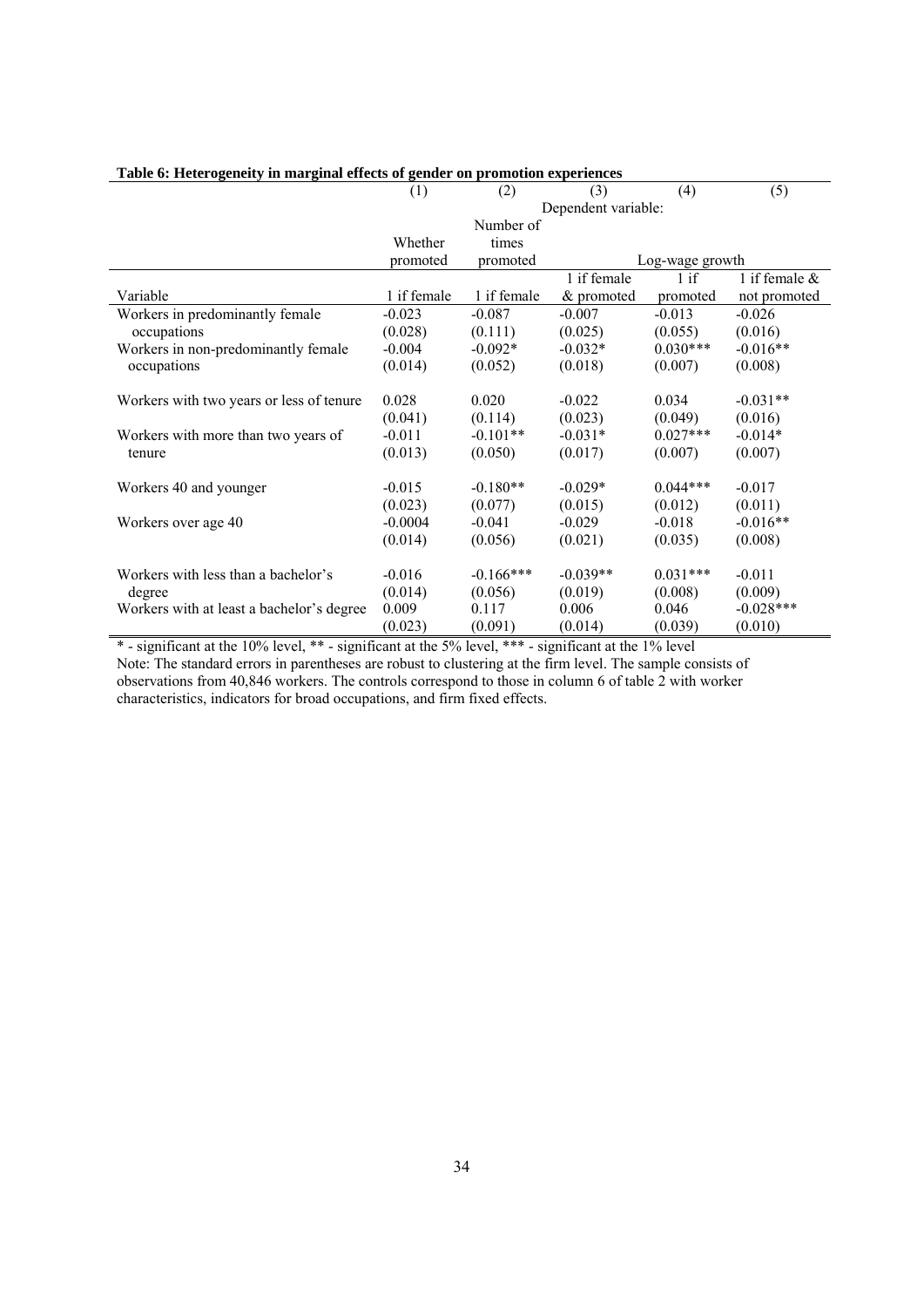| прения таже т. соспетните суппатся пот соци отя не specifications in takie 2 | Probability  | Number of             |            | Log-wage growth |            |
|------------------------------------------------------------------------------|--------------|-----------------------|------------|-----------------|------------|
|                                                                              |              |                       |            |                 |            |
|                                                                              | of promotion | promotions            |            |                 |            |
| Variable                                                                     | (1)          | (2)                   | (3)        | (4)             | (5)        |
| 1 if female                                                                  | $-0.008$     | $-0.089*$             |            |                 |            |
|                                                                              | (0.013)      | (0.049)               |            |                 |            |
| 1 if female and promoted                                                     |              |                       | $-0.029*$  | $-0.027*$       | $-0.029*$  |
|                                                                              |              |                       | (0.015)    | (0.015)         | (0.015)    |
| 1 if female and not promoted                                                 |              |                       | $-0.016**$ | $-0.016**$      | $-0.016**$ |
|                                                                              |              |                       | (0.007)    | (0.007)         | (0.007)    |
| 1 if promoted                                                                |              |                       | $0.028***$ | $0.027***$      | $0.027***$ |
|                                                                              |              |                       | (0.007)    | (0.007)         | (0.007)    |
| 1 if visible minority, Canadian-born                                         | $-0.071*$    | $-0.403***$           | $-0.031**$ | $-0.028**$      | $-0.031**$ |
|                                                                              | (0.041)      | (0.109)               | (0.015)    | (0.013)         | (0.015)    |
| 1 if white immigrant                                                         | 0.005        | $-0.126*$             | $-0.001$   | $-0.004$        | $-0.001$   |
|                                                                              |              |                       |            |                 |            |
|                                                                              | (0.021)      | (0.074)               | (0.008)    | (0.008)         | (0.008)    |
| 1 if visible minority immigrant                                              | $-0.035$     | $-0.291***$           | $-0.012$   | $-0.011$        | $-0.012$   |
|                                                                              | (0.024)      | (0.085)               | (0.010)    | (0.010)         | (0.010)    |
| 1 if home language is French                                                 | $-0.034$     | 0.118                 | $-0.010$   | $-0.004$        | $-0.008$   |
|                                                                              | (0.023)      | (0.097)               | (0.012)    | (0.010)         | (0.012)    |
| 1 if home language is not French or English                                  | $-0.041*$    | $-0.113$              | 0.002      | 0.001           | 0.002      |
|                                                                              | (0.024)      | (0.096)               | (0.009)    | (0.009)         | (0.009)    |
| 1 if highest degree is MA/PhD/MD                                             | 0.024        | $-0.073$              | 0.005      | $-0.001$        | 0.002      |
|                                                                              | (0.029)      | (0.127)               | (0.012)    | (0.012)         | (0.012)    |
| 1 if highest degree is other graduate degree                                 | $-0.016$     | $-0.188$              | $-0.005$   | $-0.012$        | $-0.007$   |
|                                                                              | (0.035)      | (0.152)               | (0.014)    | (0.014)         | (0.015)    |
| 1 if highest degree is bachelor's degree                                     | 0.008        | $-0.109$              | 0.004      | 0.001           | 0.002      |
|                                                                              |              |                       |            |                 | (0.010)    |
|                                                                              | (0.024)      | (0.101)<br>$0.311***$ | (0.010)    | (0.010)         |            |
| 1 if highest degree is some university                                       | 0.025        |                       | $-0.004$   | $-0.005$        | $-0.005$   |
|                                                                              | (0.024)      | (0.112)               | (0.010)    | (0.010)         | (0.010)    |
| 1 if highest degree is college or certificate program                        | 0.029        | 0.038                 | 0.0004     | $-0.0004$       | $-0.001$   |
|                                                                              | (0.022)      | (0.094)               | (0.009)    | (0.009)         | (0.009)    |
| 1 if highest degree is some college                                          | 0.018        | $-0.004$              | 0.003      | 0.003           | 0.002      |
|                                                                              | (0.020)      | (0.082)               | (0.008)    | (0.009)         | (0.008)    |
| 1 if highest degree is high school graduate                                  | 0.027        | 0.038                 | 0.011      | 0.010           | 0.011      |
|                                                                              | (0.022)      | (0.092)               | (0.009)    | (0.009)         | (0.009)    |
| 1 if married                                                                 | $-0.022$     | 0.004                 | $0.014*$   | $0.014**$       | $0.014**$  |
|                                                                              | (0.020)      | (0.059)               | (0.007)    | (0.007)         | (0.007)    |
| 1 if common law status                                                       | $-0.004$     | $-0.008$              | 0.009      | 0.008           | 0.009      |
|                                                                              | (0.021)      | (0.064)               | (0.012)    | (0.012)         | (0.012)    |
| 1 if separated                                                               | $-0.053$     | $-0.119$              | 0.024      | 0.022           | 0.025      |
|                                                                              | (0.036)      |                       |            | (0.021)         | (0.021)    |
| 1 if divorced                                                                |              | (0.117)               | (0.021)    | $0.020**$       | $0.020**$  |
|                                                                              | $-0.017$     | $-0.042$              | $0.020*$   |                 |            |
|                                                                              | (0.026)      | (0.096)               | (0.010)    | (0.009)         | (0.010)    |
| 1 if widowed                                                                 | $-0.084**$   | $-0.079$              | $-0.016$   | $-0.020$        | $-0.016$   |
|                                                                              | (0.037)      | (0.153)               | (0.020)    | (0.021)         | (0.020)    |
| 1 if has one child                                                           | $-0.009$     | 0.005                 | 0.002      | 0.001           | 0.002      |
|                                                                              | (0.014)      | (0.055)               | (0.006)    | (0.006)         | (0.006)    |
| 1 if has two children                                                        | $-0.002$     | 0.030                 | $-0.017**$ | $-0.014*$       | $-0.017**$ |
|                                                                              | (0.014)      | (0.050)               | (0.008)    | (0.007)         | (0.008)    |
| 1 if has three children                                                      | $-0.025$     | $-0.053$              | $-0.004$   | $-0.004$        | $-0.003$   |
|                                                                              | (0.019)      | (0.075)               | (0.009)    | (0.009)         | (0.009)    |
| 1 if has four or more children                                               | 0.040        | 0.149                 | 0.002      | 0.00002         | 0.001      |
|                                                                              | (0.042)      | (0.162)               | (0.013)    | (0.012)         | (0.013)    |
| 1 if between age 25 and 29                                                   | $-0.038$     | $-0.056$              | $-0.008$   | $-0.022$        | $-0.007$   |
|                                                                              |              |                       |            |                 |            |
|                                                                              | (0.035)      | (0.114)               | (0.015)    | (0.015)         | (0.015)    |
| 1 if between age 30 and 34                                                   | $-0.106***$  | $-0.152$              | $-0.020$   | $-0.034**$      | $-0.019$   |
|                                                                              | (0.036)      | (0.130)               | (0.016)    | (0.016)         | (0.016)    |
| 1 if between age 35 and 39                                                   | $-0.104***$  | $-0.277**$            | $-0.045*$  | $-0.058**$      | $-0.044*$  |
|                                                                              | (0.038)      | (0.131)               | (0.024)    | (0.024)         | (0.024)    |

#### **Appendix Table 1: Coefficient estimates for controls in specifications in table 2**